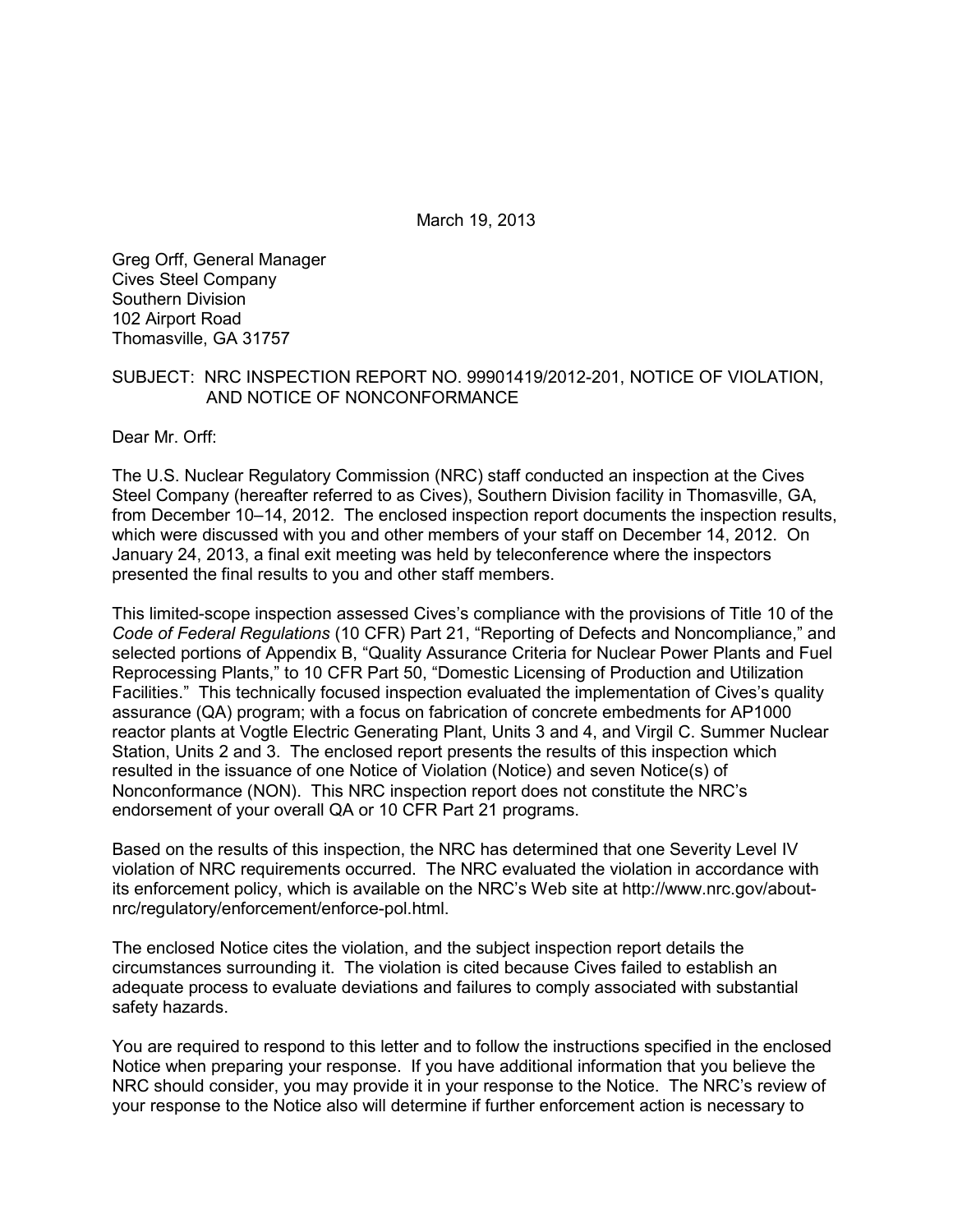#### G. Orff - 2 -

ensure compliance with regulatory requirements. In addition, the NRC inspection team found that the implementation of your QA program failed to meet certain NRC requirements imposed on you by your customers or NRC licensees. The enclosed NON cites these nonconformances, and the enclosed report describes the circumstances surrounding them.

The NRC is concerned with the number of findings based on this limited scope inspection. Although Cives had a QA program meeting the requirements of Appendix B to 10 CFR 50, NRC inspectors identified examples of Cives's inadequate implementation of a quality assurance program in several areas. These examples indicate that Cives did not (1) adequately implement appropriate corrective actions, (2) provide the QA Manager position with independence from cost and schedule, (3) implement adequate procedures, and (4) provide formal indoctrination and training to personnel performing activities affecting quality.

Please provide a written explanation or statement within 30 days of this letter in accordance with the instructions specified in the enclosed NON. The NRC is requesting that in the response to the NONs, Cives documents the extent of condition on the implementation of your quality assurance program and ensure all issues are identified and adequately addressed in your corrective actions programs. The NRC will consider extending the response time if you show good cause to do so.

In accordance with 10 CFR 2.390, "Public Inspections, Exemptions, Requests for Withholding," of the NRC's "Rules of Practice and Procedure," the NRC will make available electronically for public inspection a copy of this letter, its enclosure, and your response through the NRC Public Document Room or from the NRC's Agencywide Documents Access and Management System (ADAMS), which is accessible at http://www.nrc.gov/reading-rm/adams.html. To the extent possible (and if applicable), your response should not include any personal privacy, proprietary, or Safeguards Information so that the NRC can make it available to the public without redaction. If personal privacy or proprietary information is necessary to provide an acceptable response, please provide a bracketed copy of your response that identifies the information that should be protected and a redacted copy of your response that deletes such information. If you request that such material be withheld from public disclosure, you must specifically identify the portions of your response that you seek to have withheld and provide in detail the bases for your claim (e.g., explain why the disclosure of information would create an unwarranted invasion of personal privacy or provide the information required by 10 CFR 2.390(b) to support a request for withholding confidential commercial or financial information). If Safeguards Information is necessary to provide an acceptable response, please provide the level of protection described in 10 CFR 73.21, "Protection of Safeguards Information: Performance Requirements."

Sincerely,

### */RA/*

Edward H. Roach, Chief Mechanical Vendor Branch Division of Construction Inspection and Operational Programs Office of New Reactors

Docket No. 99901419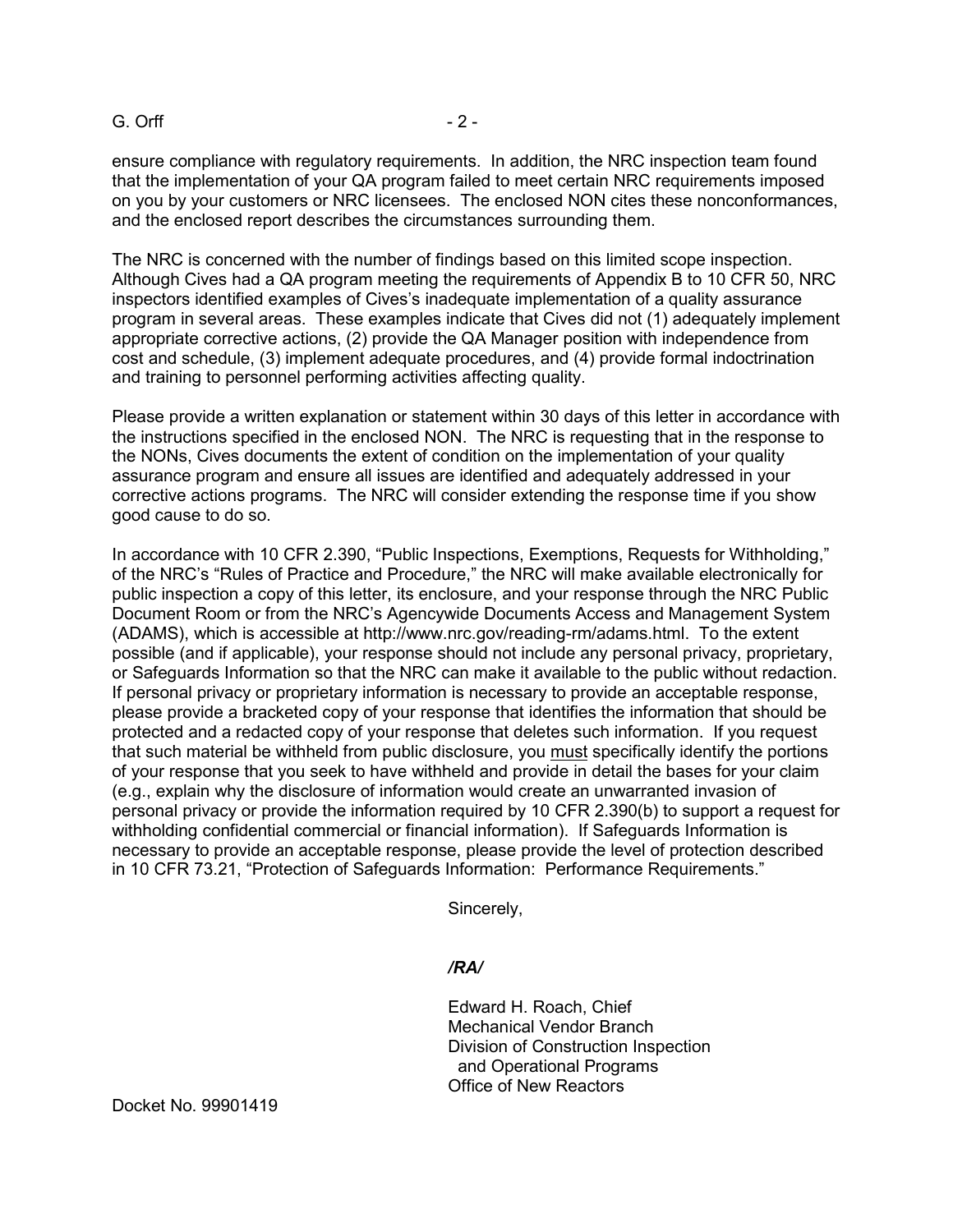Docket No. 99901419

ensure compliance with regulatory requirements. In addition, the NRC inspection team found that the implementation of your QA program failed to meet certain NRC requirements imposed on you by your customers or NRC licensees. The enclosed NON cites these nonconformances, and the enclosed report describes the circumstances surrounding them.

The NRC is concerned with the number of findings based on this limited scope inspection. Although Cives had a QA program meeting the requirements of Appendix B to 10 CFR 50, NRC inspectors identified examples of Cives's inadequate implementation of a quality assurance program in several areas. These examples indicate that Cives did not (1) adequately implement appropriate corrective actions, (2) provide the QA Manager position with independence from cost and schedule, (3) implement adequate procedures, and (4) provide formal indoctrination and training to personnel performing activities affecting quality.

Please provide a written explanation or statement within 30 days of this letter in accordance with the instructions specified in the enclosed NON. The NRC is requesting that in the response to the NONs, Cives documents the extent of condition on the implementation of your quality assurance program and ensure all issues are identified and adequately addressed in your corrective actions programs. The NRC will consider extending the response time if you show good cause to do so.

In accordance with 10 CFR 2.390, "Public Inspections, Exemptions, Requests for Withholding," of the NRC's "Rules of Practice and Procedure," the NRC will make available electronically for public inspection a copy of this letter, its enclosure, and your response through the NRC Public Document Room or from the NRC's Agencywide Documents Access and Management System (ADAMS), which is accessible at http://www.nrc.gov/reading-rm/adams.html. To the extent possible (and if applicable), your response should not include any personal privacy, proprietary, or Safeguards Information so that the NRC can make it available to the public without redaction. If personal privacy or proprietary information is necessary to provide an acceptable response, please provide a bracketed copy of your response that identifies the information that should be protected and a redacted copy of your response that deletes such information. If you request that such material be withheld from public disclosure, you must specifically identify the portions of your response that you seek to have withheld and provide in detail the bases for your claim (e.g., explain why the disclosure of information would create an unwarranted invasion of personal privacy or provide the information required by 10 CFR 2.390(b) to support a request for withholding confidential commercial or financial information). If Safeguards Information is necessary to provide an acceptable response, please provide the level of protection described in 10 CFR 73.21, "Protection of Safeguards Information: Performance Requirements."

Sincerely,

### */RA/*

Edward H. Roach, Chief Mechanical Vendor Branch Division of Construction Inspection and Operational Programs Office of New Reactors

| DISTRIBUTION:                                                                     |                   |                 |                  |                  |
|-----------------------------------------------------------------------------------|-------------------|-----------------|------------------|------------------|
| ASakadales                                                                        | RidsNroDcipCEVB   | RidsNroDcipCMVB | RidsNroDcipCQAB  |                  |
| RidsNroDcip                                                                       | gorff@cives.com   |                 |                  |                  |
| <b>ADAMS Accession No.: ML13042A397</b><br>*concurred via email<br><b>NRC-001</b> |                   |                 |                  |                  |
| <b>OFFICE</b>                                                                     | NRO/DCIP/CMVB     | NRO/DCIP/CMVB   | NRO/DCIP/CMVB    | NRO/DE/SEB1      |
| <b>NAME</b>                                                                       | JOrtega           | <b>BClarke</b>  | <b>SCrane</b>    | <b>MValentin</b> |
| <b>DATE</b>                                                                       | 02/25/2013        | 02/26/2013      | 02/18/2013       | 02/25/2013       |
| <b>OFFICE</b>                                                                     | RII/DCI/CIB3      | <b>RII/EICS</b> | NRO/DCIP/CAEB:BC | NRO/DCIP/CMVB:BC |
| <b>NAME</b>                                                                       | DHarmon via email | AAllen          | TFrve            | ERoach           |
| <b>DATE</b>                                                                       | 02/11/2013        | 02/26/2013      | 02/28/2013       | 03/19/2013       |

**OFFICIAL RECORD COPY**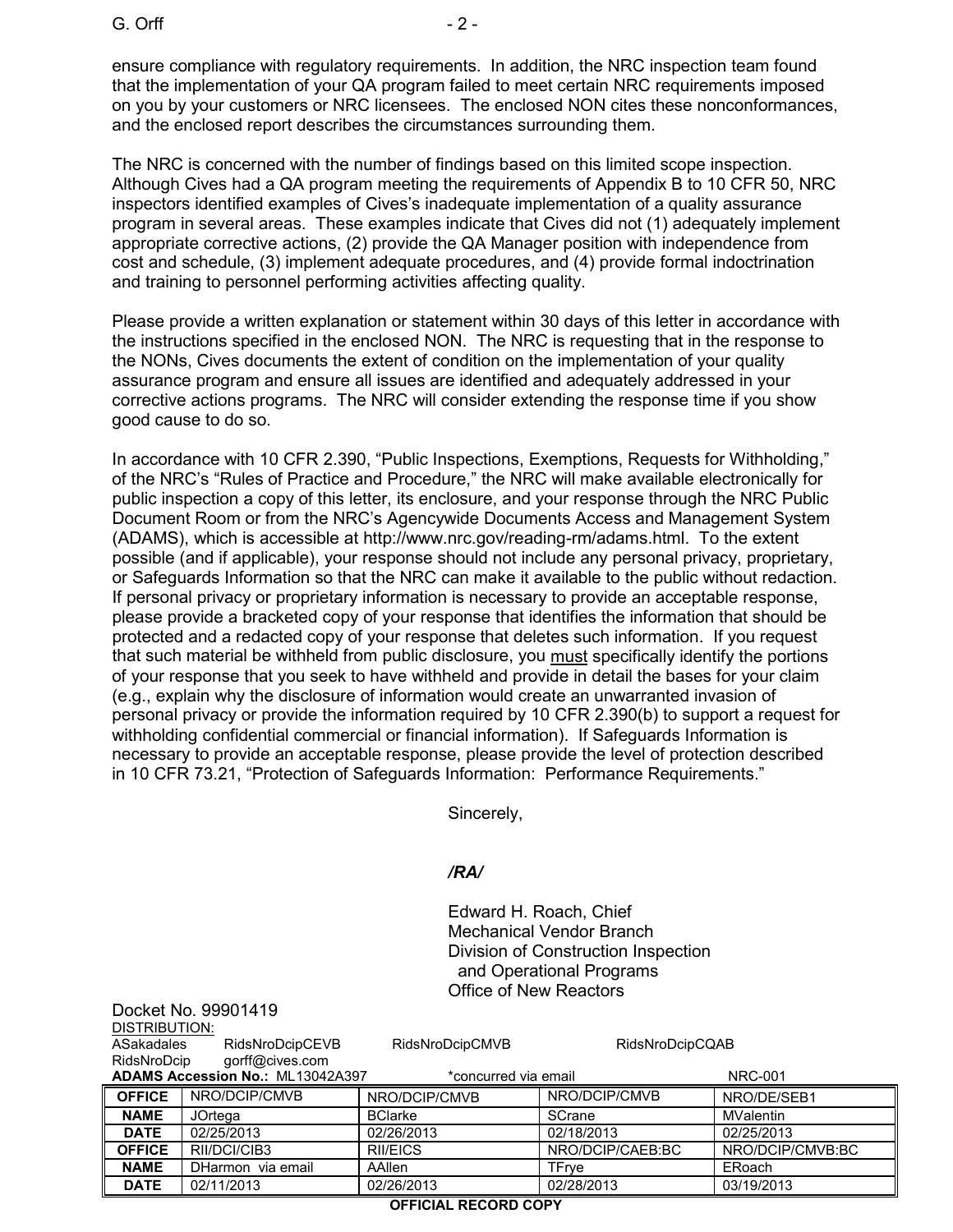### **NOTICE OF VIOLATION**

Cives Steel Company **Docket No. 99901419** Southern Division **Report No. 2012-201** 102 Airport Road Thomasville, GA 31757

During a U.S. Nuclear Regulatory Commission (NRC) inspection conducted at Cives Steel Company (hereafter referred to as Cives), Southern Division, in Thomasville, GA, from December 10–14, 2012, a violation of NRC requirements was identified. In accordance with the NRC Enforcement Policy, the violation is listed below as follows:

Title 10 of the *Code of Federal Regulations* (10 CFR), Section 21.21,"Notification of failure to comply or existence of a defect and its evaluation," of paragraph 21.21(a)(2), states, in part, that "...if an evaluation of an identified deviation or failure to comply potentially associated with a substantial safety hazard cannot be completed within 60 days from discovery of the deviation or failure to comply, an interim report is prepared and submitted to the Commission through a director or responsible officer or designated person as discussed in § 21.21(d)(5). The interim report should describe the deviation or failure to comply that is being evaluated and should also state when the evaluation will be completed. This interim report must be submitted in writing within 60 days of discovery of the deviation or failure to comply."

Paragraph 21.21(b), states that "If the deviation or failure to comply is discovered by a supplier of basic components, or services associated with basic components, and the supplier determines that it does not have the capability to perform the evaluation to determine if a defect exists, then the supplier must inform the purchasers or affected licensees within five working days of this determination so that the purchasers or affected licensees may evaluate the deviation or failure to comply, pursuant to  $\S$  21.21(a)."

10 CFR Section 21.51, "Maintenance and inspection of records" states, in part, that "Each individual, corporation, partnership, dedicating entity, or other entity subject to 10 CFR Part 21 shall prepare and maintain records necessary to accomplish the purpose of 10 CFR Part 21, specifically (1) retain evaluations of all deviations and failures to comply for a minimum of five years after the date of the evaluation; (2) retain any notifications sent to purchasers and affected licensees for a minimum of five years after the date of the notification; and (3) retain a record of the purchasers of basic components for 10 years after delivery of the basic component or service associated with a basic component.

Contrary to the above, as of December 14, 2012, Cives failed to adopt appropriate procedures to evaluate deviations and failures to comply associated with substantial safety hazards. Specifically, Cives's Quality Procedure 15-02, "Reporting of Defects and Noncompliance," Revision 2, dated September 19, 2012, (1) does not have controls in place to require the submittal of interim reports, (2) has incorrect reporting timelines, (3) does not require notification to all purchasers within 5 working days that a deviation exists when Cives does not have the capability to perform the evaluation to determine if a defect exists, and (4) has incorrect record retention requirements.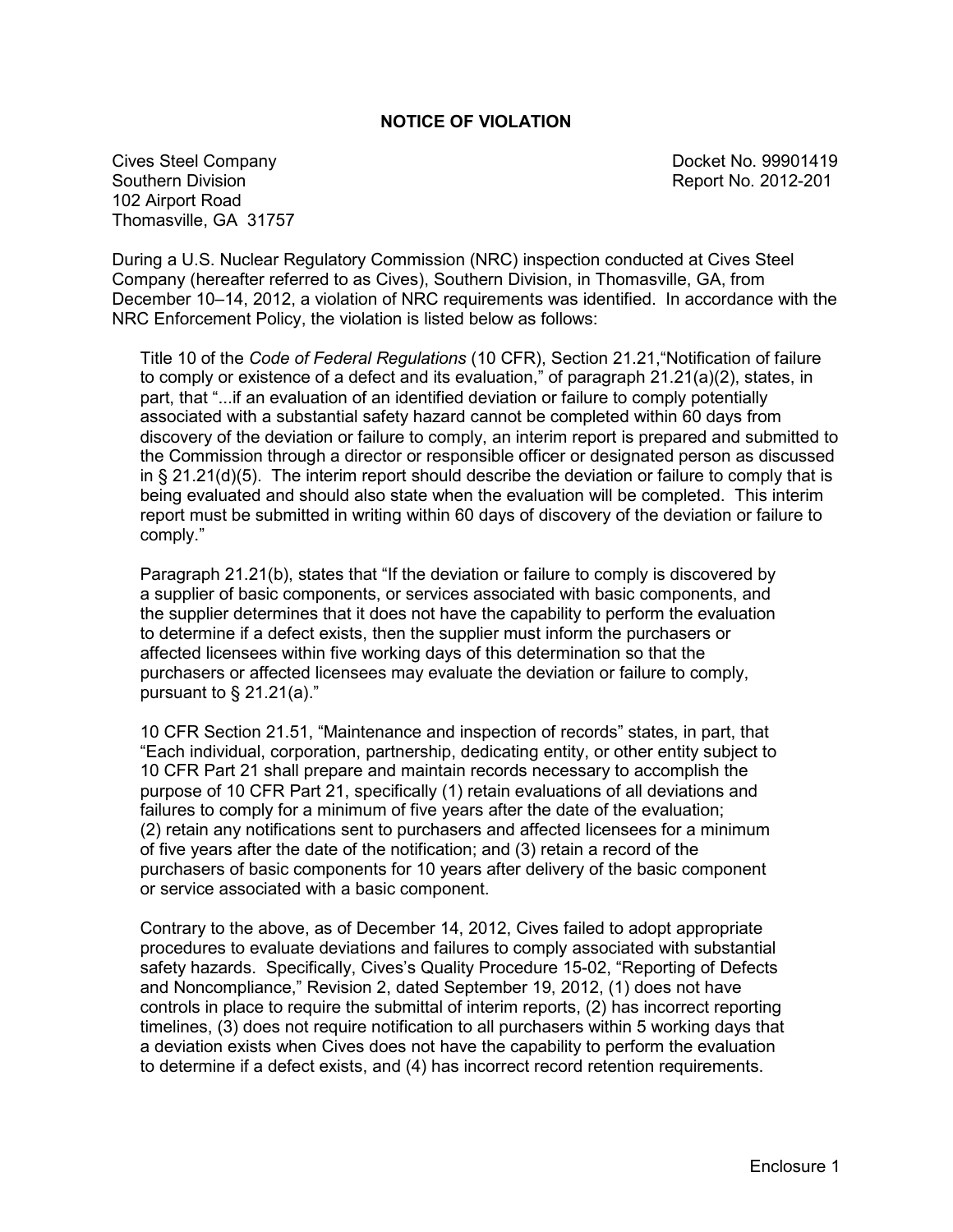This issue has been identified as Violation 99901419-2012-201-01.

This is a Severity Level IV violation (Section 6.9.d of the NRC Enforcement Policy).

Pursuant to provisions of 10 CFR 2.201, "Notice of Violation," Cives is hereby required to submit a written statement or explanation to the U.S. Nuclear Regulatory Commission, ATTN: Document Control Desk, Washington, DC 20555-0001, with a copy to the Chief, Construction Mechanical Vendor Branch, Division of Construction Inspection and Operational Programs, Office of New Reactors, within 30 days of the date of the letter transmitting this Notice of Violation. This reply should be clearly marked as a "Reply to a Notice of Violation" and should include (1) the reason for the violation or, if contested, the basis for disputing the violation or severity level, (2) the corrective steps that have been taken and the results achieved, (3) the corrective steps that will be taken, and (4) the date when full compliance will be achieved. Your response may reference or include previous docketed correspondence if the correspondence adequately addresses the required response. Where good cause is shown, the NRC will consider extending the response time.

If you contest this enforcement action, provide a copy of your response, with the basis for your denial, to the Director, Office of Enforcement, U.S. Nuclear Regulatory Commission, Washington, DC 20555-0001.

Because your response will be made available electronically for public inspection in the NRC Public Document Room and from the NRC's Agencywide Documents Access and Management System, which is accessible from the NRC Web site at http://www.nrc.gov/readingrm/adams.html, it should not include any personal privacy, proprietary, or Safeguards Information, to the extent possible, so that the NRC can make it available to the public without redaction. If personal privacy or proprietary information is necessary to provide an acceptable response, please provide a bracketed copy of your response that identifies the information that should be protected and a redacted copy of your response that deletes such information. If you request that such material be withheld, you must specifically identify the portions of your response that you seek to have withheld and provide, in detail, the bases for your claim of withholding (e.g., explain why the disclosure of information will create an unwarranted invasion of personal privacy or provide the information required by 10 CFR 2.390(b) to support a request for withholding confidential commercial or financial information). If Safeguards Information is necessary to provide an acceptable response, please provide the level of protection described in 10 CFR 73.21, "Protection of Safeguards Information: Performance Requirements."

In accordance with 10 CFR 19.11, "Posting of Notices to Workers," you may be required to post this notice within two working days of receipt.

Dated this 19th of March 2013.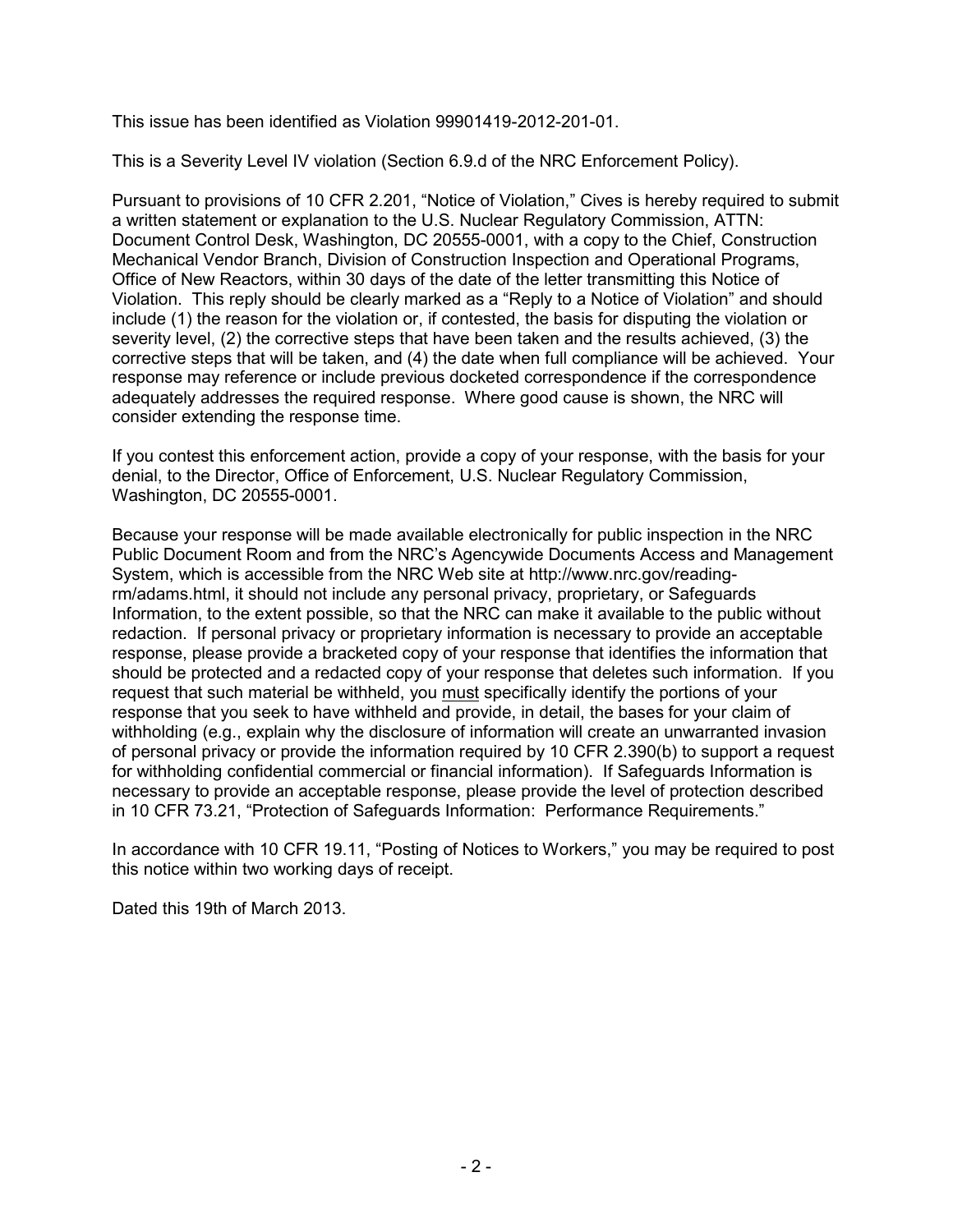### **NOTICE OF NONCONFORMANCE**

Cives Steel Company **Docket No. 99901419** Southern Division **Report No. 2012-201** 102 Airport Road Thomasville, GA 31757

Based on the results of an unannounced U.S. Nuclear Regulatory Commission (NRC) inspection conducted at the Cives Steel Company (hereafter referred to as Cives), Southern Division, in Thomasville, GA, from December 10–14, 2012, it appears that certain activities were not conducted in accordance with NRC requirements that were contractually imposed on Cives by its customers or NRC licensees:

A. Criterion XVI, "Corrective Action," of Appendix B, "Quality Assurance Criteria for Nuclear Power Plants and Fuel Reprocessing Plants," to Title 10 of the *Code of Federal Regulations* (10 CFR) Part 50, "Domestic Licensing of Production and Utilization Facilities," states that "Measures shall be established to assure that conditions adverse to quality, such as failures, malfunctions, deficiencies, deviations, defective material and equipment, and nonconformances are promptly identified and corrected. In the case of significant conditions adverse to quality, the measures shall assure that the cause of the condition is determined and corrective action taken to preclude repetition. The identification of the significant condition adverse to quality, the cause of the condition, and the corrective action taken shall be documented and reported to appropriate levels of management."

Section 5.16, "Corrective Action," of the "Cives Steel Company Quality Assurance Manual for the Fabrication of Structural Steel for Nuclear Facilities Meeting the Intent of NQA-1 and 10 CFR 50 Appendix B," Revision 3, dated September 17, 2012, (hereafter referred to as the QAM) states, in part, that, "Conditions adverse to quality shall be identified promptly and corrected as soon as practicable. In the case of a significant condition adverse to quality, the cause of the condition shall be determined and corrective action taken to preclude recurrence. The identification, cause, and corrective action for significant conditions adverse to quality shall be documented and reported to appropriate levels of management. Completion of corrective actions shall be verified."

Paragraphs 3.4 and 3.5 of Section 3, "Requesting and Processing CARs (applies also to preventive actions)," of Cives's Quality Procedure (QP) 16-01, "Corrective and Preventive Action," Revision 1, dated February 1, 2010, states in, part, that, "Upon receiving a request for corrective action, the responsible manager investigates the cause of the problem that initiated the request, proposes a corrective action to be taken, and indicates the date by which the corrective action will be fully implemented. The party authorizing the request (Quality Assurance or President/General Manager) reviews and approves the proposed corrective action...on, or immediately after, the due date for implementation of a corrective action, Quality Assurance or the President/General Manager follows up with an inquiry or an audit to determine if the corrective action has been implemented and if it is effective. When there is objective evidence that the corrective action is effective, the CAR can be closed out. If more work is needed to fully implement the action, a new follow-up date is agreed upon."

Contrary to the above, as of December 14, 2012, Cives failed to develop and maintain a corrective action program to ensure that conditions adverse to quality, such as failures,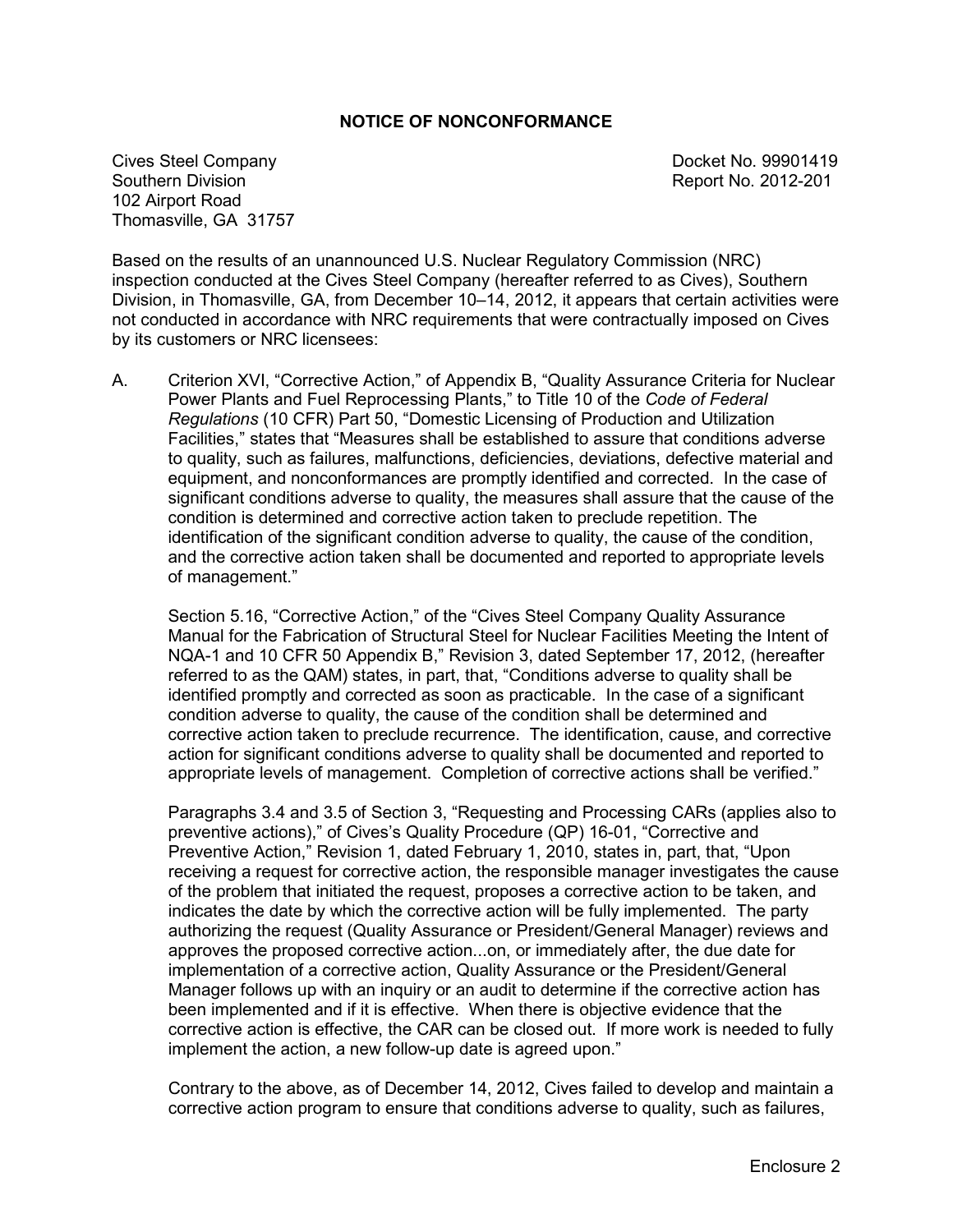malfunctions, deficiencies, deviations, defective material and equipment, and nonconformances were promptly identified and corrected to preclude repetition. Specifically, the NRC inspection team identified that Cives's corrective actions program failed to preclude repetition of findings that had been previously processed, corrected, and closed as addressed by Cives response to the findings in Shaw Nuclear Service Inc.'s Audits V2011-28 and V2012-22. The NRC inspection team identified repetitive findings related to the following:

- lack of control of calibration of welding machines as discussed in Nonconformance 99901419/2012-201-04
- procedures on the implementation of QAM requirements do not contain adequate details or acceptance criteria to ensure consistency in implementation by Cives's staff as discussed in Nonconformance 99901419/2012-201-06
- lack of document control as discussed in Nonconformance 99901419/2012-201-08

These issues have been identified as Nonconformance 99901419/2012-201-02.

B. Criterion X, "Inspection," of Appendix B to 10 CFR Part 50, states, in part, that, "A program for inspection of activities affecting quality shall be established and executed by or for the organization performing the activity to verify conformance with the documented instructions, procedures, and drawings for accomplishing the activity...Examinations, measurements, or tests of material or products processed shall be performed for each work operation where necessary to assure quality."

Section 5.10, "Inspection," of the QAM states in part that, "Inspections that are required to verify conformance of an item or activities to specified requirements or continued acceptability of items in service shall be planned and executed."

Cives's Standard Operating Procedure (SOP) QA 10-02-1, "In-process Inspection," Revision 1, dated April 28, 2010, and SOP QA 10-03-2, "Visual Examination," Revision 1, dated April 28, 2010, require quality control (QC) inspectors to document all inspections, including in-process inspections before welding that verify material preparation to determine whether the material identification system is being maintained; whether the material meets the proper size and shape requirements of the cutting sheets and drawings; and whether the material meets variation tolerances of the American Welding Society, American Institute of Steel Construction, American Society for Testing and Materials, and job specifications.

Cives's QP 14-01, "Inspection, Test, and Operating Status," Revision 0, dated July 22, 2009, states, in part, that, "the authority to release finished items is [the] responsibility of the QC inspector who performs the final inspection. The sticker or tag indicating that the items have passed the final inspection provides the identification [that] the items are released for customer approval."

Contrary to the above, as of December 14, 2012, Cives failed to establish and implement a program for inspection of activities affecting quality to verify conformance with the documented instructions, procedures, and drawings. Specifically:

(1) Cives failed to adequately implement its inspection program to inspect stud welds on embedment APP-12S02-CE-PW908 for Vogtle Electric Generating Plant (Vogtle), Unit 3, which connects to stairs in Auxiliary Building Area 1, Wall P,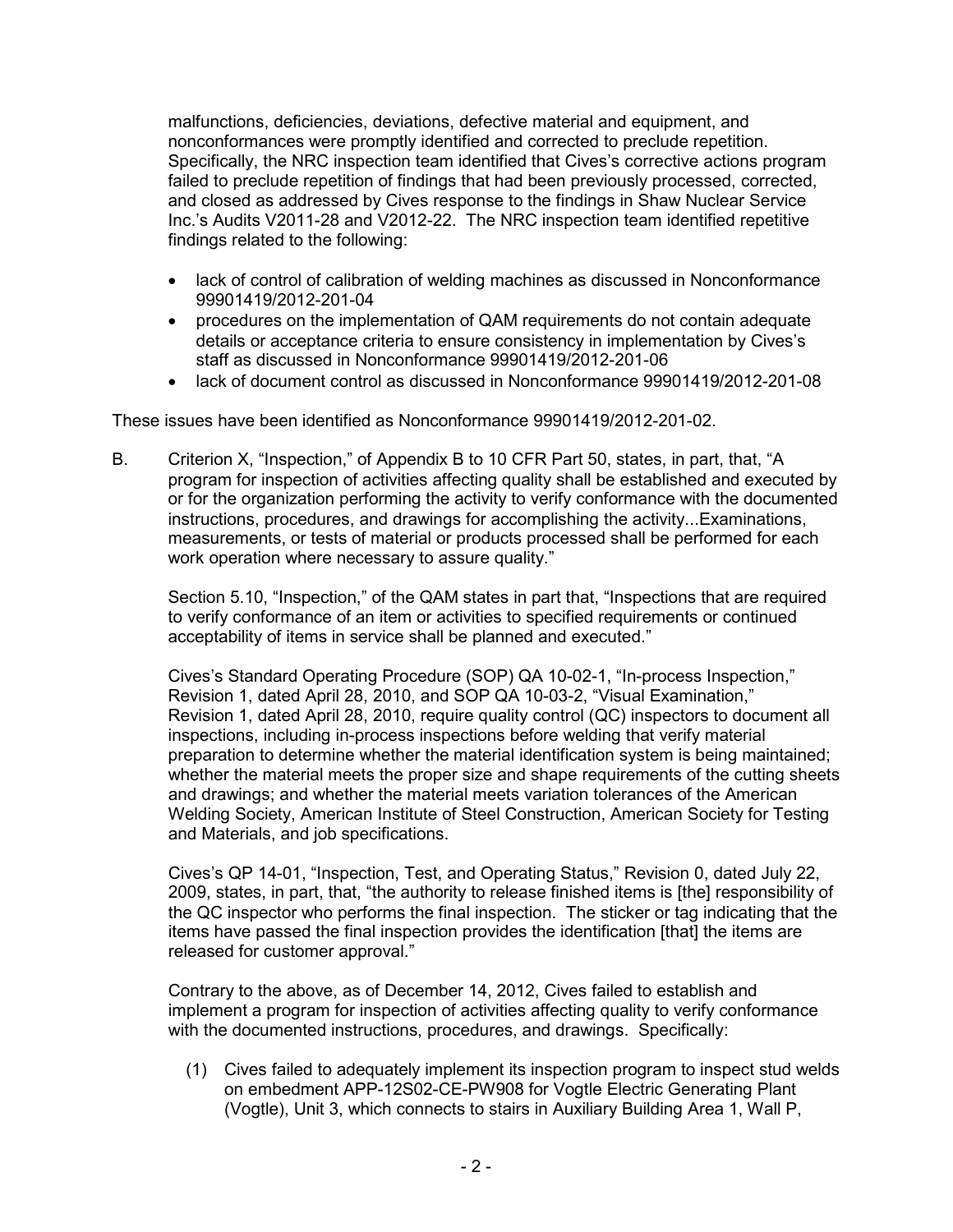west face, at an elevation of 66 feet 6 inches. Cives failed to identify a stud that did not show a full 360-degree flash, as required by American Welding Society Code D1.1-2000, "Structural Welding Code–Steel," and Cives's SOP QA 05-01-5, "Stud Welding," Revision 2, dated December 10, 2011.

- (2) Cives placed two embedments in the "complete status ready for shipment." However, the tags did not contain required identification of the QC inspector who approved the completion of the final inspection as required by procedure QP 14-01.
- (3) Cives failed to perform and document in-process inspections before welding in accordance with the inspection fabrication plan for the Vogtle and Virgil C. Summer Nuclear Station (V.C. Summer) projects, as required by SOP QA 10-02-1 and SOP QA 10-03-2.
- (4) Cives failed to test at least 1 out of every 100 studs welded by each operator as required by Westinghouse Specification APP-SS01-Z0-003, Revision 3, dated March 3, 2011, and the inspection plan entitled, "Inspection Fabrication Plan No. 5200-01 for Embeds, Items, and Anchor Bolts," Revision 1, dated December 14, 2011.

These issues have been identified as Nonconformance 99901419/2012-201-03.

C. Criterion IX, "Control of Special Processes," of Appendix B to 10 CFR Part 50, states that, "Measures shall be established to assure that special processes, including welding, heat treating, and nondestructive testing, are controlled and accomplished by qualified personnel using qualified procedures in accordance with applicable codes, standards, specifications, criteria, and other special requirements."

Section 5.9.2.1, "Special Processes," of the QAM states, in part, that, "Special processes shall be controlled by instructions, procedures, drawings, checklist, or other appropriate means. Special process instructions shall include or reference procedure, personnel, and equipment qualification requirements. Conditions necessary for accomplishment of the process shall be included. These conditions shall include proper equipment, controlled parameters of the process, specified environment, and calibration requirements."

Paragraph 4.1 of Cives's SOP QA 05-01-2, "Standard Welding," Revision 3, dated January 4, 2012, states, in part, that, "All welding machines shall be calibrated in accordance with SOP QA 12-01-6, 'Certification of Welding Machines.'"

Paragraph 5.2.3 of Cives's SOP QA 12-01-6, "Certification of Welding Machines," Revision 1, dated April 28, 2010, states, in part, that, "A self-adhering sticker shall be placed on each piece of equipment and shall indicate the date of certification."

Contrary to the above, as of December 14, 2012, Cives failed to properly control welding equipment. Specifically:

(1) Cives failed to calibrate machines used for tack welding.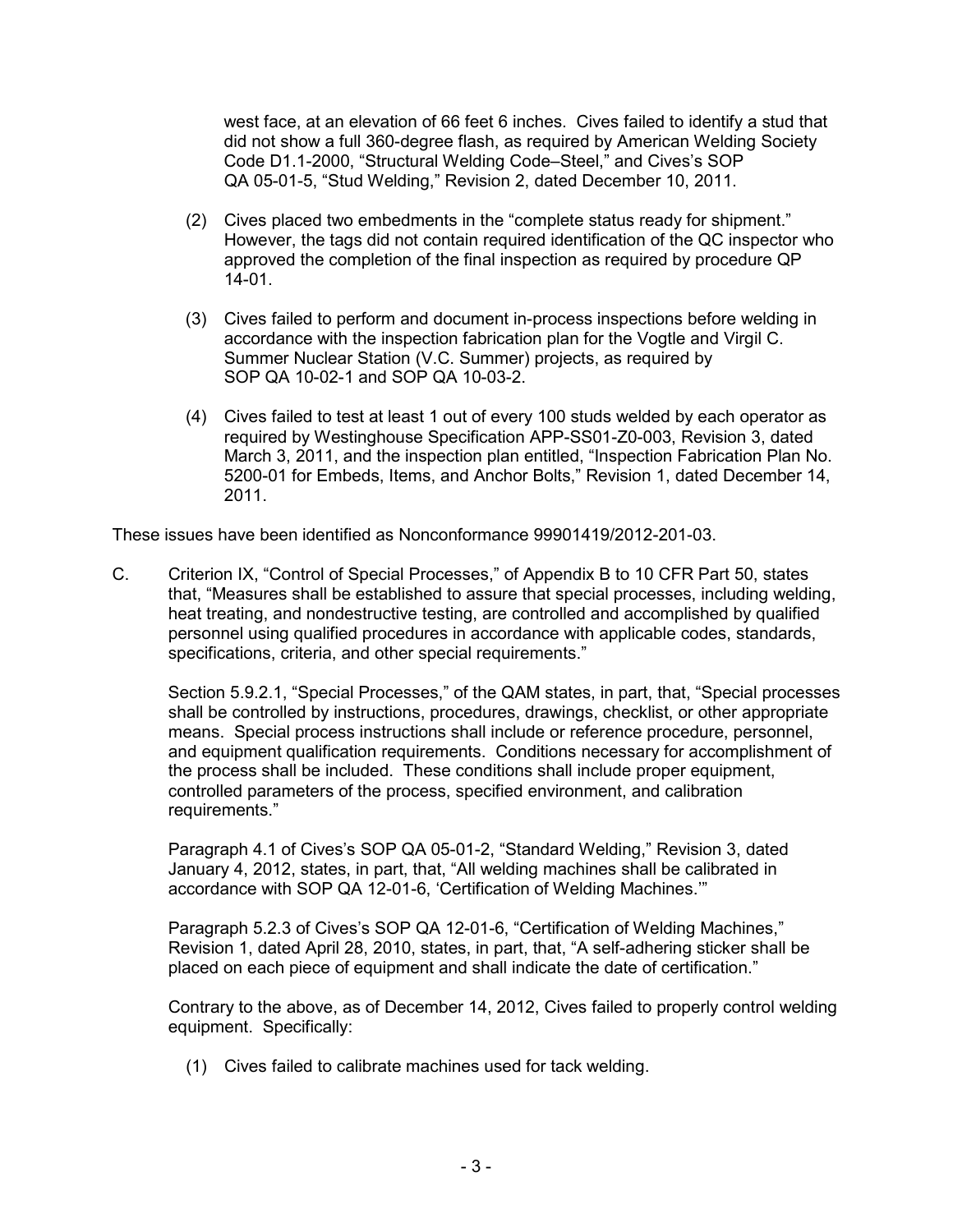- (2) Cives failed to establish guidance under SOP QA 12-01-6 to document the process used for the calibration of stud welding machines.
- (3) Cives failed to indicate the calibration status of welding machines used for stud welding with a self-adhering sticker.

These issues have been identified as Nonconformance 99901419/2012-201-04.

D. Criterion I, "Organization," of Appendix B to 10 CFR Part 50 states, in part, that, "The authority and duties of persons and organizations performing activities affecting the safety-related functions of structures, systems, and components shall be clearly established and delineated in writing...The persons and organizations performing quality assurance functions shall have sufficient authority and organizational freedom to identify quality problems; to initiate, recommend, or provide solutions; and to verify implementation of solutions."

Section 5.1.2, "Structure and Responsibility," of the QAM states, in part, that, "The organizational structure and responsibility assignments shall be such that:...b) quality is achieved and maintained by those assigned responsibility for performing work; c) quality achievement [are] verified by those not directly responsible for performing the work. Those responsible for verifying quality shall have: a) sufficient authority, direct access to management, organizational freedom, and access to work to perform their function; b) authority to identify quality problems; to initiate, recommend or provide solutions; c) and to verify implementation of solutions." Further, the QAM states that, "Such persons and organizations performing quality assurance functions shall report to a management level such that this required authority and organizational freedom, including sufficient independence from cost and schedule when opposed to safety consideration, are provided."

Section IV, "Responsibilities," of Cives's QP 01-01, "Quality Planning," Revision 1, dated March 15, 2010, states, in part, that, "[the] Quality Assurance Manager reports directly to the Divisional President/General Manager, thereby insuring direct access to management and organizational freedom. He maintains and controls the documentation associated with the Quality Assurance Manual (Tier 1), the associated Quality Procedures (Tier 2), the Standard Operation Procedures (Tier 3), and the associated Forms (Tier 4) at the Divisional Level. He has the authority to identify quality problems; to initiate, recommend or provide solutions; and to verify implementation of solutions." Also, Section IV of the procedure further states that, "Quality Control inspectors report directly to the Quality Assurance Manager, maintaining a separation of Quality Assurance personnel and production personnel. They insure the desired quality through checking, inspecting and testing." Further, the procedure states that, "[the] Project Manager reports to the Divisional President/General Manager. He is responsible for all commercial aspects, including the required quality, of the project."

Contrary to the above, as of December 14, 2012, Cives failed to adequately implement its process to ensure that the persons performing quality assurance functions have the authority and organizational freedom, including sufficient independence from cost and schedule when opposed to safety considerations. Specifically, Cives management assigned the QA Manager to act as the QC Lead Inspector and approver of the inspection documents while also having ultimate responsibility for the QA functions associated with those inspection activities. Additionally, Cives used the Project Manager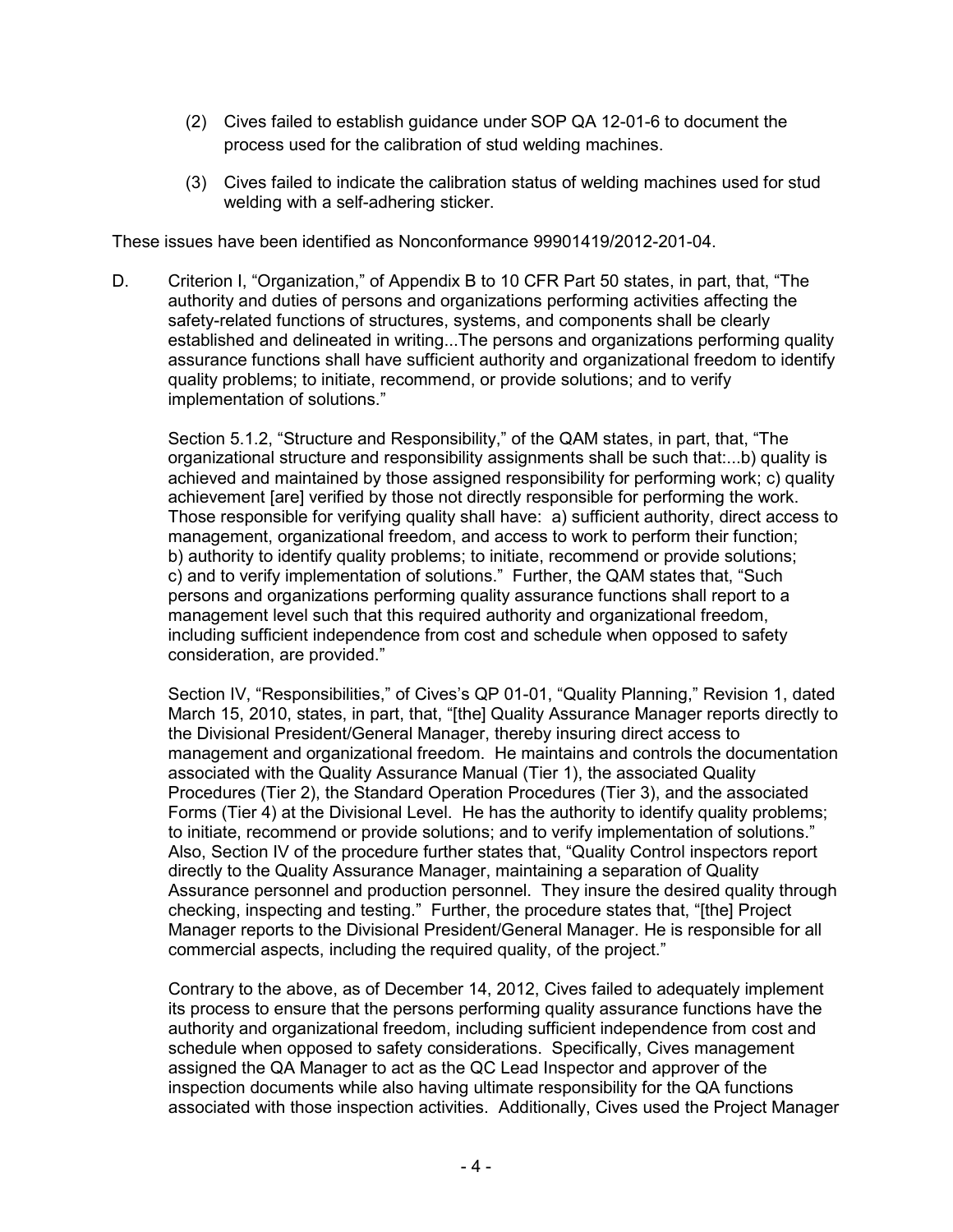responsible for the nuclear projects to work as a temporary QA Manager to approve work performed by the QA Manager while this individual was still responsible for the cost and schedule of nuclear projects.

This issue has been identified as Nonconformance 99901419/2012-201-05.

E. Criterion V, "Instructions, Procedures, and Drawings," of Appendix B to 10 CFR Part 50 states, in part, that, "Activities affecting quality shall be prescribed by documented instructions, procedures, or drawings, of a type appropriate to the circumstances and shall be accomplished in accordance with these instructions, procedures, or drawings."

Section 5.5, "Instructions, Procedures, and Drawings," of the QAM states, in part, that, "Activities affecting quality shall be prescribed by and performed in accordance with documented instructions, procedures, or drawings."

Cives QP 05-01, "Work Instructions," Revision 0, dated July 22, 2009, states, in part, that, "Work instructions are required for special processes, i.e. those processes the results of which cannot be fully verified by subsequent nondestructive inspections (such as welding, blasting, painting, bolting, cleaning, etc.)…for processes that are critical to the safety, fit, and function of the service...[and for] processes where various process parameters must be setup and/or maintained at specific levels; where operators are required to program process equipment; where tool changes are involved; or where, for any other reason, operation of the process is fairly complex and requires specific process setup instructions and/or operating data."

Contrary to the above, as of December 14, 2012, Cives failed to prescribe and perform activities affecting quality in accordance with documented instructions, procedures, or drawings. Specifically:

- (1) Cives failed to establish procedures for performing plasma cutting that require various process parameters to be set up and maintained.
- (2) Cives failed to establish procedures for creating 'cut sheets' to maintain material traceability between the material and the specific purchase orders that were used in its requisition, its heat, and the parts in which it was used.
- (3) Cives failed to establish procedures for the electronic production software used to document the completion of key processes and inspections.
- (4) Cives failed to establish procedures to comply with Westinghouse Specification APP-G1-SX-001, "AP1000 Painting of Shop Fabricated Steel," Revision 4, dated April 8, 2011. Examples include the preparation and handling of blasted surfaces, the preparation and handling of any surfaces that have "turned" (oxidized) or that have become wet or stained after an initial blasting, and the verification of blast media and compressed air for contaminants.

These issues have been identified as Nonconformance 99901419/2012-201-06.

F. Criterion II, "Quality Assurance Program," of Appendix B to 10 CFR Part 50 states, in part, that, "The program shall provide for indoctrination and training of personnel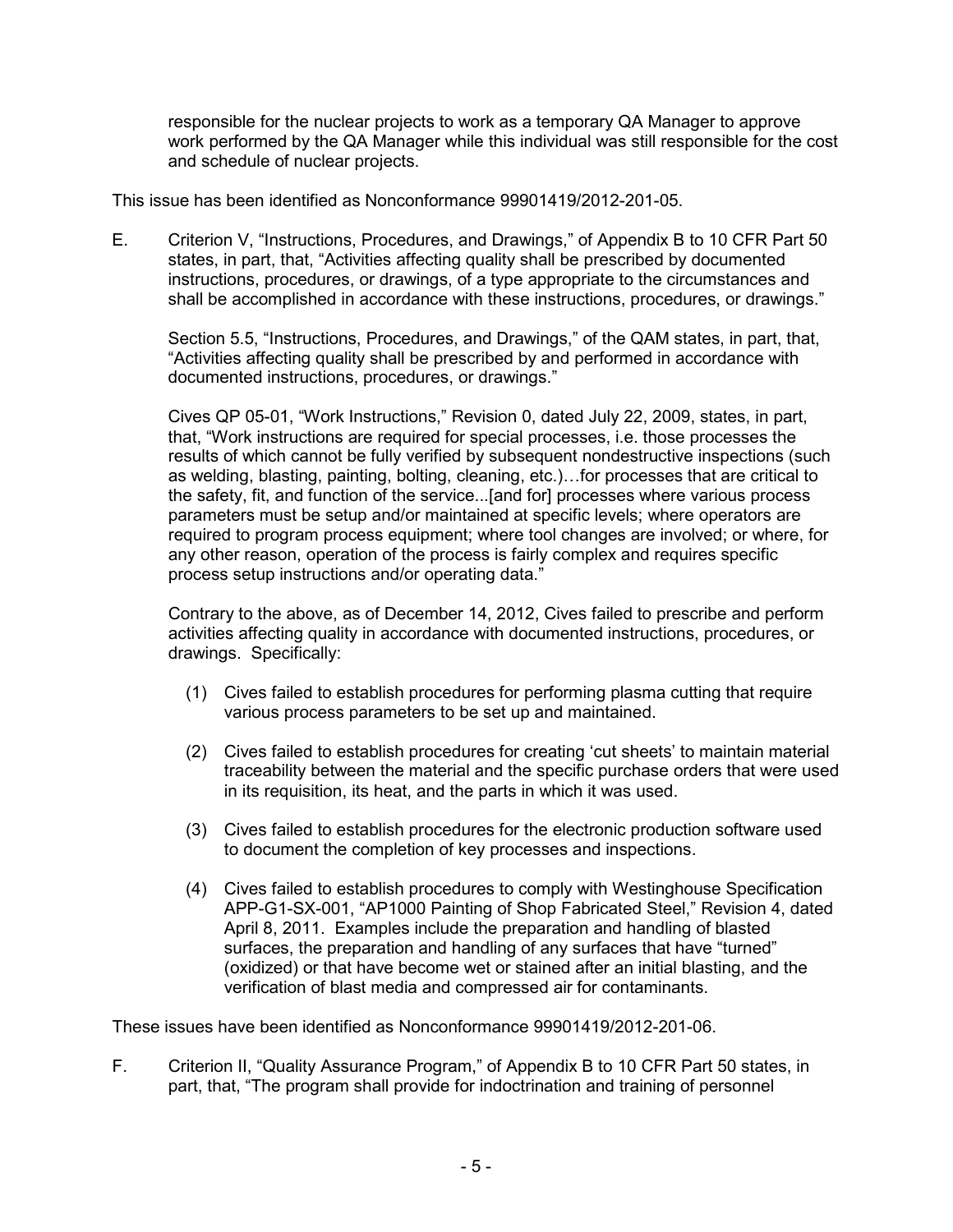performing activities affecting quality as necessary to assure that suitable proficiency is achieved and maintained."

Section 5.2.2, "Indoctrination and Training," of the QAM states, in part, that, "The need for a formal training program for personnel performing or managing activities affecting quality shall be determined. Training shall be provided, if needed, to achieve initial proficiency, maintain proficiency, and adapt to changes in technology, methods, or job responsibilities."

Paragraph 1.3, of Cives's QP 02-02, "Indoctrination and Training," Revision 1, dated February 1, 2012, states, in part, that, "Departmental Managers are responsible for identifying training needs in their departments and for establishing departmental training programs." Paragraph 1.4, further states that, "The Quality Assurance department is responsible for identifying company-wide training needs concerning the quality system. These needs will be coordinated with the departmental managers to efficiently train personnel to the quality system."

Contrary to the above, as of December 14, 2012, Cives failed to develop and implement a formal indoctrination and training program for personnel performing activities affecting quality. Specifically, Cives's departmental managers did not develop and implement a program to identify training needs to meet the requirements of the QA program. Also, Cives QA Manager failed to coordinate with the departmental managers to identify additional training specific to their department to ensure that personnel performing activities affecting quality achieved and maintained suitable proficiency.

This issue has been identified as Nonconformance 99901419/2012-201-07.

G. Criterion VI, "Document Control," of Appendix B to 10 CFR Part 50, states, in part, that, "Measures shall be established to control the issuance of documents, such as instructions, procedures, and drawings, including changes thereto, which prescribe all activities affecting quality. These measures shall assure that documents, including changes, are reviewed for adequacy and approved for release by authorized personnel and are distributed to and used at the location where the prescribed activity is performed."

Section 5.6, "Document Control," of the QAM states, in part, that, "Measures shall be established to control the issuance of documents, such as instructions, procedures, and drawings, including changes thereto, which prescribe all activities affecting quality. These measures shall assure that documents, including changes, are reviewed for adequacy and approved for release by authorized personnel and are distributed and used at the location where the prescribed activity is performed."

Contrary to the above, as of December 14, 2012, Cives failed to control the issuance of documents that prescribe activities affecting quality and failed to ensure that those documents were distributed to and used at the location at which the prescribed activity is performed. Specifically, Cives revised its QAM and six quality procedures in September 2012, but failed to incorporate them into the controlled copies and distribute them to the locations where the prescribed activities were performed.

This issue has been identified as Nonconformance 99901419/2012-201-08.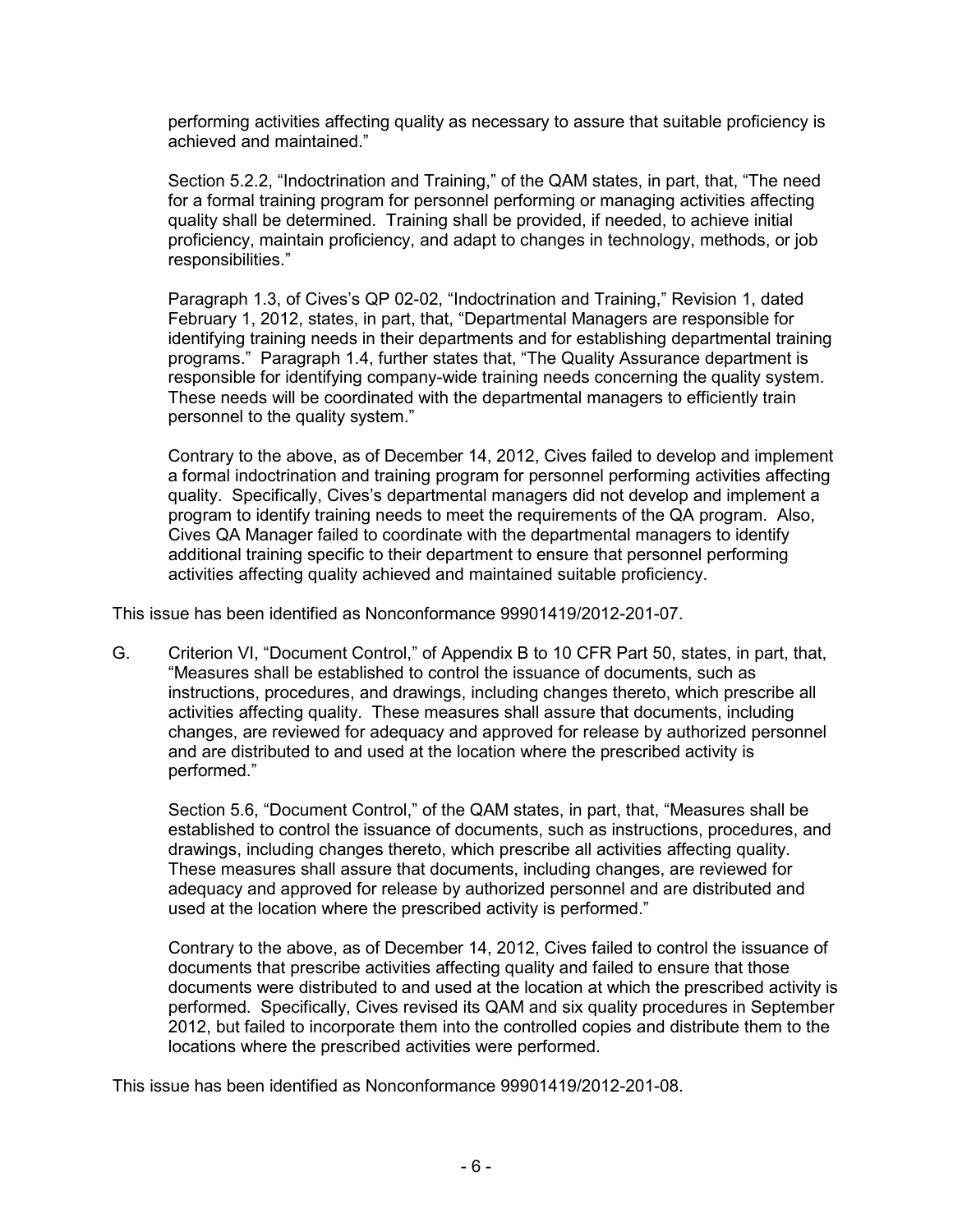Please provide a written statement or explanation to the U.S. Nuclear Regulatory Commission, Attn: Document Control Desk, Washington, DC 20555-0001, with a copy to the Chief, Quality Assurance Branch, Division of Construction Inspection and Operational Programs, Office of New Reactors, within 30 days of the date of the letter transmitting this Notice of Nonconformance. This reply should be clearly marked as a "Reply to a Notice of Nonconformance" and should include for each noncompliance: (1) the reason for the noncompliance, or if contested, the basis for disputing the noncompliance; (2) the corrective steps that have been taken and the results achieved; (3) the corrective steps that will be taken to avoid noncompliance; and (4) the date when your corrective action will be completed. Where good cause is shown, the NRC will consider extending the response time.

Because your response will be made available electronically for public inspection in the NRC Public Document Room or from the NRC's Agencywide Documents Access and Management System, which is accessible from the NRC Web site at http://www.nrc.gov/readingrm/adams.html, to the extent possible, it should not include any personal privacy, proprietary, or Safeguards Information so that the NRC can make it available to the public without redaction. If personal privacy or proprietary information is necessary to provide an acceptable response, then please provide a bracketed copy of your response that identifies the information that should be protected and a redacted copy of your response that deletes such information. If you request that such material be withheld, you must specifically identify the portions of your response that you seek to have withheld and provide in detail the bases for your claim of withholding (e.g., explain why the disclosure of information will create an unwarranted invasion of personal privacy or provide the information required by 10 CFR 2.390(b) to support a request for withholding confidential commercial or financial information). If Safeguards Information is necessary to provide an acceptable response, please provide the level of protection described in 10 CFR 73.21, "Protection of Safeguards Information: Performance Requirements."

Dated this 19th of March 2013.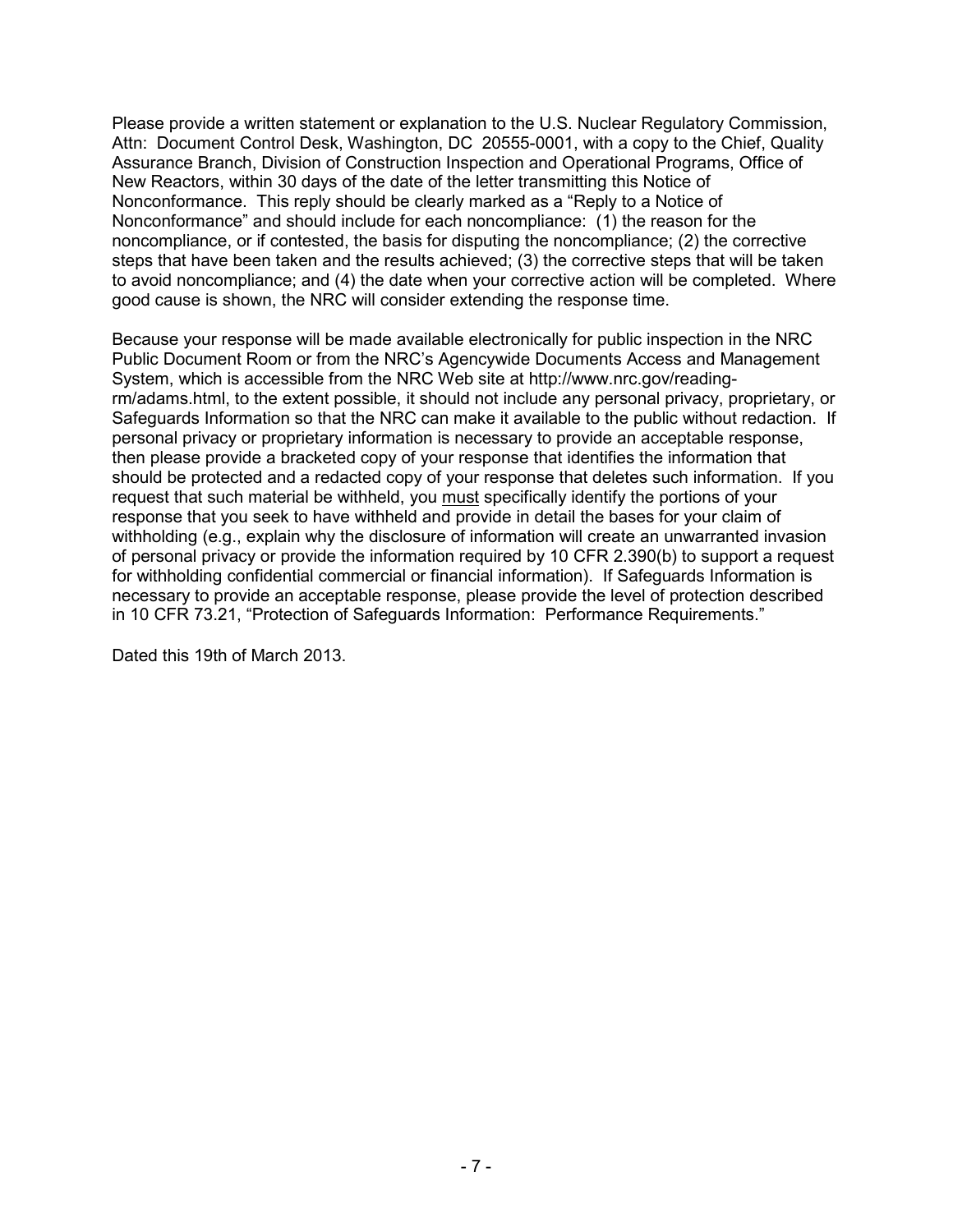### **U.S. NUCLEAR REGULATORY COMMISSION OFFICE OF NEW REACTORS DIVISION OF CONSTRUCTION INSPECTION AND OPERATIONAL PROGRAMS VENDOR INSPECTION REPORT**

| Docket No.:                       | 99901419                                                                                                                                                                                                                                                         |                                                                                                   |                    |
|-----------------------------------|------------------------------------------------------------------------------------------------------------------------------------------------------------------------------------------------------------------------------------------------------------------|---------------------------------------------------------------------------------------------------|--------------------|
| Report No.:                       | 99901419/2012-201                                                                                                                                                                                                                                                |                                                                                                   |                    |
| Vendor:                           | <b>Cives Steel Company</b><br><b>Southern Division</b><br>102 Airport Road<br>Thomasville, GA 31757                                                                                                                                                              |                                                                                                   |                    |
| <b>Vendor Contact:</b>            | Mr. Greg Orff, General Manager<br>Telephone: 292-228-9780<br>E-mail: gorff@cives.com                                                                                                                                                                             |                                                                                                   |                    |
| <b>Nuclear Industry Activity:</b> | Cives Steel Company, Southern Division, is under contract to<br>fabricate concrete embedment plates for the AP1000 units that will<br>be constructed at Vogtle Electric Generating Plant, Units 3 and 4,<br>and Virgil C. Summer Nuclear Station, Units 2 and 3. |                                                                                                   |                    |
| <b>Inspection Dates:</b>          | December 10-14, 2012                                                                                                                                                                                                                                             |                                                                                                   |                    |
| Inspectors:                       | Jonathan Ortega<br>Samantha Crane<br><b>Brent Clarke</b><br>Milton Valentin<br>David Harmon<br>Alma Allen                                                                                                                                                        | NRO/DCIP/CMVB<br>NRO/DCIP/CMVB<br>NRO/DCIP/CMVB<br>NRO/DE/SEB1<br>RII/DCI/CIB3<br><b>RII/EICS</b> | <b>Team Leader</b> |
| Approved by:                      | Edward H. Roach, Chief<br><b>Mechanical Vendor Branch</b><br>Division of Construction Inspection<br>and Operational Programs<br><b>Office of New Reactors</b>                                                                                                    |                                                                                                   |                    |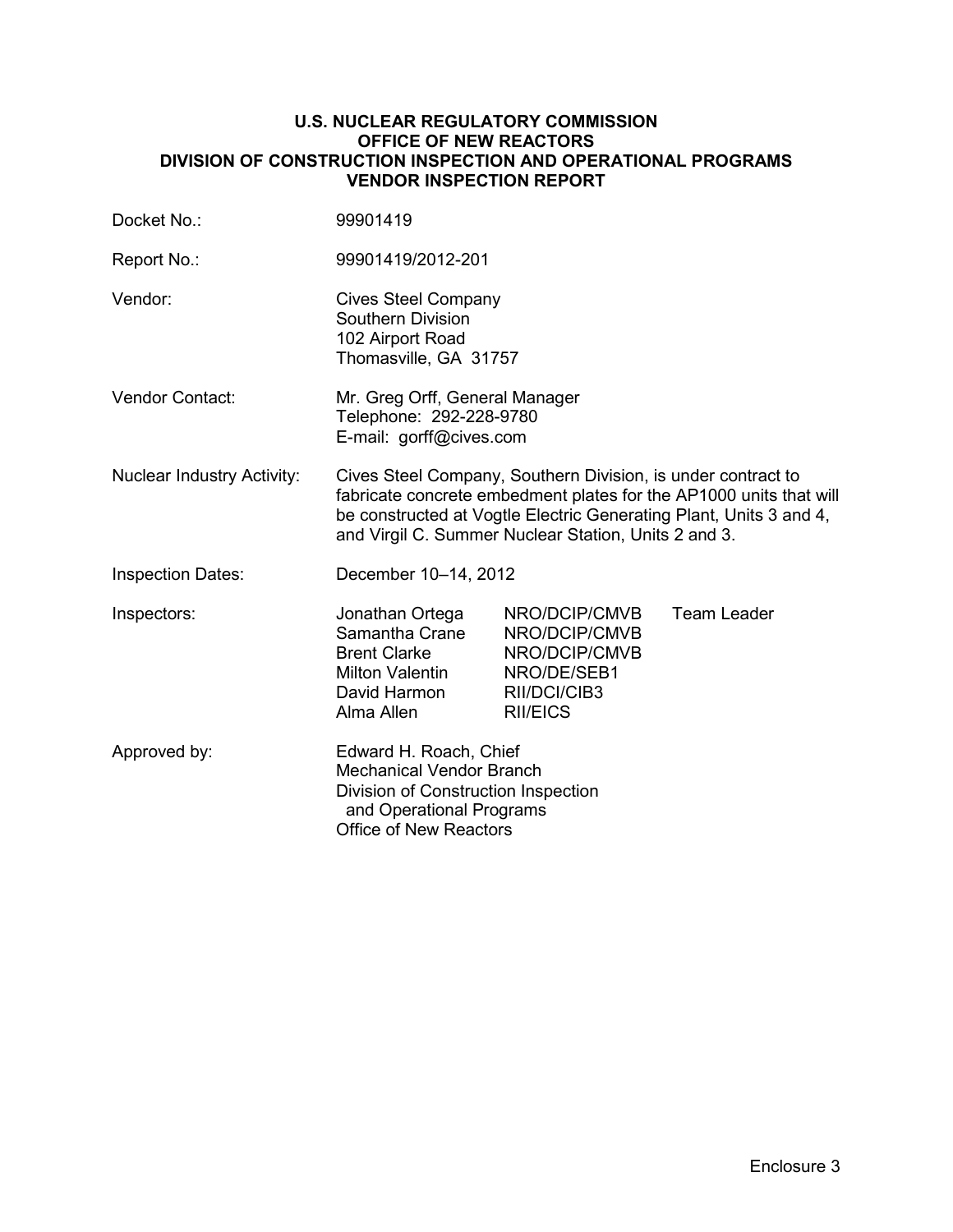# **EXECUTIVE SUMMARY**

### Cives Steel Company, Southern Division 99901419/2012-201

The U.S. Nuclear Regulatory Commission (NRC) staff conducted an unannounced inspection at the Cives Steel Company (hereafter referred to as Cives), Southern Division, in Thomasville, GA, from December 10–14, 2012. The purpose of this inspection was to verify that Cives is adequately implementing a quality assurance (QA) program in accordance with Appendix B, "Quality Assurance Criteria for Nuclear Power Plants and Fuel Reprocessing Plants," to Title 10 of the *Code of Federal Regulations* (10 CFR) Part 50, "Domestic Licensing of Production and Utilization Facilities," and 10 CFR Part 21, "Reporting of Defects and Noncompliance."

This technically focused inspection evaluated the implementation of Cives's QA program activities associated with the fabrication of concrete embedments for AP1000 reactor plants at Vogtle Electric Generating Plant (Vogtle), Units 3 and 4, and Virgil C. Summer Nuclear Station (V.C. Summer), Units 2 and 3. Specifically, the NRC inspection team observed materials storage, selection, handling, and cutting; blasting, stud welding, inspection, painting, and measuring and test equipment controls; weld filler metal controls; and traceability controls.

The following regulations served as the bases for the NRC inspection:

- Appendix B to 10 CFR Part 50
- 10 CFR Part 21

During the conduct of this unannounced inspection, the NRC inspection team implemented Inspection Procedure (IP) 43003, "Reactive Inspections of Nuclear Vendors," and IP 36100, "Inspection of 10 CFR Part 21 and Programs for Reporting Defects and Noncompliance."

The NRC has not previously performed a vendor inspection at Cives in Thomasville, GA.

The NRC inspection team determined that, in general, that the manufacturing activities performed by Cives in support of safety-related embedments for V.C. Summer, Units 2 and 3, and Vogtle Units, 3 and 4, occurred in accordance with the Commission's rules and regulations and the technical and quality requirements passed to Cives from NRC licensees or its contractors. However, the NRC is concerned with the number of findings based on this limited scope inspection. NRC inspectors identified examples of Cives's inadequate implementation of a quality assurance program in several areas. These examples indicate that Cives did not 1) adequately implement appropriate corrective actions, 2) provide the quality assurance manager position with independence from cost and schedule, 3) implement adequate procedures, and 4) provide formal indoctrination and training to personnel performing activities affecting quality. Collectively, the NONs appear to be indicative of broader concerns. Therefore, the NRC is requesting that in the response to the NONs, Cives documents the extent of condition on the implementation of your quality assurance program and ensure all issues are identified and adequately addressed in your corrective actions program.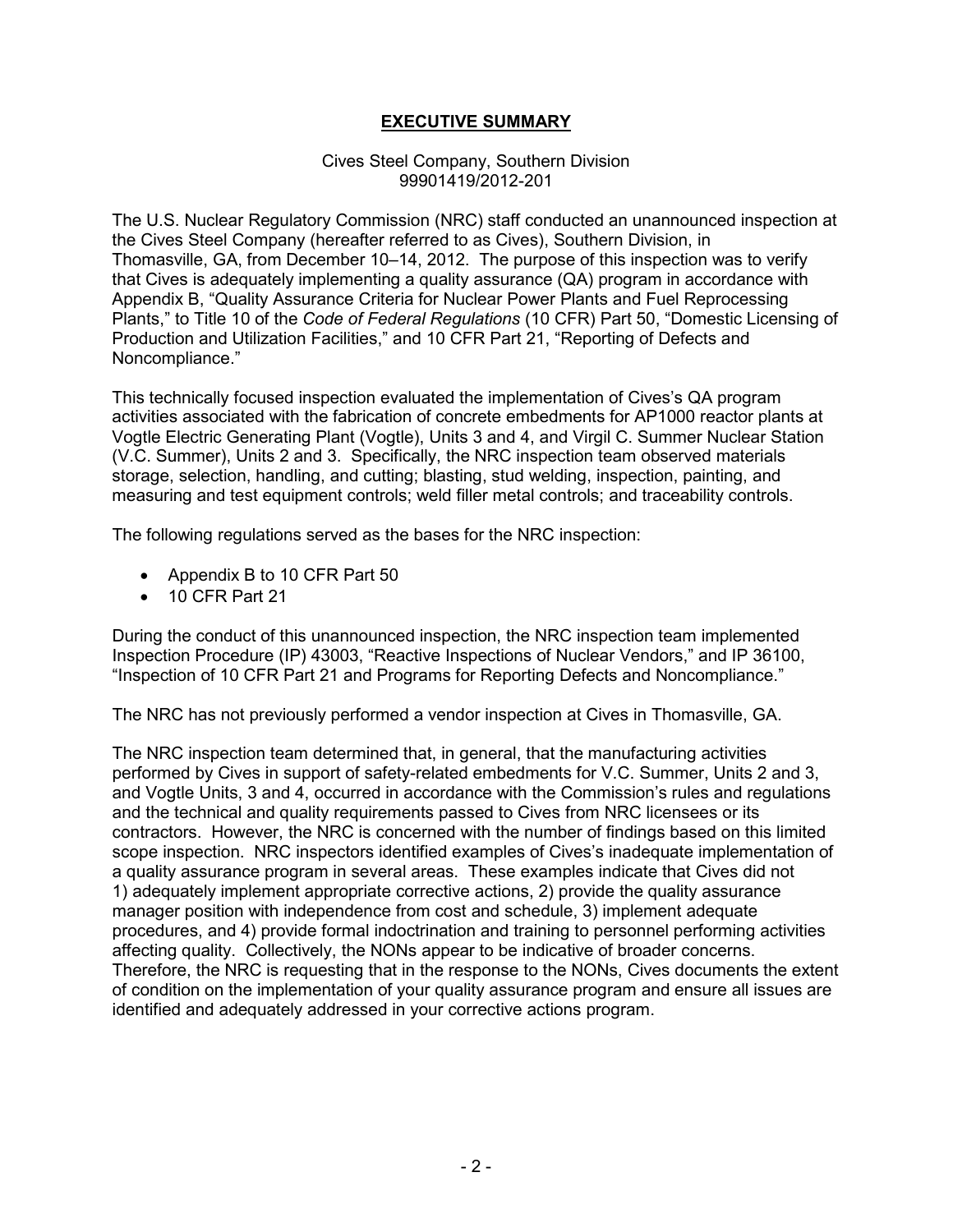# 10 CFR Part 21 Program

The NRC inspection team issued Notice of Violation 99901419/2012-201-01 for Cives's failure to adopt appropriate procedures to evaluate deviations and failures to comply associated with substantial safety hazards. Specifically, Cives's Part 21 procedure does not include requirements for the submittal of interim reports; contains incorrect timelines; does not require notification to all purchasers within 5 working days that a deviation exists when Cives does not have the capability to perform the evaluation to determine whether a defect exists; and has incorrect record retention requirements. Additionally, the NRC inspection team noted during interviews with senior management that Cives had a general misunderstanding of the reporting requirements of 10 CFR Part 21. Specifically, senior management believed that Cives was not subject to those 10 CFR Part 21 reporting requirements despite manufacturing basic components for AP1000 reactor plants.

# **Organization**

The NRC inspection team issued Nonconformance 99901419/2012-201-05 for Cives's failure to implement the regulatory requirements of Criterion I, "Organization," of Appendix B to 10 CFR Part 50. Nonconformance 99901419/2012-201-05 cites Cives for failing to ensure that personnel performing quality assurance functions had authority and organizational freedom, including sufficient independence from cost and schedule when opposed to safety considerations.

# Personnel Training and Qualification

The NRC inspection team issued Nonconformance 99901419/2012-201-07 for Cives's failure to implement the regulatory requirements of Criterion II, "Quality Assurance Program," of Appendix B to 10 CFR Part 50. Nonconformance 99901419/2012-201-07 cites Cives for failure to develop and implement a formal indoctrination and training program for personnel performing activities affecting quality. Also, departmental managers did not develop and implement a program to identify training needs to meet the requirements of the quality assurance program. Further, the QA Manager failed to coordinate with the departmental managers to identify additional training specific to their department to ensure that personnel performing activities affecting quality achieved and maintained suitable proficiency.

### Control of Manufacturing Processes

The NRC inspection team inspected Cives's processes and procedures for reviewing, approving and distributing design drawings in fabricating the AP1000 structural embedments plates. The NRC inspection team also inspected how engineering and design coordination reports (E&DCRs) were incorporated into work orders during various stages of fabrication to ensure that changes were appropriately captured and completed as part of the work order. No findings of significance were identified.

### Control of Special Processes

The NRC inspection team issued Nonconformance 99901419/2012-201-06 for Cives's failure to implement the regulatory requirements of Criterion IX, "Control of Special Processes," of Appendix B to 10 CFR Part 50. Nonconformance 99901419/2012-201-06 cites Cives for failing to establish adequate procedural controls or implement special processes. Specifically, Cives failed to establish procedures for: (1) plasma cutting that required specific process parameters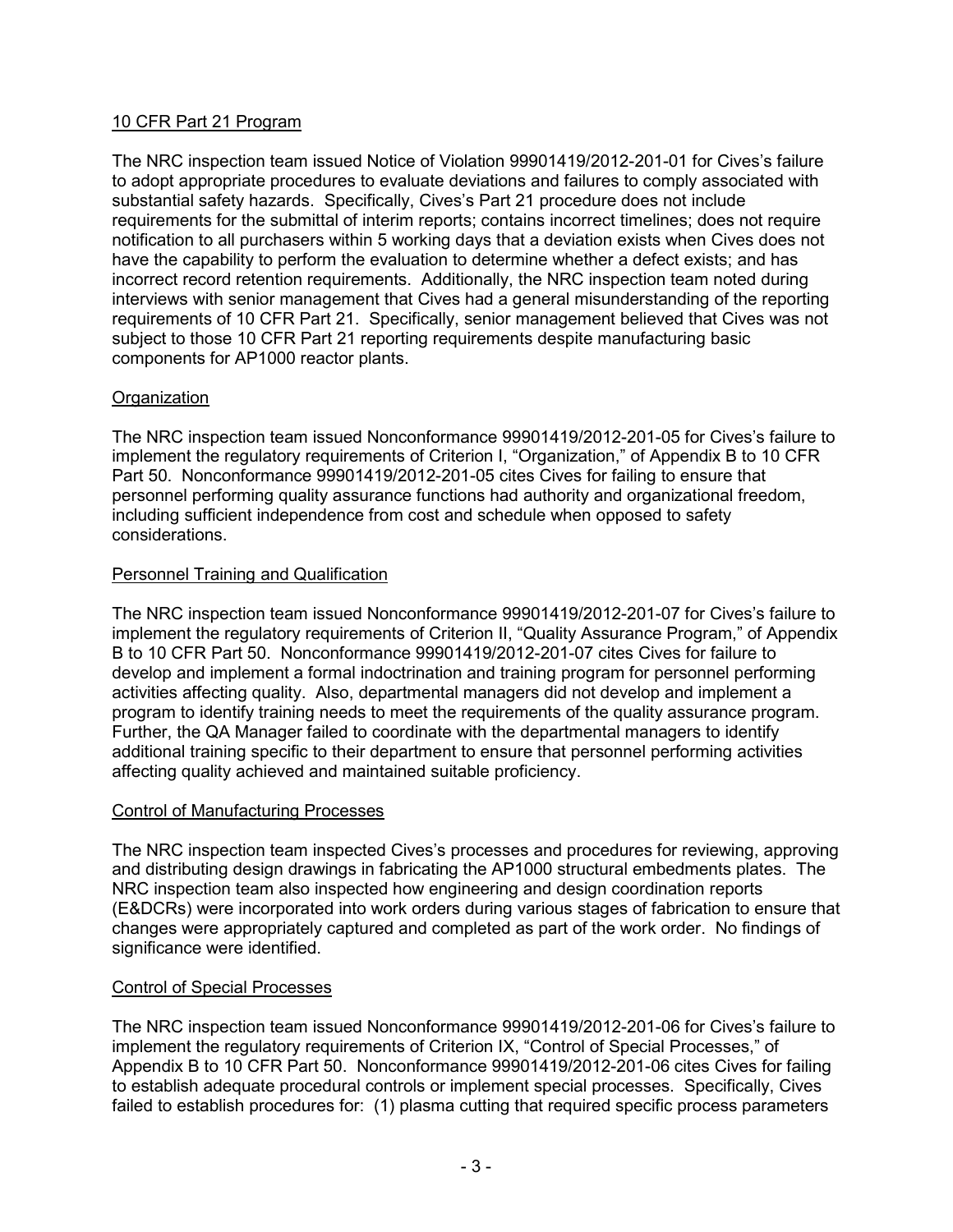to be set up and maintained and (2) the preparation and handling of blasted surfaces for painting.

## Inspection

The NRC inspection team issued Nonconformance 99901419/2012-201-03 for Cives's failure to implement the regulatory requirements of Criterion X, "Inspection," of Appendix B to 10 CFR Part 50. Nonconformance 99901419/2012-201-03 cites Cives for failing to; include the production testing and inspection of 1 out of every 100 studs in the inspection plan, perform and document in-process inspections, adequately inspect a stud that did not show the required 360-degree flash, and identify the inspection status of two embedments that had passed final inspection. In addition, the NRC inspection team issued Nonconformance 99901419/2012-201-06, for Cives's failure to establish procedure for how to use the production software to document production and inspection activities.

The NRC inspection team also issued Nonconformance 99901419/2012-201-08 for Cives's failure to implement the regulatory requirements of Criterion VI, "Document Control," of Appendix B to 10 CFR Part 50. Nonconformance 99901419/2012-201-08 cites Cives for failing to control the issuance of documents that prescribe activities affecting quality to ensure that those documents were distributed to and used at the location at which the prescribed activities were performed.

# **Traceability**

The NRC inspection team reviewed Cives's processes and procedures for ensuring that material traceability was maintained in accordance with customer requirements. The NRC inspection team selected two completed embedments and verified that they were traceable to procurement and inspection records, and certified material test reports for all materials used. The NRC inspection team also verified that no uncontrolled materials were present in the shop. No findings of significance were identified.

# Control of Measuring and Test Equipment

The NRC inspection team issued Nonconformance 99901419/2012-201-04 for Cives's failure to implement the regulatory requirements of Criterion IX, "Control of Special Processes," of Appendix B to 10 CFR Part 50. Nonconformance 99901419/2012-201-04 cites Cives for failing to calibrate welding machines used for tack welding, to establish guidance under SOP QA 12-01-6 to document the process used by Cives for the calibration of stud welding machines, and to attach the required sticker(s) to indicate the status of calibration for a stud welding machine used for safety-related activities.

### Nonconforming Materials, Parts, or Components

The NRC inspection team concluded that Cives was implementing its nonconforming materials, parts, or components program in accordance with the regulatory requirements of Criterion XV, "Nonconforming Materials, Parts, or Components," of Appendix B to 10 CFR Part 50. Based on the limited sample of documents reviewed, the NRC inspection team also determined that Cives was implementing its policies and procedures associated with the control of nonconforming materials, parts, or components. No findings of significance were identified.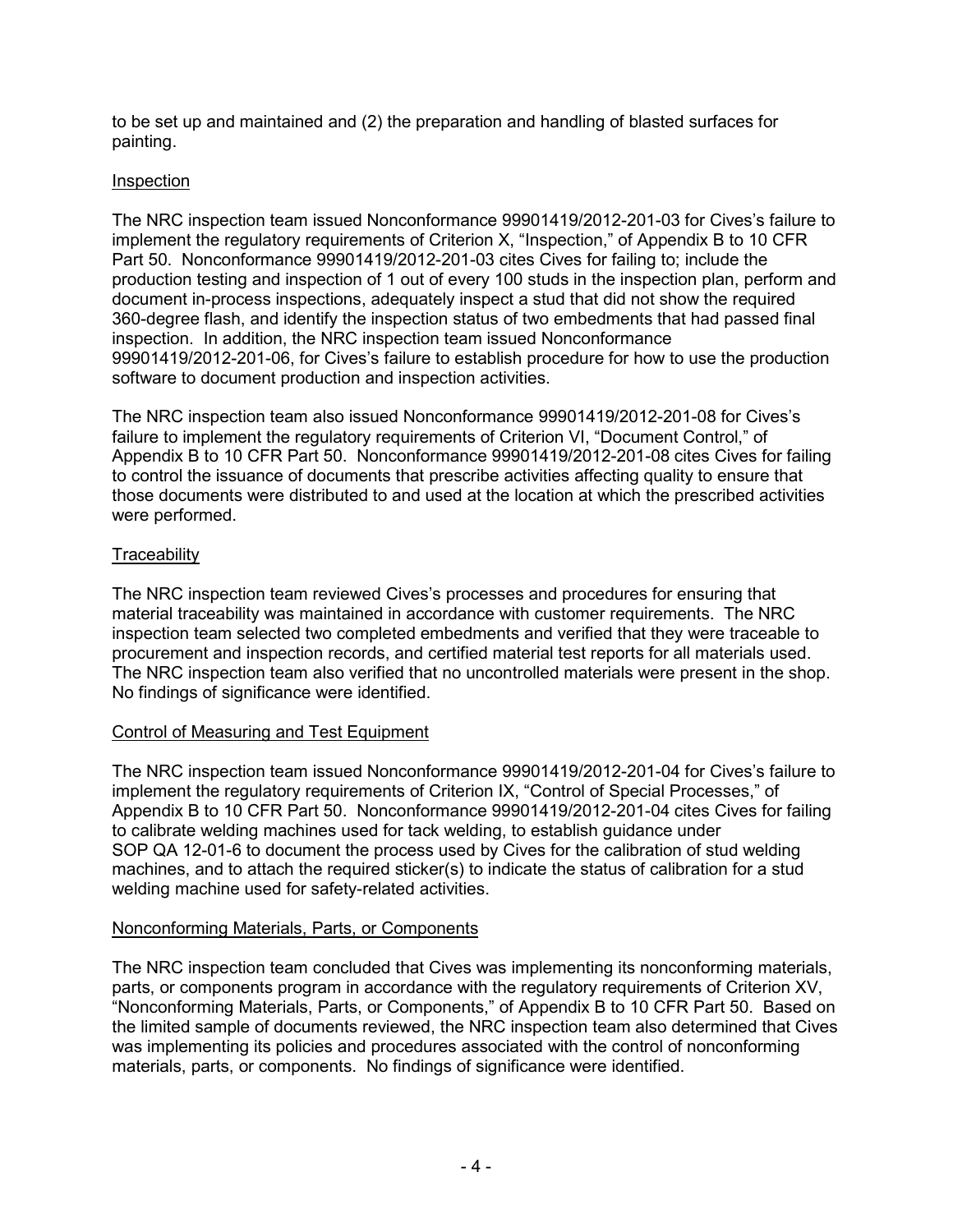### Corrective Action

.

The NRC inspection team issued Nonconformance 99901419/2012-201-02 for Cives's failure to implement the regulatory requirements of Criterion XVI, "Corrective Action," of Appendix B to 10 CFR Part 50. Nonconformance 99901419/2012-201-02 cites Cives for failing to ensure that conditions adverse to quality, such as failures, malfunctions, deficiencies, deviations, defective material and equipment, and nonconformances were promptly identified with adequate corrective actions to preclude recurrence. The NRC inspection team identified that Cives's corrective actions program failed to preclude repetition of findings that had been previously processed, corrected, and closed as addressed by Cives's response to the findings in Shaw Nuclear Service Inc.'s Audits V2011-28 and V2012-22. Specifically the NRC inspection team identified repetitive findings related to the following:

- lack of control of calibration of welding machines as described in Nonconformance 99901419/2012-201-04
- lack of adequate details and acceptance criteria in procedures for the implementation of the QAM requirements to ensure consistency by Cives staff as described in Nonconformance 99901419/2012-201-06
- lack of document control as described in Nonconformance 99901419/2012-201-08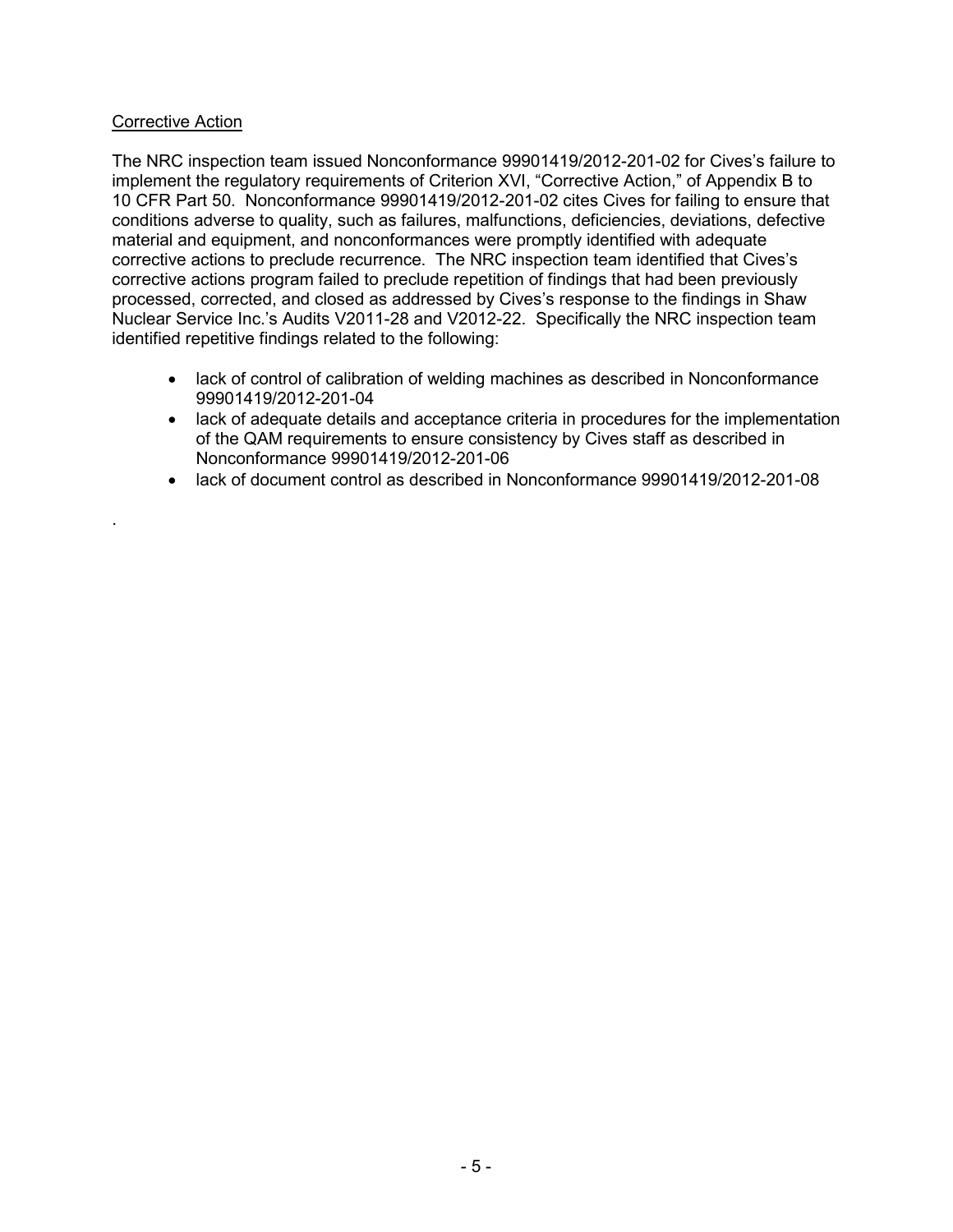# **REPORT DETAILS**

The U.S. Nuclear Regulatory Commission (NRC) inspection team evaluated the Cives Steel Company (hereafter referred to as Cives) quality assurance (QA) program with an emphasis on observing activities associated with the fabrication of concrete embedments for AP1000 reactor plants at Vogtle Electric Generating Plant (Vogtle), Units 3 and 4, and Virgil C. Summer Nuclear Station (V.C. Summer), Units 2 and 3. The NRC inspection team observed Cives's staff performing receipt inspections, plasma cutting, marking, media blasting, welding, final weld inspections, painting, and segregating nonconforming items.

Additionally, the inspection team conducted interviews with responsible Cives personnel and reviewed documents to determine whether Cives performed activities in accordance with the applicable design, quality, and technical requirements in Westinghouse Specification APP-SS01-Z0-03, "Equipment: Embedded and Miscellaneous Steel, Westinghouse Safety Class C," dated March 3, 2011; American Institute of Steel Construction (AISC) standard N690-1994, "Specification for the Design, Fabrication and Erection of Steel Safety-Related Structures for Nuclear Facilities" (N690); American Welding Society (AWS) Code D1.1-2000, "Structural Welding Code—Steel" (AWS D1.1); and applicable American Society for Testing and Materials (ASTM) standards imposed by the Shaw Nuclear Service Inc. Nuclear Service, Inc., purchase orders (POs) for structural embedments for the Vogtle, Units 3 and 4, and V.C. Summer, Units 2 and 3 projects.

### 1. 10 CFR Part 21 Program

### a. Inspection Scope

The NRC inspection team reviewed policies and implementing procedures that govern the Cives program under Title 10 of the *Code of Federal Regulations* (10 CFR) Part 21, "Reporting of Defects and Noncompliance," to verify compliance. Additionally, the NRC inspection team inspected and evaluated postings for compliance with 10 CFR 21.6, "Posting Requirements." To verify an adequate link to the 10 CFR Part 21 process, the NRC inspection team also reviewed Cives's procedures that govern corrective action and nonconforming conditions to verify adequate implementation of the regulatory requirements identifying items that cause conditions adverse to quality. The attachment to this inspection report lists the documents reviewed by the NRC inspection team.

#### b Observations and Findings

### b.1 10 CFR Part 21 Procedures

Cives's Quality Procedure (QP) QP 15-02, "Reporting of Defects and Noncompliance," Revision 2, dated September 19, 2012, describes the authorities and responsibilities for reporting defects and noncompliance. The NRC inspection team verified that the Cives programs for nonconforming items and corrective actions provided a connection to the 10 CFR Part 21 program during the initial screening process.

During interviews with Cives's senior management and staff the NRC inspection team noted a lack of understanding of the 10 CFR Part 21 requirements. For example, Cives's management and staff incorrectly believed that the reporting requirements of 10 CFR Part 21 did not apply, citing that Cives did not have design authority.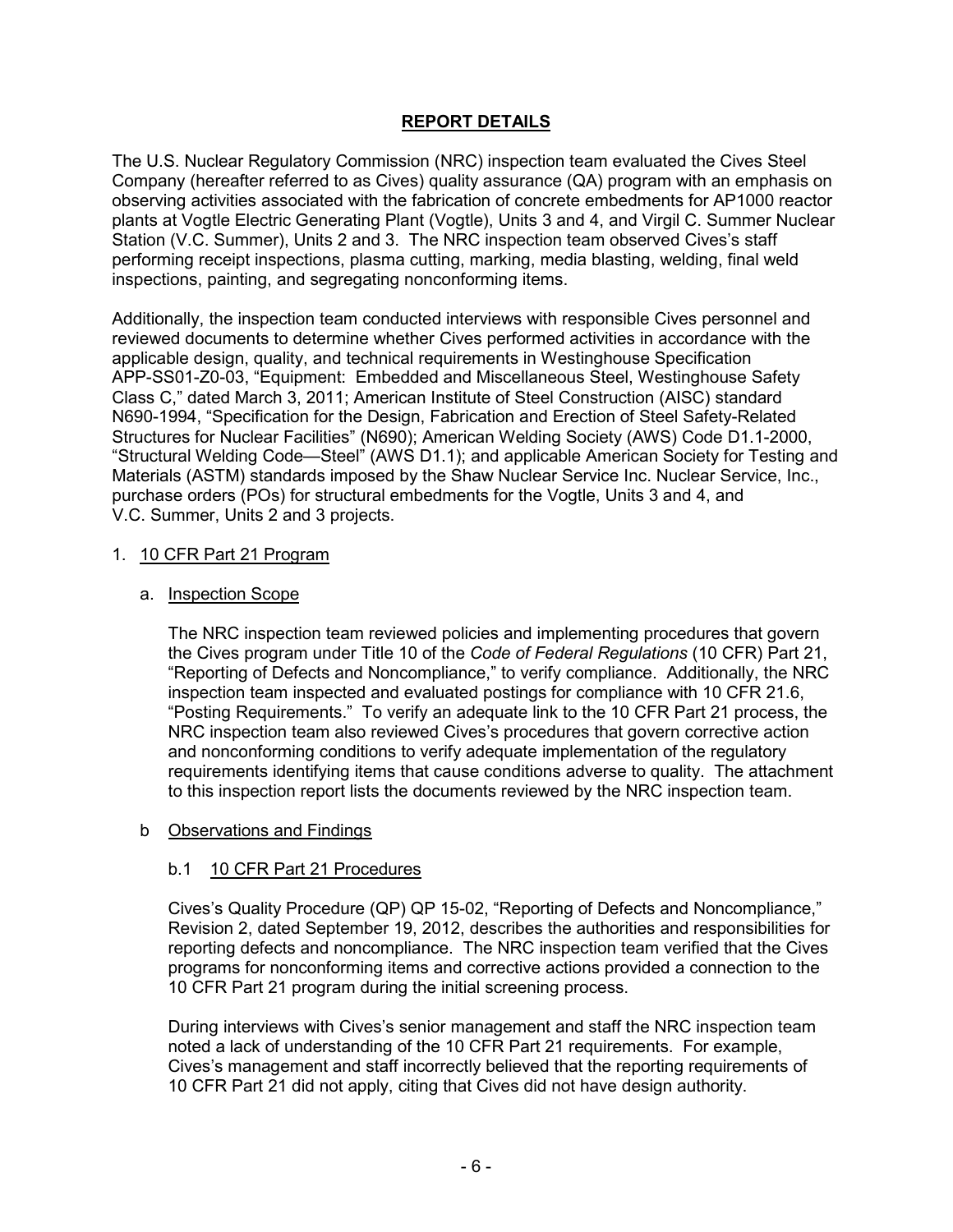As stated above, QP 15-02 implements the requirements for compliance with 10 CFR Part 21. This procedure defines the process for reporting defects; the posting requirements; and the responsibilities, timelines, and actions for identifying and evaluating deviations and failures to comply. The NRC inspection team noted that QP 15-02 was not in compliance with several 10 CFR Part 21 requirements. Specifically, 10 CFR 21.21(a)(2) requires (1) the preparation of an interim report that describes deviations that cannot be evaluated within 60 days from discovery of the deviation or failure to comply, and (2) the submittal to the interim report to the Commission. Cives failed to include this requirement in QP 15-02 and provide training to the personnel responsible for implementing this procedure. The NRC inspection team identified this failure as an example of Violation 99901419/2012-201-01.

The NRC inspection team noted that Section IV, "Evaluation and Reporting," of QP 15-02 does not have controls in place to provide guidance for the situation in which Cives does not have the capability to perform the evaluation to determine if a defect exists. Specifically, 10 CFR 21.21(a) requires that if a determination is made by the vendor that they do not have the capability to perform an evaluation to determine if a defect exists, then it must inform the purchasers or affected licensees within 5 working days of this determination so that the purchasers or affected licensees may evaluate the deviation or failure to comply. Cives failed to include this requirement in QP 15-02 and to provide training to the personnel responsible for implementing this procedure. The NRC inspection team identified this failure as an example of Violation 99901419/2012-201-01.

The NRC inspection team verified that the Cives's programs for nonconforming items and corrective actions provide a connection to the 10 CFR Part 21 program during the initial screening process. However, the procedure does not provide guidance when a corrective action report identified that a deviation warrants an evaluation under 10 CFR Part 21 because (as stated above) there was a belief that the reporting requirements of 10 CFR Part 21 did not apply to Cives.

Paragraph 21.51, of 10 CFR Part 21, "Maintenance and inspection of records," establishes requirements for the maintenance of records related to evaluations and notifications under 10 CFR Part 21. The NRC inspection team noted that QP 15-02 neither explained which records should be retained nor described the duration requirements in order to be in compliance with the regulation. 10 CFR 21.51 requires retention of records related to evaluations of all deviations and failures to comply, notifications sent to purchasers and affected licensees, and for records related to the procurement of basic components. Cives failed to include this requirement in QP 15-02 and to provide training to the personnel responsible for implementing this procedure. The NRC inspection team identified this failure as an example of Violation 99901419/2012-201-01.

# b.2 10 CFR Part 21 Postings

As required by 10 CFR Part 21.6, "Posting Requirements," the NRC inspection team verified that Cives had posted notices that included (1) a copy of Section 206 of the Energy Reorganization Act of 1974, (2) a copy of 10 CFR Part 21, and (3) a description of the Cives's procedure that implements the regulation. The inspection team noted that Cives did not have the most recent version of 10 CFR Part 21 posted. Cives took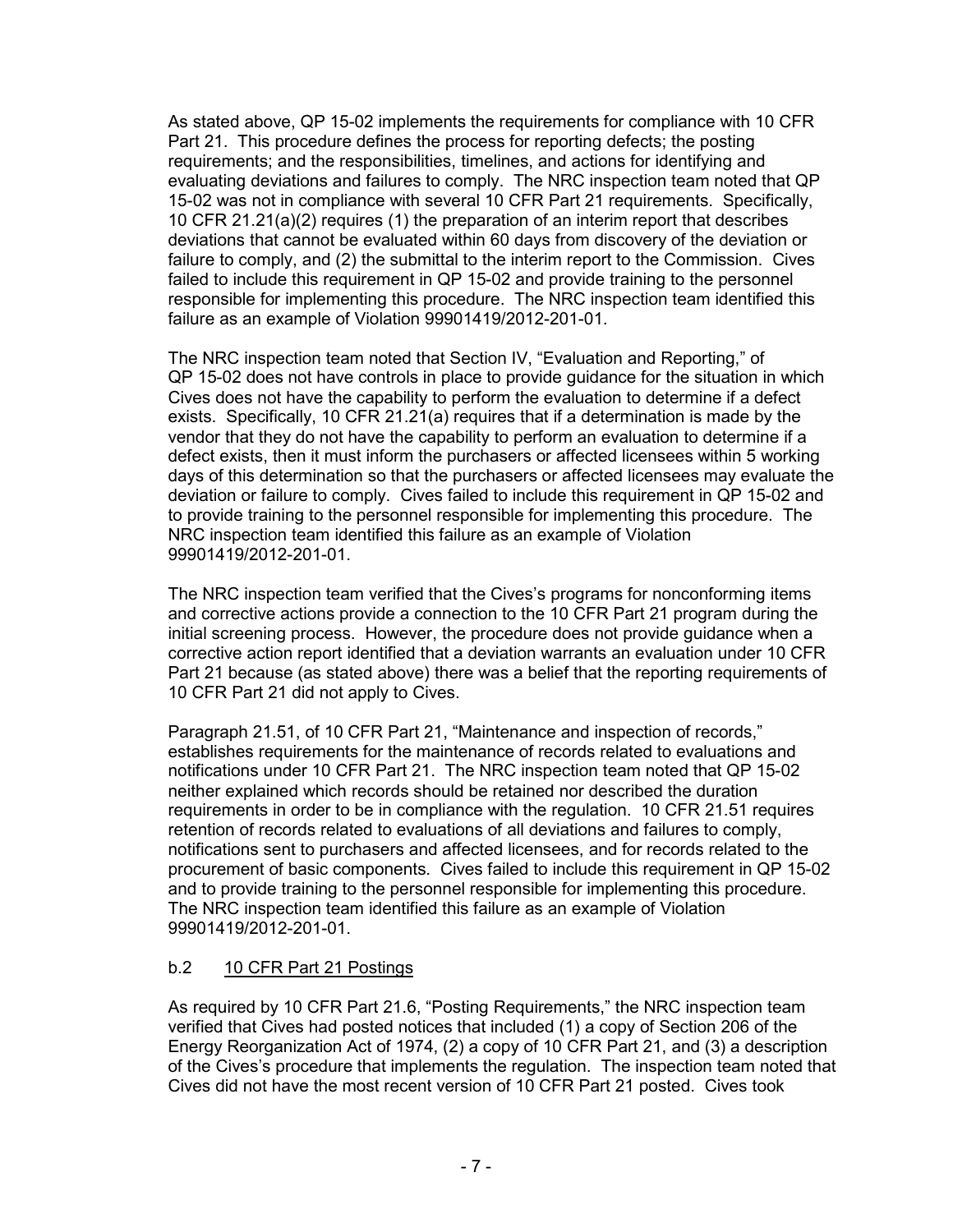prompt corrective action and opened CAR No. 063 and corrected this issue during the inspection. The NRC inspection team verified the new postings.

# c. Conclusions

The NRC inspection team issued Violation 99901419/2012-201-01 in association with Cives's failure to implement the regulatory requirements of 10 CFR Part 21. Specifically, Cives's QP 15-02 did not have adequate controls in place that required the submittal of interim reports, had incorrect reporting timelines, and did not require notification to all purchasers within 5 working days that a deviation exists when Cives does not have the capability to perform the evaluation.

# 2. Organization

# a. Inspection Scope

The NRC inspection team reviewed Cives's policies and procedures to verify that Cives described and implemented its organization consistent with the regulatory requirements in Criterion I, "Organization," of Appendix B, "Quality Assurance Criteria for Nuclear Power Plants and Fuel Reprocessing Plants," to 10 CFR Part 50, "Domestic Licensing of Production and Utilization Facilities." In addition, the NRC inspection team discussed the organization with Cives management and staff. The attachment to this inspection report lists the documents reviewed by the inspectors.

# b. Observations and Findings

"Cives Steel Company Quality Assurance Manual for the Fabrication of Structural Steel for Nuclear Facilities Meeting the Intent of NQA-1 and 10 CFR 50 Appendix B," Revision 3, dated September 17, 2012, (hereafter referred to as QAM), provides the general requirements for the QA organization and defines the responsibilities and authority for establishing, executing, and verifying the implementation of the performance of safety and quality related activities at Cives. The NRC inspection team observed that the QAM did not describe or outline in detail the organizational structure implemented at Cives. In addition, the QAM did not have controls in place to develop the job description or to identify who in the organization was responsible for executing, and verifying the implementation of safety and quality related activities. During review of the QAM, the NRC inspection team observed that Cives identified the organizational chart as a method to identify the current organizational structure. The current organizational structure at Cives is not in alignment with the organizational chart under Section 5.1.1, "Basic," of the QAM. Section 5.1.2, "Structure and Responsibilities," of the QAM provides the organizational structure and functional responsibilities that should be implemented. However, it does not define what individual or organization is responsible for implementing such requirements.

Cives's QP 01-01, "Quality Planning," Revision 1 dated March 15, 2010, provides the controls and instructions to assign responsibilities for the planning and production phase of all work. The procedure also describes the specific individuals responsible for defining the overall effectiveness of the QA program. The NRC inspection team identified that the organizational structure defined in this procedure was not in alignment with the organizational chart under Section 5.1.1 of the QAM.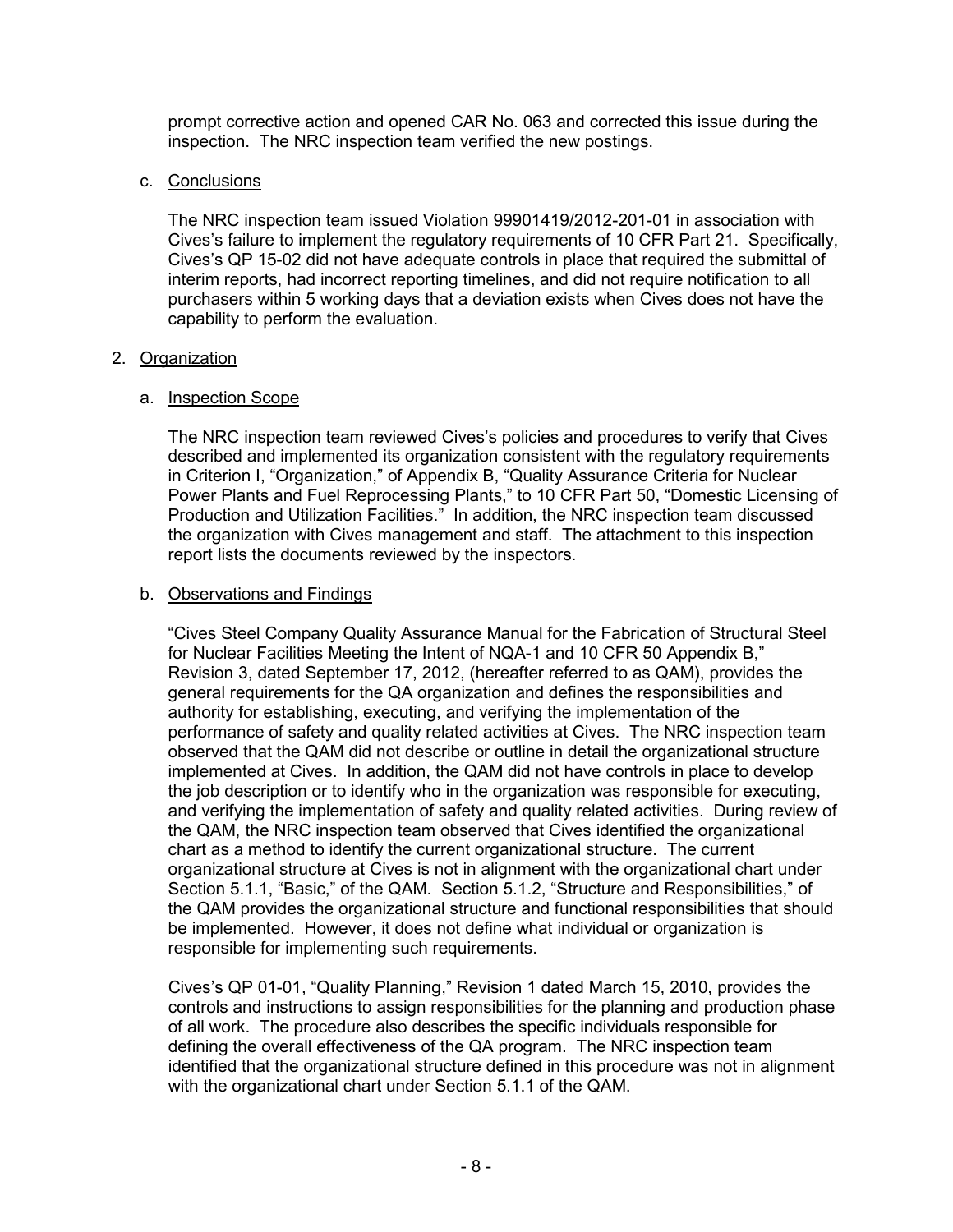The NRC inspection team discussed its observations with Cives's General Manager and Project Manager responsible for Vogtle, Units 3 and 4, and V. C. Summer, Units 2 and 3. The NRC inspection team noted that the Project Manager was assuming the QA Manager responsibilities for the programmatic implementation and overview of the QAM. The NRC inspection team was given an explanation that under the current organizational structure the QA Manager also gets assigned the roles and responsibilities of the quality control (QC) lead inspector for nuclear work. Cives management has allowed the QA Manager to perform and authorize work as the QC lead inspector and authorize documents while also having ultimate responsibility for the QA functions associated with those inspection activities. Further, the NRC inspection team noted that Cives used the Project Manager responsible for the AP1000 projects as a temporary QA Manager to approve the QC work being performed by the QA Manager. Cives failed to adequately implement its processes to ensure that the person performing quality assurance functions had the authority and organizational freedom, including sufficient independence from cost and schedule when opposed to safety consideration. The NRC inspection team identified this failure to adequately implement its QA program to ensure that the person performing QA functions had the authority and organizational freedom, including sufficient independence from cost and schedule when opposed to safety consideration as Nonconformance 99901419/2012-201-05.

c. Conclusion

The NRC inspection team issued Nonconformance 99901419/2012-201-05 for Cives's failure to adequately implement its procedures to ensure that the persons performing QA functions have the authority and organizational freedom, including sufficient independence from cost and schedule when opposed to safety consideration. The NRC inspection team concluded that the implementation of the Cives organization program was not consistent with the regulatory requirements of Criterion I, "Organization," of Appendix B to 10 CFR Part 50.

### 3. Training and Qualification of Personnel

### a. Inspection Scope

The NRC inspection team reviewed Cives's policies, implementing procedures, and records that govern training and qualification to verify that Cives is implementing training activities in a manner consistent with regulatory requirements and industry standards. The NRC inspection team reviewed: (1) the personnel training and qualification process for five QC inspectors and nondestructive examination (NDE) personnel and (2) training and qualification records of two welding technicians, three auditors, and selected five random files of Cives's staff members who are not associated with technical work to verify conformance with the requirements in Criterion II, "Quality Assurance Program," of Appendix B to 10 CFR Part 50. In addition, the NRC inspection team discussed the personnel training and qualification process with Cives's management and staff. The attachment to this inspection report lists the documents that the NRC inspection team reviewed.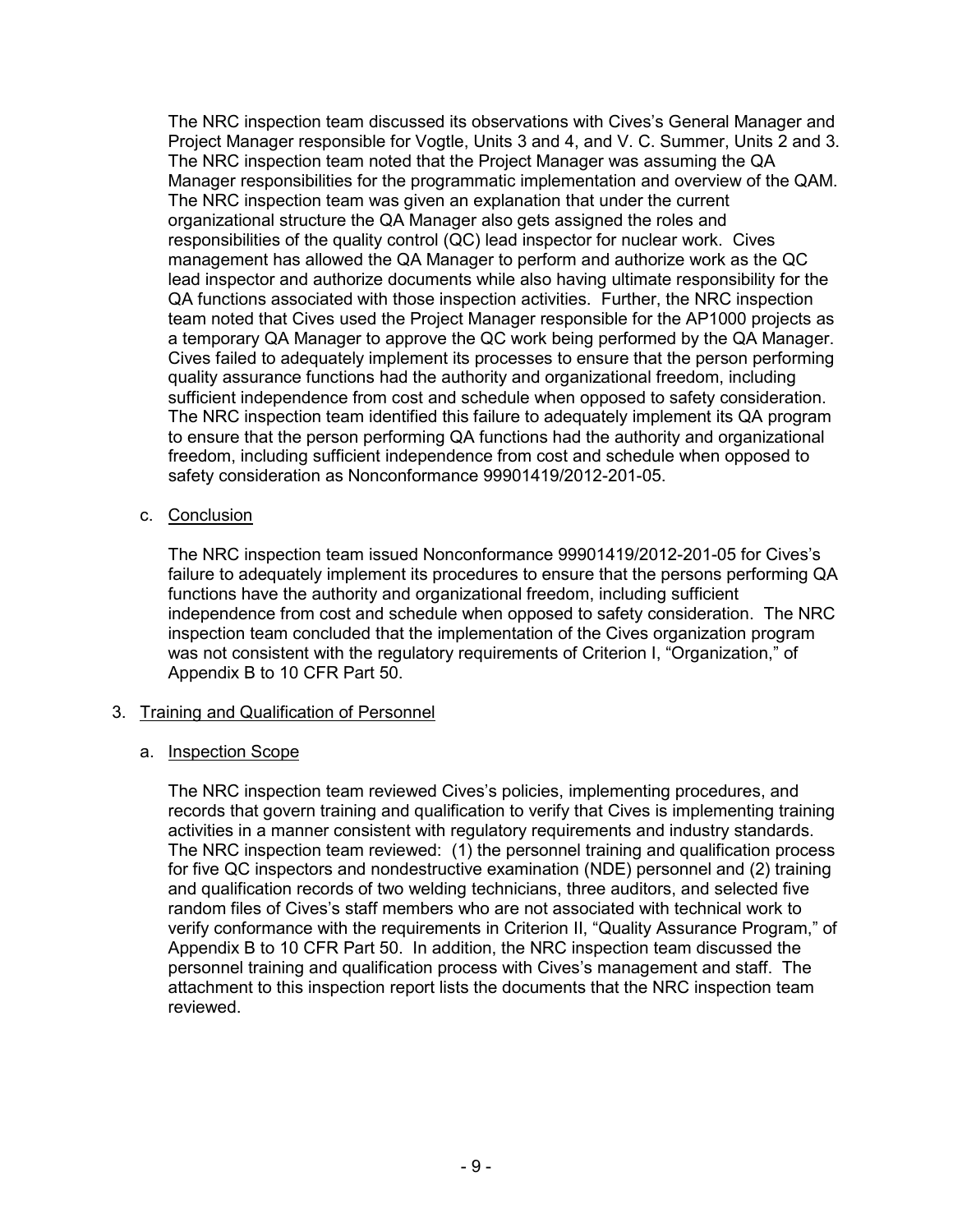# b. Observations and Findings

# b.1 Personnel Indoctrination and Training

The NRC inspection team verified that Cives had established and implemented a training and qualification program for all personnel involved in safety-related activities. Cives's QP 02-02, "Indoctrination and Training," Revision 1, dated February 1, 2010, describes the responsibilities and authority for establishing training and qualification requirements for Cives's personnel, including the maintenance of training records. Subsection 5.2.2, "Indoctrination and Training," of the Cives QAM specifies that the extent of indoctrination and training should be commensurate with the scope, complexity, and importance of the activity and the education, experience, and proficiency of the person. Further, it requires the indoctrination and training of personnel before they assume full, unsupervised responsibility for their job functions.

During the review of QP 02-02, the NRC inspection team noted that Paragraph 1.3, of Section III, "Procedures," states, in part, that, "Departmental managers are responsible for identifying training needs in their departments and for establishing departmental training programs." In addition, Paragraph 1.4 states that, "The Quality Assurance Department is responsible for identifying company-wide training needs concerning the quality system. These needs will be coordinated with the Departmental Managers to efficiently train personnel to the quality system." The NRC inspection team interviewed several departmental managers to verify implementation of Cives's policies and procedures to evaluate the program created at the department level and to verify whether additional training needs to achieve initial proficiency, maintain proficiency, and adapt to changes in technology, methods, or job responsibilities were identified. After several interviews, the NRC inspection team noted that Cives had not developed a program to implement the requirements established in QP 02-02 for personnel performing activities affecting quality. The NRC inspection team identified this failure to develop and implement a formal indoctrination and training program for personnel performing activities affecting quality as an example of Nonconformance 99901419/2012-201-07. Cives initiated CAR No. 071 to address this issue.

# b.2 Qualification and Training of QC Inspectors

The NRC inspection team reviewed Cives's QAM and associated procedures to verify that Cives had established and implemented a program for the training, qualification, and certification of inspection and test personnel. The QAM requires that personnel selected to perform inspection and test activities have the experience and training commensurate with the scope, complexity, or special nature of the activities that will be performed. The indoctrination and training consisted of on-the-job training with an emphasis on experience gained through actual performance of inspections and tests. The QA Manager or the General Manager was responsible for certifying the qualification of inspection and test personnel. The QA Manager or the General Manager evaluated the inspector's performance by an examination and successfully meeting the acceptance criteria stated in Standard Operating Procedure (SOP) 02-02-2, "QC Inspector Training and Qualification," Revision 2, dated December 12, 2011.

The NRC inspection team noted that Cives's QC inspectors were responsible for performing NDE activities. The NRC inspection team verified that Cives had programs and procedures in place for the qualification and training of QC personnel performing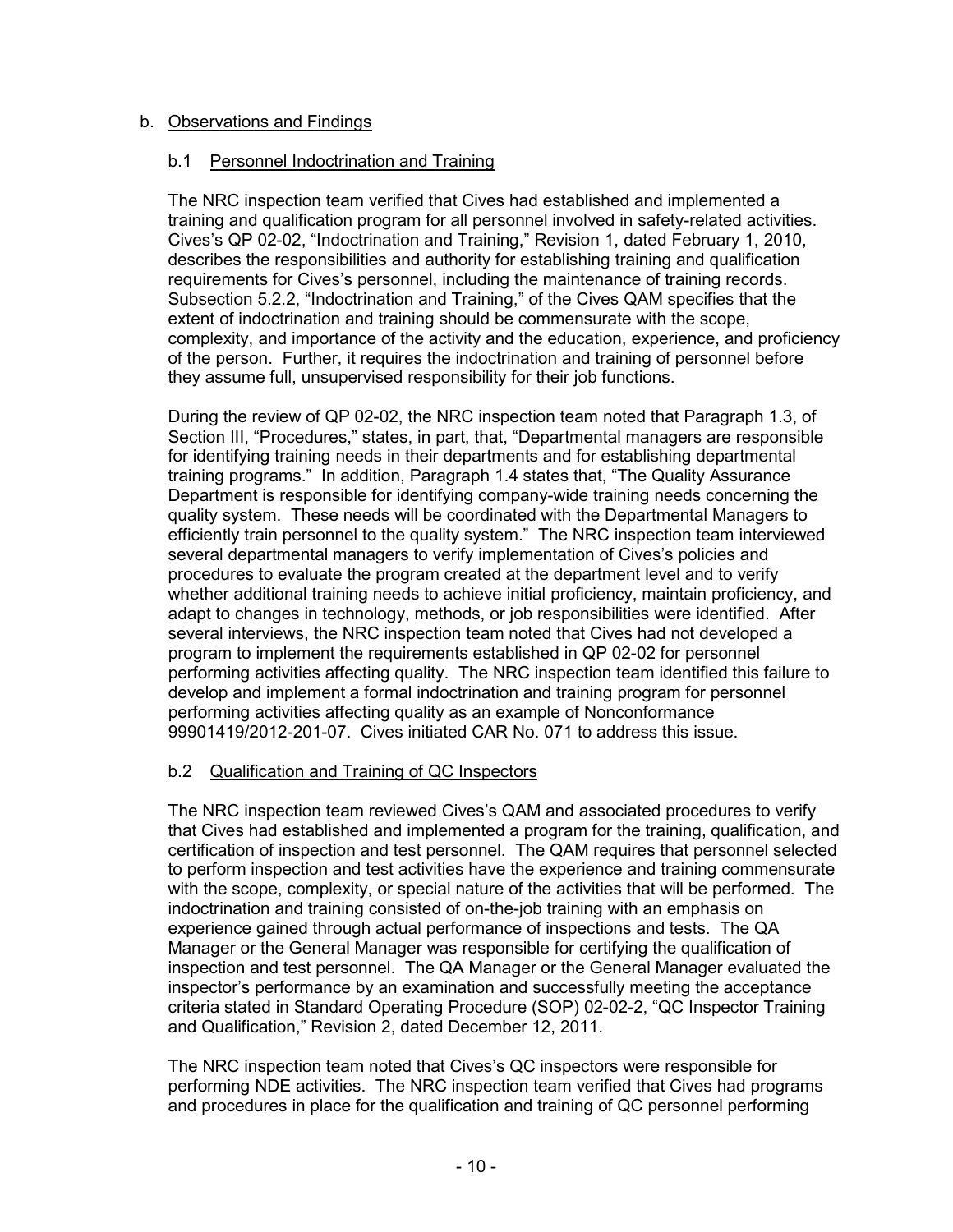NDE activities that affect quality. These programs were described in SOP 02-02-2 and SOP QA 02-02-01, "Qualification & Certification of NDE Personnel," Revision 2, dated December 12, 2011. The procedures were consistent with regulatory requirements and with the American Society for Nondestructive Testing, Inc., Recommended Practice No. SNT-TC-1A-2006, "Personnel Qualification and Certification in Nondestructive Testing." The Cives QAM as supplemented by SOP QA 02-02-01, described the administration, education, training, examination, and certification requirements for Cives's nondestructive testing personnel associated with the specifications of SNT-TC-1A-2006.

The NRC inspection team reviewed the training and qualification records for five QC/NDE personnel. The qualification records included on-the-job minimum hours, written examination results, and annual eye examination records. The records reviewed were accurate, complete, current, and met the requirements in SNT-TC-1A-2006. The eye examination records were current and conformed with the requirements of Cives's implementing procedures. Successful completion of the certification process was documented on the personal qualification status record.

### b.3 Qualification and Training of Welders

The NRC inspection team reviewed Cives's QAM and associated procedures to verify that Cives had established and implemented a program for the training, qualification, and certification of welders. Cives's SOP QA 02-02-3, "Welder Training," Revision 1, dated April 28, 2010, and SOP QA 02-02-4, "Qualification of Welding Personnel," Revision 1, dated June 3, 2010, described the responsibilities and authority for establishing training and qualification of welding personnel, including maintenance of training records.

The NRC inspection team reviewed the training and qualification records for two welding personnel. The qualification records as a minimum included on-the-job experience and qualification and written examination results in compliance with the American Welding Society (AWS) "Structural Welding Code–Steel," D1.1-2000 (AWS D1.1). The records reviewed were accurate, complete, current, and met the requirements in AWS D1.1. Successful completion of the certification process was documented in the personal qualification status record.

### b.4 Qualification and Training of Auditor and Lead Auditors

The NRC inspection team reviewed Cives's QAM and associated procedures to verify that Cives had established and implemented a program for the training, qualification, and certification of auditors and lead auditors. Cives's QP 18-01, "Quality Audits," Revision 1, dated December 11, 2009, described the responsibilities and authority for establishing training and qualification of Cives's auditors and lead auditor personnel, including maintenance of training records.

The NRC inspection team reviewed the training and qualification records for three lead auditors. The qualification records included education, experience, training, audits performed, and written examination results. The records reviewed were accurate, complete, current, and met the requirements of the Cives QAM and QP 18-01. Successful completion of the certification process was documented on the personal qualification status record.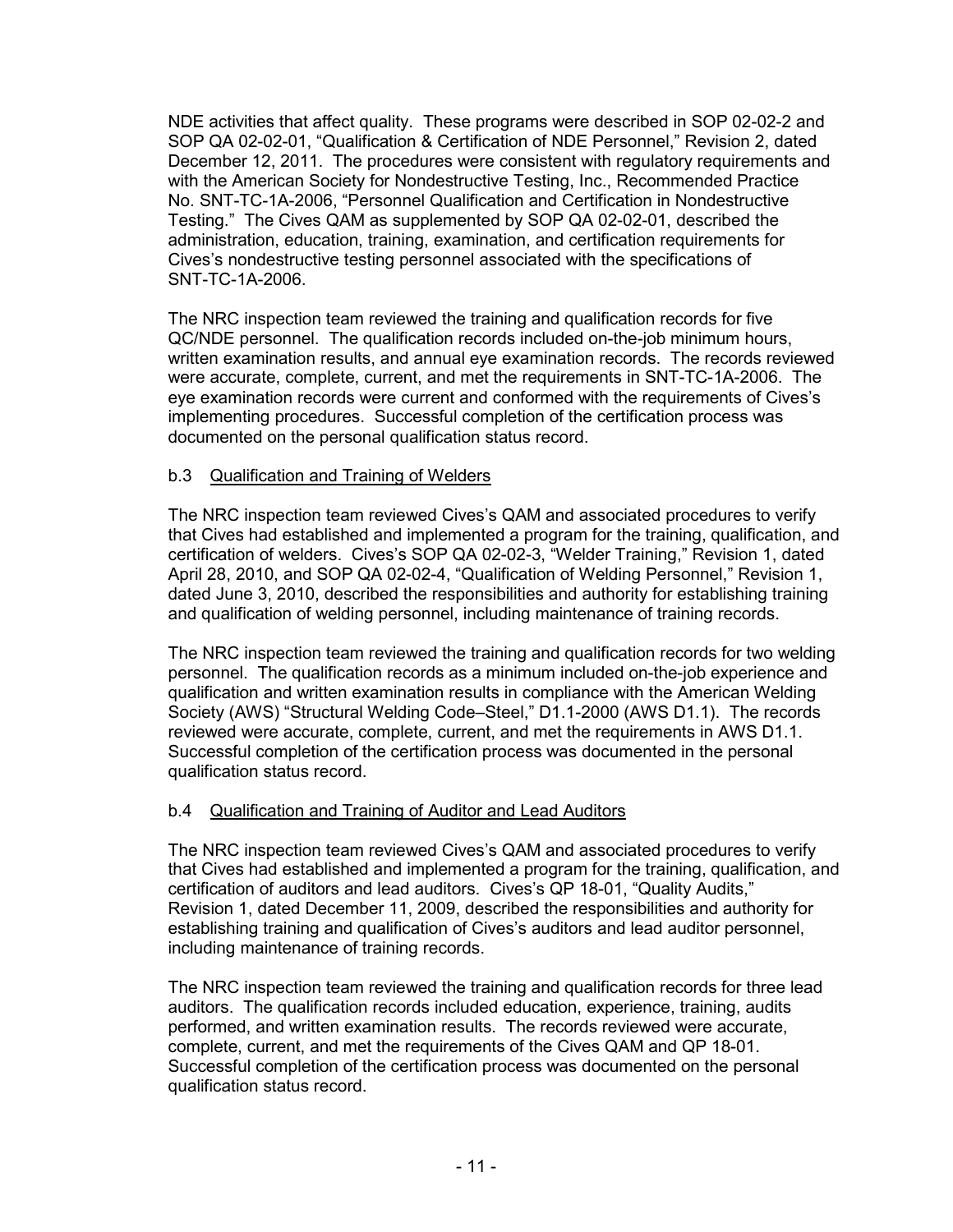# c. Conclusions

The NRC inspection team issued Nonconformance 99901419/2012-201-07 for the failure of Cives's QA department to identify training needs concerning the QA program or to coordinate with Departmental Managers to identify additional training specific to their departments to ensure that personnel performing non-technical activities affecting quality achieve initial proficiency, maintain proficiency, and adapt to changes in technology, methods, or job responsibilities. The NRC inspection team concluded that Cives was not fully implementing its training and qualification program in accordance with Criterion II of Appendix B to 10 CFR Part 50.

# 4. Control of Design Related to the Manufacturing Processes

# a. Scope

The NRC inspection team reviewed Cives's policies and procedures that govern the control of manufacturing processes to verify compliance with the requirements in Criterion III, "Design Control," of Appendix B to 10 CFR Part 50. The NRC inspection team reviewed design control documents on the safety-related embedment for the AP1000 auxiliary building. The NRC inspection team reviewed the design specification and samples of embedment drawings to verify compliance with the AP1000 governing structural codes. The NRC inspection team referred to the design information in the AP1000 design control document, drawings, and design specifications from Shaw Nuclear Service Inc. to compare the information to the shop and erection drawings that Cives produced. The NRC inspection team compared these documents to verify that design information was properly translated into manufacturing and construction documents. The NRC inspection team also reviewed procedures related to embedment fabrication to verify compliance with governing structural codes. The attachment to this inspection report lists the documents that the NRC inspection team reviewed.

### b. Observations and Findings

# b.1 Design Specification and Drawings

Embedments are miscellaneous steel items of various shapes that are to be set in concrete. They can be described as steel plates with studs or deformed steel bars attached by welding. Embedments vary in dimension, number and size of stud, or deformed steel bars. Deformed steel bars may be bent 90 degrees or kept straight. In addition, embedments can be steel plates for studs to be welded on site.

The NRC inspection team verified that Cives established and implemented processes and procedures to ensure that design, specification, and procedural requirements were adequately translated into documents used to support the fabrication of the embedments. SOPs were generated to guide welding, drawing control, repair, inspection, and handling of materials, among other requirements in the design specifications. The NRC inspection team verified that the SOPs referred to appropriate structural codes and standards and that they reflected acceptable practices, as required by AISC N690-1994 (AISC N690), AWS D1.1-2000 (AWS D1.1), and the appropriate design specification.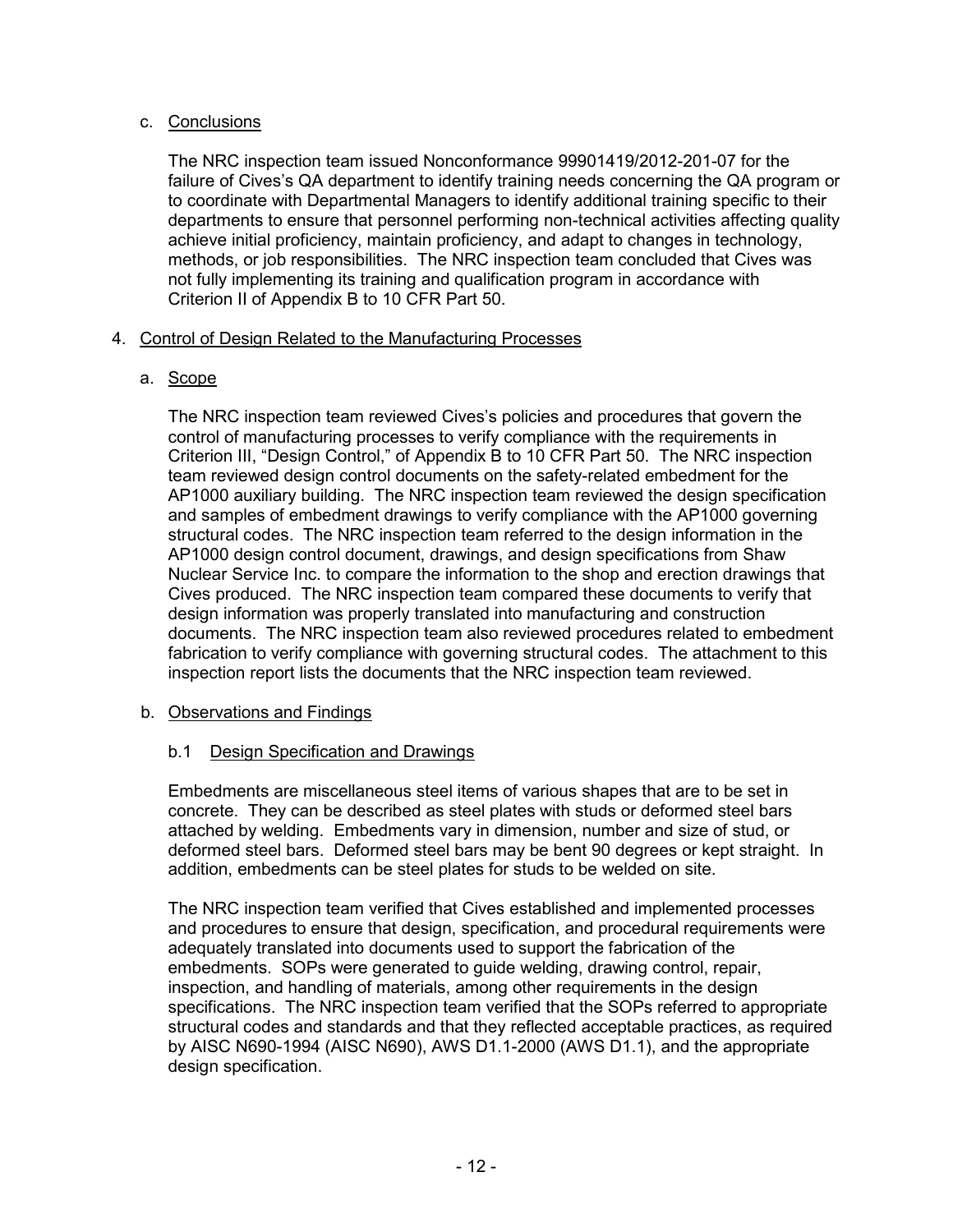The NRC inspection team verified that the design specification for embedments, APP-SS01-Z0-003, "Embedded and Miscellaneous Steel, Westinghouse Safety Class C," Revision 3, dated March 2, 2011, included appropriate references to governing design codes and material specifications detailed in Revision 19 of the approved AP1000 design. The specification indicated embedments seismic classification and safety classes and offered requirements for shop drawings, material shipping, handling, storage, and delivery and for surface preparation, welding, protective coating application, and testing and inspection of embedments.

The NRC inspection team interviewed Cives's personnel and verified that a process was in place for translating requirements from the design specification and design drawings into shop and erection drawings. For a sample of shop and erection drawings, the NRC inspection team verified that the details and requirements were appropriately translated from the referenced design drawings and specifications, that they made reference to the respective design drawings, and that they included proper welding symbols and dimensional details. Erection drawings pointed out the location of embedments in reference to the wall or section of the auxiliary building. Both shop and erection drawings included traceable information back to design drawings. Embedment plate marks were also included to identify piece types for each shipment. Cives fulfilled design specification requirements for the drawings, including welding electrodes for each piece, material specifications, embedment identification markings, welding and dimensional tolerances, and coating information.

The NRC inspection team also verified that technical requirements identified in the customer's POs were passed down to subsuppliers. The NRC inspection team verified that PO B1676-5203, dated March 16, 2012, for Nelson studs included the appropriate requirements from the design specification, and was supported by a certified test report (Certified Test Report NSW 004-12-02-07606-1). The NRC inspection team also verified that Cives had completed a receipt inspection for the materials and verified that material conformed to the PO requirements.

The NRC inspection team verified that Cives implemented the special storage and shipping requirements identified in the design specification for the embedments. Specifically, the design specifications for embedments required Cives to provide special storage requirements and a shipping list with each set of shop and erection drawings. The NRC inspection team verified the implementation of these requirements in the special storage requirement documents and shipping ticket for PO 132177-D220.00, Revision 2, dated November 2, 2012. The documents provided reasonable information for the site to handle the shipment. In addition, the documents provided traceable information such as piece marks, job numbers, section number, heat numbers, and physical description for the embedments. No findings of significance were identified.

### b.2 Design and Configuration Controls

The NRC inspection team interviewed Cives's personnel and verified that processes and procedures were in place to guide the implementation of the changes to drawings. The NRC inspection team verified that Cives's procedures identified personnel to address changes and methods to handle interactions and information exchange between the designer and the drafter. The procedures also allowed for further evaluation of the embed design and physical configuration.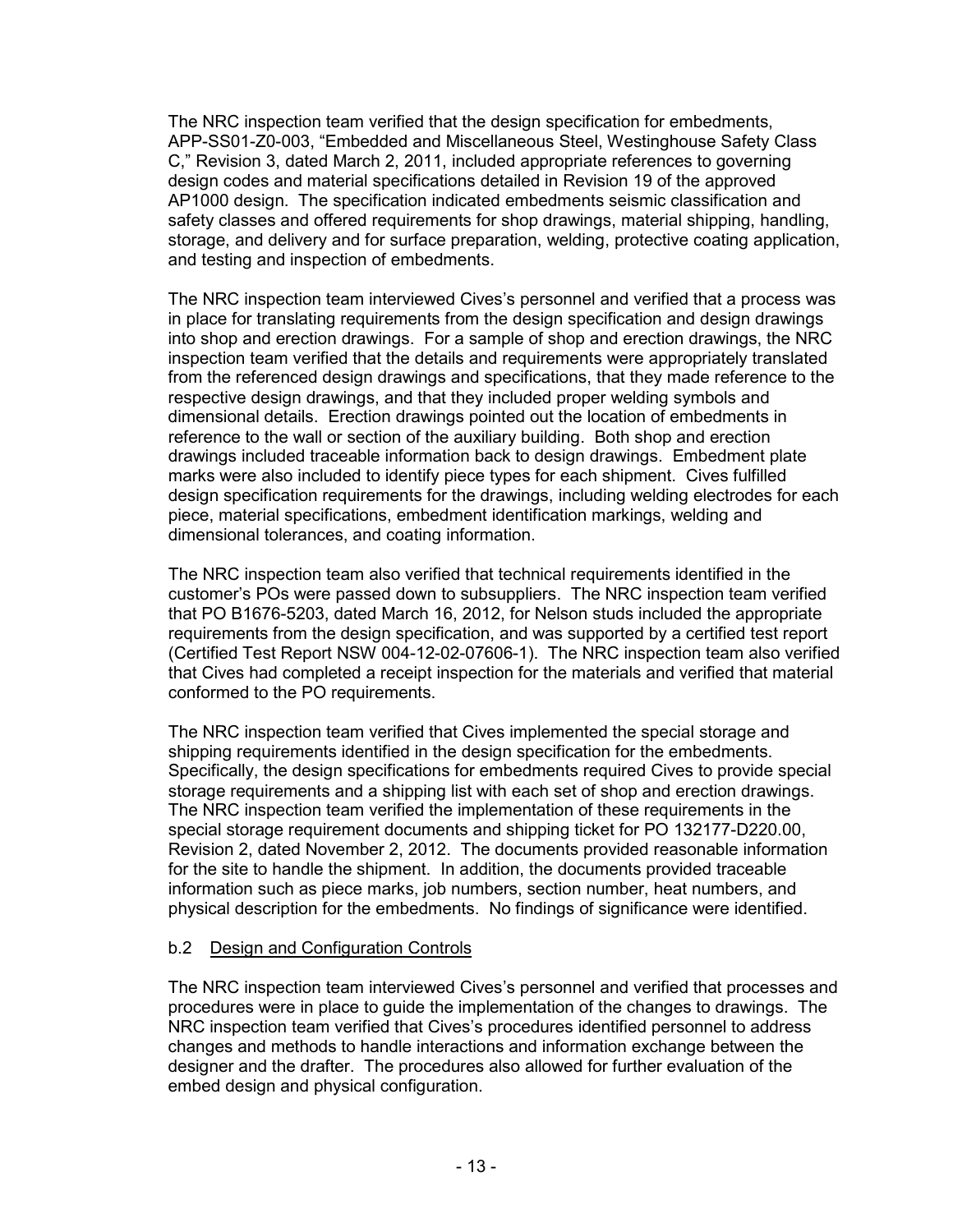The NRC inspection team noted that for changes requested by Cives, a request for information (RFI) was generated to describe the issue and was sent to the customer for evaluation. Once the evaluation was completed, a response was provided to Cives along with engineering and design coordination report (E&DCR) and revised drawings, if necessary. If the customer proposed a change, an E&DCR was sent to Cives with revised drawings and technical rationale for the change. The NRC inspection team noted that all RFI and E&DCR records were filled in hardcopy and electronically by a Cives's Project Manager and that the records were available to personnel other than the Project Manager.

The NRC inspection team selected RFI No. 132177-22 to evaluate the effectiveness of this process. The RFI described the issue and request for options toward resolution. The response included E&DCR APP-CE50-GEF-875004, Revision 0, and a revised drawing. The NRC inspection team verified that the revised shop and erection drawings incorporated the changes in the revised design drawing and referenced the E&DCR.

### c. Conclusions

The NRC inspection team concluded that Cives was implementing its design control program consistent with the regulatory requirements of Criterion III of Appendix B to 10 CFR Part 50. No findings of significance were identified.

### 5. Control of Special Processes

### a. Inspection Scope

The NRC inspection team reviewed Cives's policies, procedures and implementation of its program for the control of special processes, including the welding and painting of concrete embedments for Vogtle and V. C. Summer to verify compliance with customer POs, AWS D1.1, the appropriate design specifications, and requirements in Criterion IX, "Control of Special Processes," of Appendix B to 10 CFR Part 50.

For welding, the NRC inspection team reviewed welding procedures, welder qualification tests, and the issue and control of weld electrodes, and observed welding activities.

For painting, the NRC inspection team observed media blasting and paint preparation, reviewed a sample of prepainting ambient temperature and humidity inspections, and interviewed Cives's personnel. The attachment to this inspection report lists the documents that the NRC inspection team reviewed.

#### b. Observations and Findings

The NRC inspection team verified that Cives had established procedures for welding (including stud welding) and painting. The NRC inspection team verified that the procedures included personnel and equipment qualification requirements, conditions necessary for accomplishing the process, acceptance criteria, and results of the completion of specific operations. The NRC inspection team verified that the welding and painting were performed by qualified personnel using qualified procedures in accordance with applicable codes, standards, specifications, criteria, and other special requirements.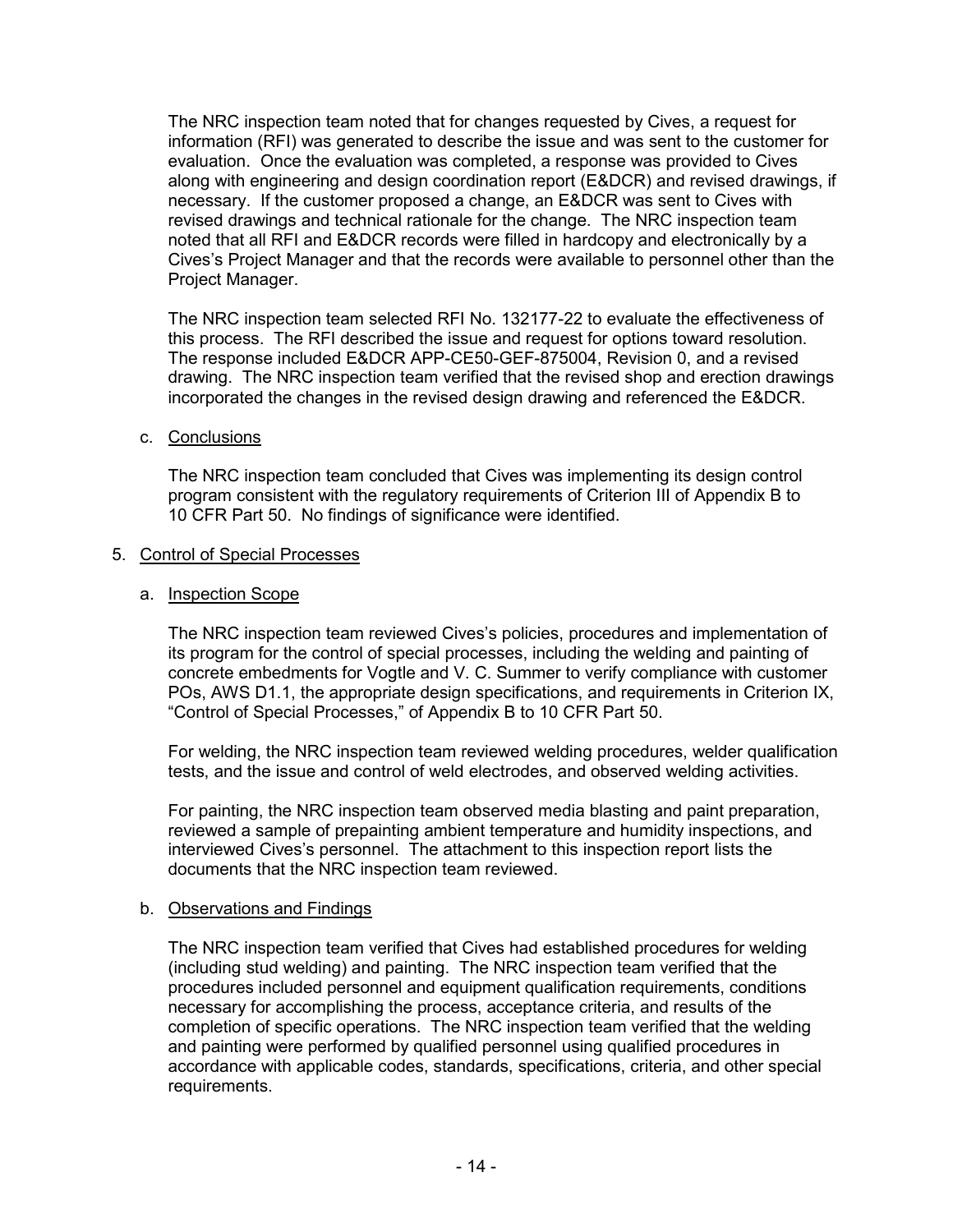The NRC inspection team observed Cives's personnel perform media blasting and stud welding on embedments APP-12101-CE-PF066, APP-12101-CE-PF061,

APP-12101- CE-PF068, and APP-12101-CE-PF063, which support the battery racks in Battery Rack Room 12101 of Auxiliary Building Area 2 at an elevation of 66 feet 6 inches for Vogtle Unit 4.

The NRC inspection team verified that Cives performed welding on clean material, with the correct studs and in accordance with its stud welding procedure, a current revision of which was available at the work station. Additionally, the NRC inspection team found that Cives's welding procedures listed in the attachment, adequately implemented the requirements of the applicable design specification, APP-SS01-Z0-003, "Embedded and Miscellaneous Steel, Westinghouse Safety Class C," Revision 3, dated March 2, 2011, and the specified code AWS D1.1-2000 edition. During work observations, the NRC inspection team also determined that welding filler metal was kept locked in a temperature controlled oven in accordance with procedures and specifications.

The NRC inspection team observed media blasting and painting and interviewed Cives's personnel to verify that Cives was performing these tasks in accordance with applicable codes, standards, and specifications. The NRC inspection team verified that adequate controls were in place to ensure that Cives performed painting only at acceptable temperature and humidity limits.

The NRC inspection team identified several instances in which Cives had not appropriately incorporated the requirements of its customer's painting specification, APP-G1-SX-001, "AP1000 Painting of Shop Fabricated Steel," Revision 4, dated April 8, 2011, and embedment specification APP-SS01-Z0-003 into the corresponding procedures or had not ensured that the requirements of the specifications were met.

Specifically, APP-G1-SX-001 requires Cives to complete cutting and welding before general surface preparation not to contact blasted surfaces with bare hands or dirty gloves and to reblast any surfaces that have "turned" (oxidized) or that have become wet or stained after an initial blasting and profiling operation. However, the NRC inspection team noted that the Cives procedure for painting and surface preparation, SOP QA 05-01-3, "General Painting," Revision 1, dated April 28, 2010, did not implement these requirements. Additionally, through observation and interviews with Cives personnel, the NRC inspection team noted that Cives performs abrasive blasting to prepare the parts for cleaning and then sends them back to the welding area for stud welding and inspection before they are painted. Additionally, the NRC inspection team found that after blasting and before painting, the embedments routinely were handled with bare hands or dirty gloves and oils, rust, and other stains built up on the surfaces to be painted. Immediately before painting, Cives would then clean the surfaces with sanding and solvents. Design specification APP-SS01-Z0-003 required Cives to test both nozzle-blast abrasive and shop-recycled metallic abrasives for water soluble contaminants (salts) and oil in accordance with Table 10.1–1 in CAAM-3 and to verify that compressed air used in conjunction with the application process (e.g., when using conventional spray) is free of oil and water by performing the methods in Table 10.1–1 in CAAM-1. Table 10.1–1 CAAM-1 and CAAM-3 gave detailed methods for testing the cleanliness of the abrasive and compressed air, which included references to ASTM specifications, frequencies, acceptance criteria, and corrective actions. The NRC inspection team noted that SOP QA 05-01-3 contained the high-level direction to perform these assessments; however, SOP QA 05-01-3 did not include defined acceptance criteria for verifying that APP-SS01-Z0-003 requirements are met. The NRC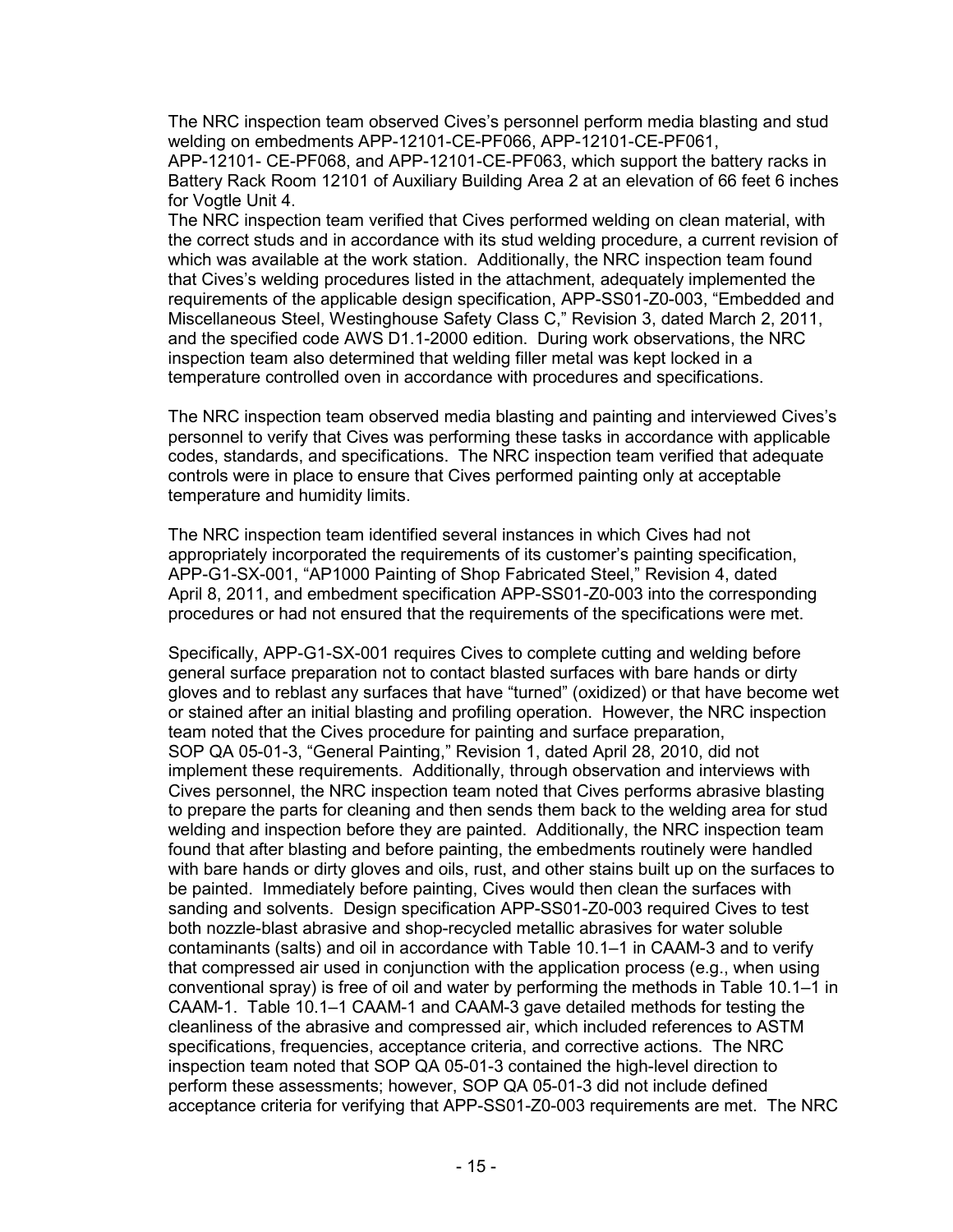inspection team identified these failures as an example of Nonconformance 99901419/2012-201-06. Cives initiated CAR No. 067 and 074 to address these issues.

### c. Conclusions

The NRC inspection team issued Nonconformance 99901419/2012-201-06 for Cives's failure to adequately establish a procedure to provide guidance on how to implement the requirements of the customer specification regarding surface preparation and painting. The NRC inspection team concluded that the policies and procedures developed by Cives for the implementation of the control of special processes program was not consistent with the regulatory requirements of Criterion V, "Instructions, Procedures, and Drawings," of Appendix B to 10 CFR Part 50. Based on the limited sample of documents reviewed, the NRC inspection team determined that Cives was not implementing its policies and procedures associated with the control of manufacturing processes in accordance with the requirements of their design control program.

### 6. Inspection

# a. Scope

The NRC inspection team reviewed Cives's policies and procedures that govern inspection to verify compliance with the requirements of Criterion X, "Inspection," of Appendix B to 10 CFR Part 50. The NRC inspection team reviewed drawings, cutting sheets, inspection and fabrication plans, and inspection records to verify that they appropriately identified inspection points and documented the results of those inspections. In addition, the NRC inspection team observed QC inspections on the shop floor, including final welding inspections and painting inspections to verify that such inspections are performed in accordance with Cives's policies and procedures, and with applicable codes and standards. The attachment to this inspection report lists the documents that the NRC inspection team reviewed.

# b. Observations and Findings

# b.1 Review of Process Control Documents

The NRC inspection team verified that Cives had inspection procedures that provided ways to measure embedments and to record the results in accordance with procedures. In addition, the NRC inspection team verified that Cives had procedures for receipt inspection, in-process inspection, and final inspection. During the review of the policies and procedures, the NRC inspection team noted that Cives failed to control the issuance of documents that prescribe activities affecting quality and failed to ensure that those documents were distributed to and used at the location at which the prescribed activity were performed. Specifically, Cives revised its QAM and six quality procedures in September 2012, but failed to incorporate them into the controlled copies and distribute them to the locations where the prescribed activities were performed. The NRC inspection team identified this as of Nonconformance 99901419/2012-201-08. Cives initiated CAR No. 060 to address this issue.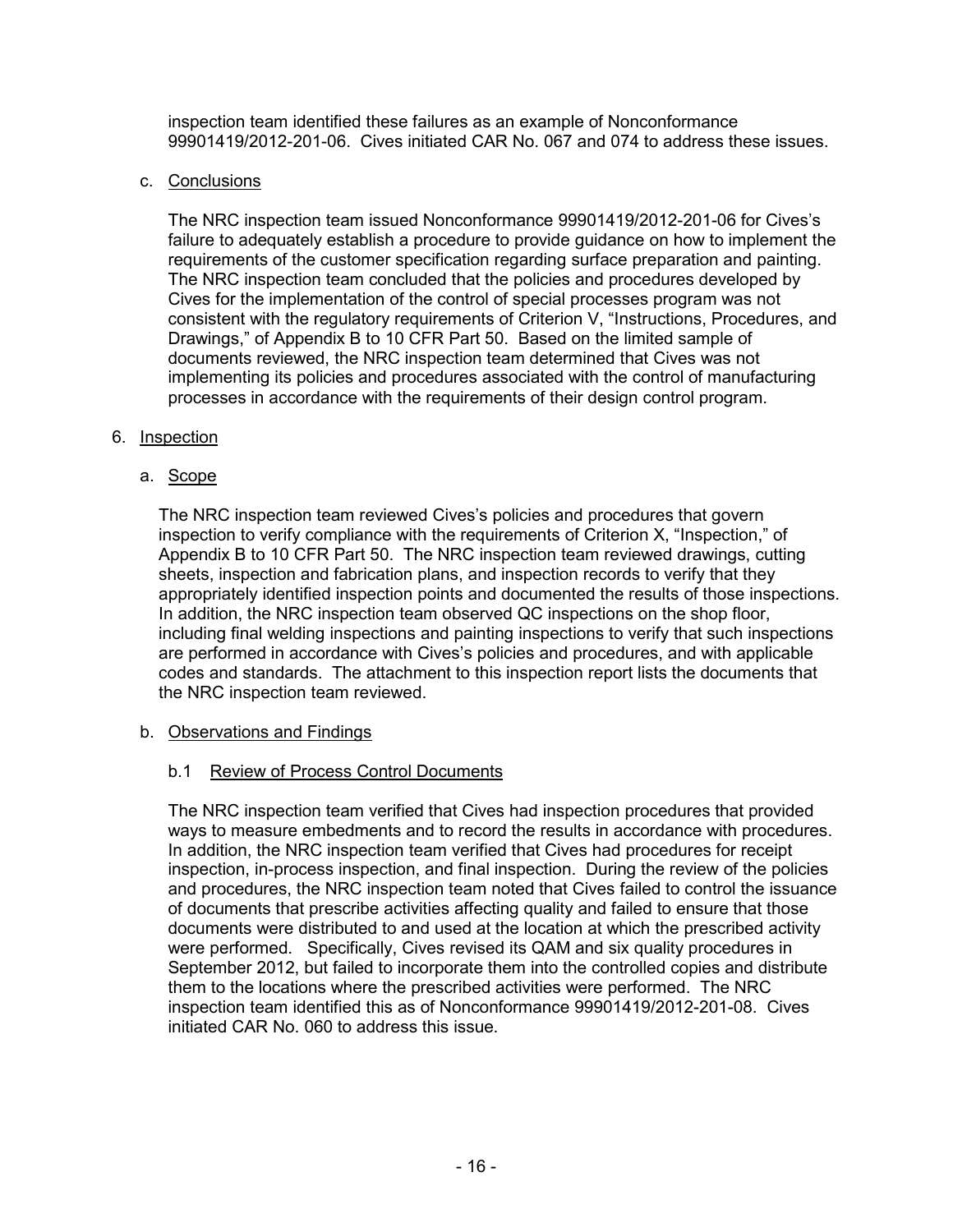Section 5, "Quality Assurance Criteria," of the Cives's QAM, QP 01-01, "Quality Planning," Revision 1, dated March 15, 2010; QP 10-01, "Receiving Inspection," Revision 1, dated March 26, 2010; and QP 10-02, "In-Process Inspection," Revision 0, dated July 22, 2009; and QP 10-03, "Final Inspection," Revision 0, dated July 22, 2009, document Cives's policies and procedures that govern inspection.

These policies and procedures require identification of characteristics, the identification of methods of inspection and acceptance criteria, the indication of mandatory inspection hold points in appropriate documents, and the recording of the consent to waive hold points to be recorded before work continues. The Production and Inspection Plan documents the specific requirements and a control plan is developed by Cives for new or substantial process changes in the services or materials. The control plan shall specify all inspections, tests, and process control measures required to ensure that the final products comply with specified requirements. The control plan may be a separate document or may be in the inspection plan, which list the required inspections and tests are called out between production operations.

The NRC inspection team verified that Cives created an inspection and fabrication plan for the Vogtle and V.C. Summer projects. Inspection/Fabrication Plan No. 5200-01, Revision 1, dated December 14, 2011, is a generic inspection plan that encompasses the requirements for all items, including the embedments and anchor bolts, from the four POs that correspond to Vogtle Units 3 and 4 and V.C. Summer Units 2 and 3. The inspection plan describes certain inspection activities relative to major activities such as receipt inspection, inspection of fabricated items, inspection of welding activities, NDE, inspection of coatings, and pre-shipping inspection. The inspection plan identifies the activities to be observed or performed and establishes hold points. It also referenced Cives's procedures and customer specifications for acceptance criteria.

However, the inspection plan did not include all of the project-specific inspection requirements. Specifically, design specification APP-SS01-Z0-003 required the testing of random studs during production by striking with a hammer to an angle of 15 degrees from the installed position after the weld has cooled. Further, it requires that testing be performed on not less than 1 out of every 100 studs that each operator welds. The inspection plan did not include this requirement. Additionally, the NRC inspection team was unable to verify that the test had been completed throughout the project at the required frequency. The NRC inspection team identified this as an example of Nonconformance 99901419/2012-201-03. Cives initiated CAR No. 069 to address the failure to create a program that would test 1 out of every 100 studs per operator.

# b.2 Observation of Inspection Activities

The NRC inspection team observed and assessed actual techniques being used and their acceptability relative to contract and procedural requirements. Specifically, the NRC inspection team observed QC inspections, including receipt inspections, final weld inspections, and coating inspections for embedments with shear studs and embedments with bent bar attachments. The NRC inspection team verified that qualified QC inspectors other than those who performed or directly supervised the work under inspection performed the inspections. The NRC inspection team verified that the inspection results were documented.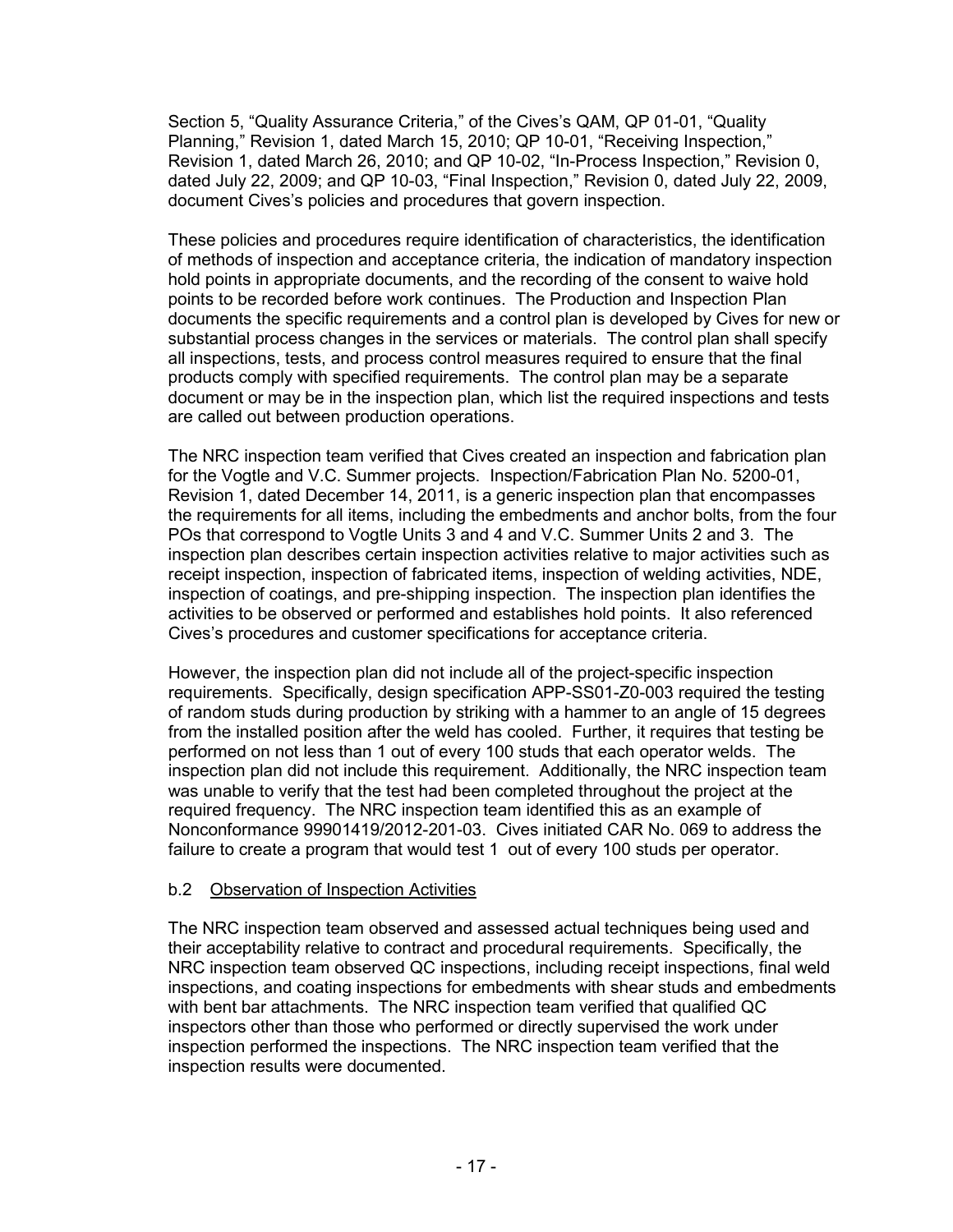### Receipt Inspections

Cives's QP 10-01 provides a system and instructions for performing and recording receiving inspections of materials and supplies and assigns responsibilities for these activities. When the material arrives on site, the receipt inspector gets a copy of the receiving checklist for that material, an advance manifest, and a copy of the PO. The receipt inspector then uses Form 10-01-1, "Receiving Checklist," Revision 1, dated March 26, 2010, to check the packing list to verify that it included the correct quantity, dimensions, grade, and markings (i.e., heat, PO, and ASTM designation); to ensure that all received items were on the shipping documents; to ensure that identifications on items corresponded to those on the shipping documents; and to identified any discrepancies, visible damage, and suspect or counterfeit items. The QA Manager verified the material identification markings and the production manager verified that the material conformed to the PO, that the documentation was complete, and that the material met the specified requirements. The NRC inspection team observed the receipt inspection for plate steel meeting ASTM A36 requirements and did not identify any issues.

### In-process Inspections

The NRC inspection team observed Cives's staff select material for use with a specific cut sheet, use the barcode system to check that the material was acceptable for the work, and perform plasma cutting and engraving.

Cives's procedure QP 05-01, "Work Instructions," Revision 0, dated July 22, 2009, states, in part, that, "work instructions are required for…processes that are critical to the safety, fit, and function of the service [and for] processes where various process parameters must be setup and/or maintained at specific levels; where operators are required to program process equipment; where tool changes are involved; or where, for any other reason, operation of the process is fairly complex and requires specific process setup instructions and/or operating data."

Cives relies on machinist training and "skill of the craft" to perform plasma cutting. The process involved using the barcode system and production software to verify that the material was appropriate for the cut sheet, to identify the material to the cut sheet, and to choose the appropriate cutting program for the plasma cutter table based on the cut sheet, and the number of pieces to be cut. The operator must then set up the plasma cutting table. This process included the selection of the appropriate cutting program based on the drawing and cut sheet, verifying that the program was appropriate for the dimensions to be cut, and setting the appropriate process variables. While observing the machinist set up the plasma cutting table, the NRC inspection team noted that the machinist missed a verification step and only caught it when prompted by his supervisor, who typically would not be observing this process. The NRC inspection team identified Cives's failure to establish procedural control for activities affecting quality as an example of Nonconformance 99901419/2012-201-06. Cives initiated CAR No. 072 to address this issue.

The NRC inspection team interviewed Cives's production and QC personnel to verify that they were performing in-process inspections and documenting them. Inspection/Fabrication Plan No. 5200-01 for the embedments for Vogtle Units 3 and 4, and V.C. Summer Units 2 and 3, requires the performance of in-process on a random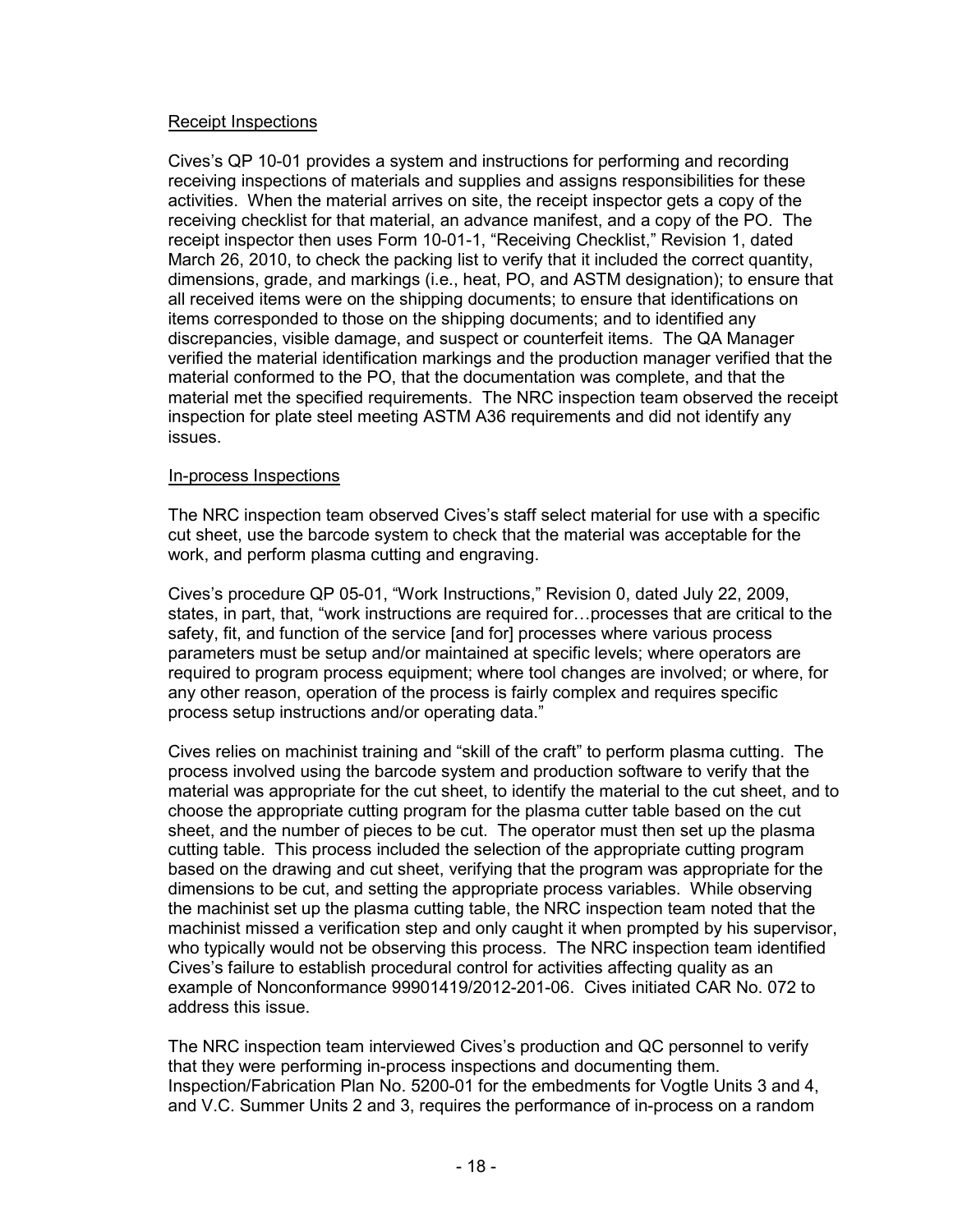basis on fabricated items and before welding in accordance with SOP QA 10-02-1, "In-process Inspection," Revision 1, dated April 28, 2010; SOP QA 10-03-1, "Final Inspection"; SOP QA 10-03-2; and SOP QA 10-01-5. These in-process inspections included tasks, such as verifying dimensions, straightness, and weld fitup; checking equipment; reviewing welding procedure specifications and welder qualifications; and verifying cleanliness before welding.

Section 5.10, "Inspection," of the Cives QAM states, in part, that, "Inspections that are required to verify conformance of an item or activities to specified requirements or continued acceptability of items in service shall be planned and executed."

Section 5.8 of Westinghouse Specification APP-SS01-Z0-03 states, in part, that "As a minimum, the Fabrication Plan shall outline the basic production sequence and specific preplanned Supplier/Subcontractor inspections that are required to be performed."

Cives's QP 10-02 requires the inspector to sign off the drawing (hardcopy or electronic) or the test and inspection plan on the line on which the inspection is identified when the results of the inspection are satisfactory. The signoff constitutes the record of the inspection, identifies the inspector, and identifies the inspection status of the particular production step or process. In addition, QP 10-02 requires that products be prevented from passing on to the next processing stage before the satisfactory completion of all specified in-process verification actions. Products released for further processing or use, are identified with a positive inspection status. The identification may be in the form of a sticker, tag, mark, color code marking, or signed off paperwork (hardcopy or electronic) stating that the item has been accepted.

SOP QA 10-02-1, "In-process Inspection," and SOP QA 10-03-2, "Visual Examination," requires QC inspectors to document all inspections, including in-process inspections before welding, to verify material preparation to determine whether the material identification system is being maintained; whether the material meets the proper size and shape requirements of the cut sheets or drawings; whether the material meets the variation tolerances of AWS, AISC, ASTM, and job specifications; and whether the material meets preparation (bevel) and is correct as shown on the drawing in accordance with AWS D1.1.

The NRC inspection team interviewed Cives's personnel to identify how the QC inspectors documented the completion of in-process inspections and verified that they were completed before passing on to the next processing stage. Cives used its production software and initials on the barcode tags to document inspection status. However, the software and the tags only document fit-up and final inspections. They do not provide a location for documenting in-process inspections. In addition, Cives does not provide guidance on the frequency of performing these random in-process inspections or how they shall be documented.

The NRC inspection team interviewed Cives's QC inspectors to identify how the inspectors verified that in-process inspections were completed before passing onto the next processing stage. SOP QA 10-02-1 and SOP QA 10-03-2 required the QC inspector to review the records of all preceding inspections and tests before performing the final inspection. When asked how the inspectors perform this task, the QC inspector informed the NRC inspection team that the process was inherent in the production software because it would not let them perform the final inspection if the preceding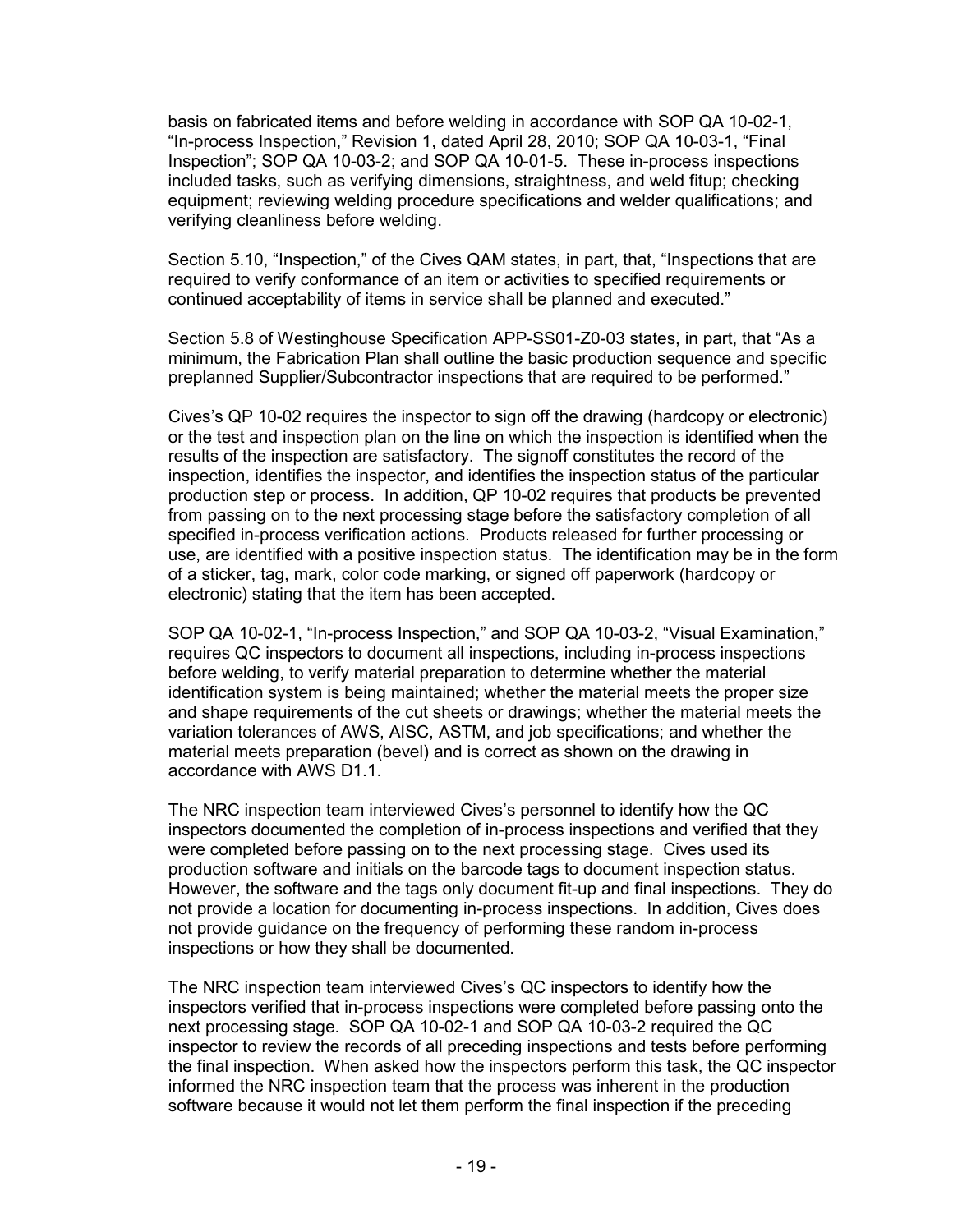inspections were not performed. Therefore, the inspector does not need to review the records of all preceding inspections and tests before performing the final inspection.

The NRC inspection team interviewed the production manager to verify that the production software provided an interlock that would not allow the final inspection to be performed if the previous inspections had not yet been completed. The production software allowed Cives staff to document certain production activities including blasting, drilling, sawing, fitting, and welding. The production software also allowed Cives's staff to document certain QC activities including final inspection, fitup inspection, and painting inspection. The production manager informed the NRC inspection team that these steps could be performed in any order and, with the exception of the final inspection, could be bypassed. The production software also allowed Cives staff to document when an item was shipped. The system had two interlocks in place: (1) the production software did not allow material to be used if it did not match the cut sheet, and (2) the production software did not allow items to be shipped if the final inspection was not completed. The NRC inspection team identified the failure to perform and document in-process inspections as Nonconformance 9901419/2012-201-03. In addition, Cives's instructions, procedures, and drawings did not prescribe the production software or its use in documenting the completion of key production and inspection activities (an activity affecting quality). Cives failure to prescribe the production software and its use through instructions, procedures, and drawings is an example of Nonconformance 9901419/2012-201-06. Cives opened CARs No. 066 and 072 to address these issues.

### Final Inspections

For the final inspection of piece parts APP-12256-CE-PW912, APP-12251-CE-PW906, APP-12251-CE-PW904, and APP-12253-CE-PW911, which support precast panel seats in Auxiliary Building Area 4 of Vogtle Unit 3, the NRC inspection team verified that the QC inspector performed the inspection in accordance with the requirements on the associated drawing and documented the inspection date, type of observation, results of the examination, and the initials of the QC inspector on the electronic inspection record. In addition, the NRC inspection team verified through direct observation that the QC inspectors were using the correct drawings and documentation and that the documents and drawings in the work package matched the job and that the QC inspector's signoff attested to this. The inspections were performed by qualified persons other than those who performed or directly supervised the work being inspected.

During a walkthrough of the Cives's shop floor, the NRC inspection team visually examined a number of embedments. The NRC inspection team noted a stud weld on embedment APP-12S02-CE-PW608 (Job 5251) for Vogtle Unit 3 that neither exhibited the full 360 degree flash, nor had it been bend tested to verify the weld's adequacy, as required by the specified code (AWS D1.1-2000). The NRC inspection team found that Cives's inspectors had inspected the embedment previously and found it acceptable. The NRC inspection team identified this as an example of Nonconformance 99901419/2012-201-03.

Also, the NRC inspection team visually examined a number of embedments that were ready for shipment. The NRC inspection team noted that two embedments (APP-12156-CE-PW504 and APP-12151-CE-PW930 (both Job 5260)) for Vogtle Unit 4 did not have QC signatures on the tags; however, they were staged for shipping. The NRC inspection team reviewed inspection records for the two embedments and verified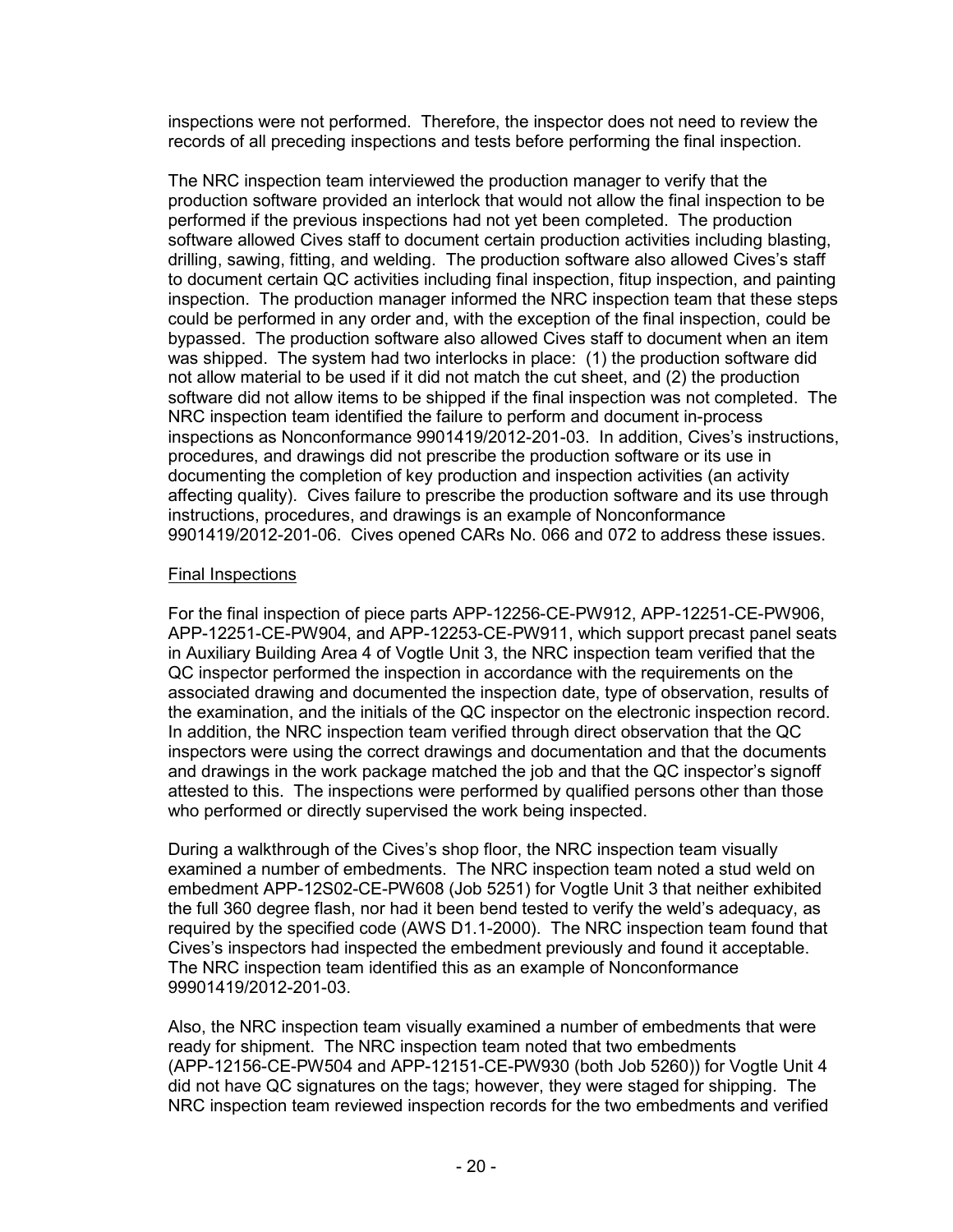that they had received and passed final inspection. The NRC inspection team also noted that Cives's QP 14-01, "Inspection, Test, and Operating Status," Revision 0, dated July 22, 2009, required a QC signature on the embedment tag to indicate that it had passed final inspection. The NRC inspection team identified this as an example of Nonconformance 99901419/2012-201-03. Cives initiated CAR No. 076 to address the failure to sign tags after final inspection.

## c. Conclusions

The NRC inspection team issued Nonconformance 99901419/2012-201-03 for Cives's failure to include the production testing and inspection of 1 out of every 100 studs in the inspection plan, to perform and document in-process inspections, to adequately inspect a stud that did not show the required 360 flash and to identify inspection status of two embedments that had passed final. In addition, the NRC inspection team issued Nonconformances 99901419/2012-201-06, for Cives's failure to establish procedures for the plasma cutting process, and how to use the production software to document production and inspection activities. Also, the NRC inspection team issued Nonconformance 99901419/2012-201-08 for Cives's failure to control the issuance of documents that prescribe activities affecting quality to ensure that those documents were distributed to and used at the location at which the prescribed activity were performed The NRC inspection team concluded that the implementation of the Cives program for inspection was not consistent with the regulatory requirements of Criterion X, "Inspection," of Appendix B to 10 CFR Part 50. Based on the limited sample of documents reviewed and on observation of ongoing inspection activities at the Cives facility, the NRC inspection team also determined that Cives was not implementing its QAM and associated inspection procedures.

### 7. Traceability

# a. Scope

The NRC inspection team reviewed Cives's policies and procedures that govern traceability to verify compliance with Criterion VII, "Identification and Control of Material, Parts, and Components," of Appendix B to 10 CFR Part 50. The NRC inspection team inspected the storage areas and observed the manufacture of embedments to verify that all materials were marked with unique identifiers traceable to procurement records. Additionally, the NRC inspection team selected two completed embedments to verify the associated material test reports, procurement documentation, and inspection records. The attachment to this inspection report lists the documents that the NRC inspection team reviewed.

### b. Observations and Findings

The NRC inspection team verified that Cives had established and implemented procedures for identifying and controlling items and that it had applied identification markings using materials and methods that provided a clear and legible identification and that did not adversely affect the function or service life of the item. Cives used vibro-etching to mark embedments permanently with piecemarks traceable to design, shop, and erecting drawings. Cives also used a barcode system to trace the piecemarks to associated drawings, heats, material specifications, and POs.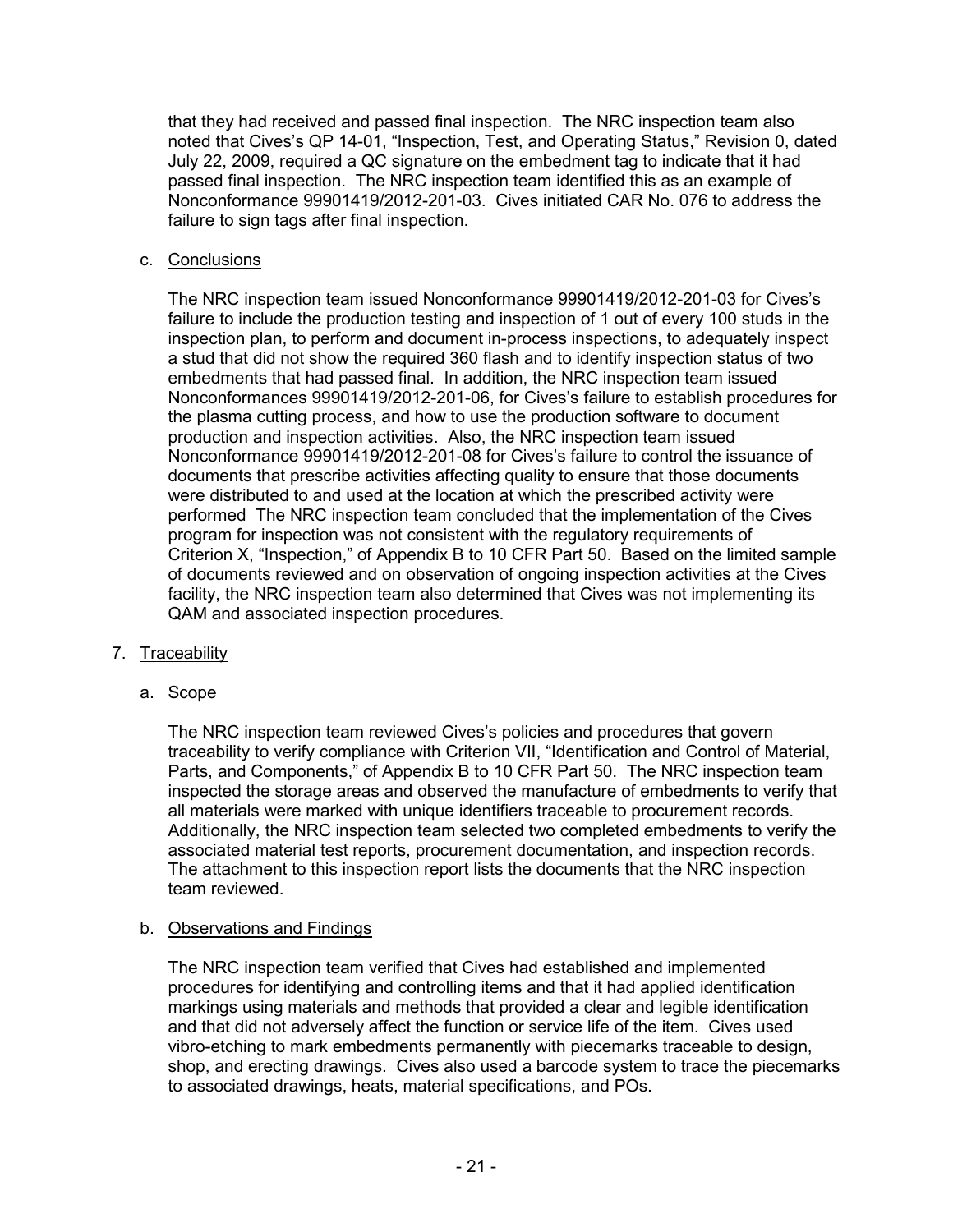Cives used electronic purchasing and production software developed in-house to document major fabrication and inspection steps. The purchasing software was used for material traceability and to create cut sheets. The purchasing manager used a copy of the supporting documents, including certificates of conformance, material test reports, dedication plans, and an inventory to enter information on each piece into the purchasing software with its heat number, and then the material was assigned a barcode number. When the receipt inspection was completed, the QA Manager and production manager approved the material and attached an "Accept" label to the material. At this point, the material was released to be used in safety-related applications.

Upon receipt of the shop and erection drawings, the production manager enters the material information from the drawings into the production software. This information includes the drawing number, revision, line number, material, grade, piecemark, quantity, and shape. If the drawing included fittings, such as studs or deformed bar attachments, these fittings were linked to the piecemark to which they were attached.

The production software was then used to create cut sheets, which included the material type and grade, and the piecemarks to be cut. There was one barcode for the cut sheet and one for each piece mark to be cut. The cutting instructions were tied to the cut sheet through the barcoding system. When the machinist selected the material to be used for that cut sheet, he scanned the barcode on the material to verify that it was acceptable for use for that cut sheet. The material was then tied to the piecemarks.

Cives's QP 13-01, "Handling, Storage, and Shipping," Revision 0, dated July 22, 2009; QP 08-01, "Identification and Control of Materials, Parts, and Components, Revision 0, dated July 22, 2009; and SOP QA 08-01-1, Material Traceability," Revision 1, dated April 28, 2010, states that the production manager will use an inventory management system that was used for issuing cut sheets and that the process will be done electronically using the Cives data collection system, and will allow for the use of barcodes. However, Cives does not have a procedure that documents how information is entered into the purchasing and production software, how cut sheets are generated with the barcodes, and how the information is tied together to maintain traceability. The NRC inspection team identified this failure to establish procedural controls for activities affecting quality as an example of Nonconformance 99901419/2012-201-06. Cives generated CAR No. 078 to address this issue.

The NRC inspection team observed no uncontrolled, unmarked, or improperly stored materials during the inspection. Additionally, the NRC inspection team verified that embedment APP-12251-CE-PW703 which supports a precast panel seat in embedment wall J-1 at an elevation of 82 feet 6 inches in auxiliary building area 4 of V.C. Summer Unit 2, and embedment APP-12156-CE-PW504 that supports module KB16 in wall I of Auxiliary Building Area 3 for Vogtle Unit 4 were traceable to all applicable records and that those records were adequate.

### c. Conclusions

The NRC inspection team issued Nonconformance 99901419/2012-201-06 for Cives's failure to establish procedures to describe how information was entered into the purchasing and production software, how cut sheets were generated with the barcodes, and how the information was tied together to maintain traceability. Based on the limited sample of embedments reviewed and observation of activities on the shop floor at Cives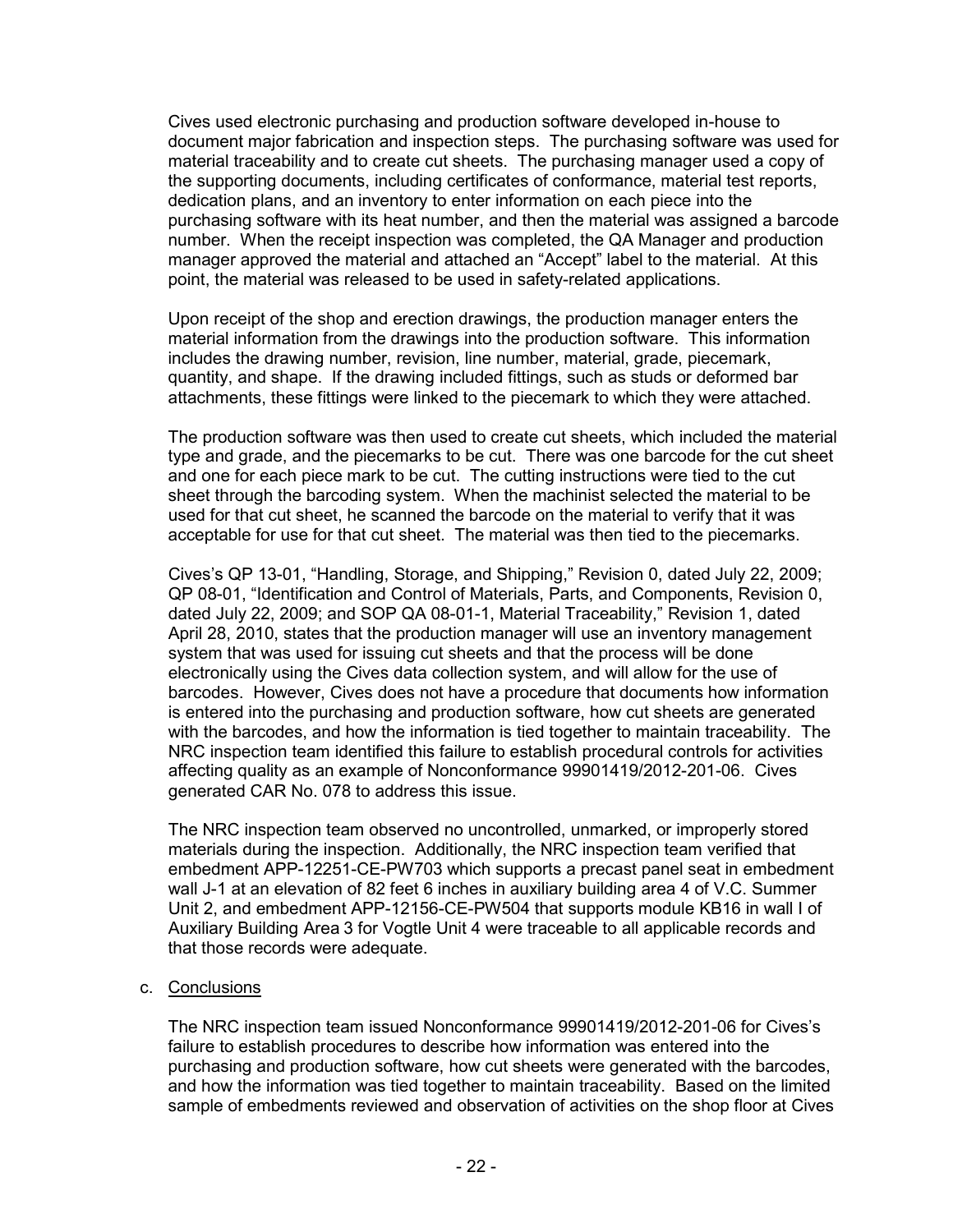related to traceability, the NRC inspection team determined that Cives was not effectively implementing its QAM.

### 8. Control of Measuring and Test Equipment

#### a. Inspection Scope

The NRC inspection team reviewed Cives's policies and implementing procedures that govern the implementation of the measuring and test equipment (M&TE) process to verify compliance with the regulatory requirements in Criterion IX, "Control of Special Processes," and Criterion XII, "Control of Measuring and Test Equipment," of Appendix B to 10 CFR Part 50. In addition, the NRC inspection team observed manufacturing activities and QC inspections to verify that appropriate M&TE was used, and inspected devices used in activities affecting quality to ensure that they were properly controlled, calibrated, and adjusted at specific periods. The team also observed storage of uncalibrated M&TE to verify it was adequately controlled and reviewed the M&TE log and multiple inspection records to verify they listed the M&TE used as required by Cives's programs. The attachment to this inspection report lists the documents that the NRC inspection team reviewed.

### b. Observations and Findings

The NRC inspection team verified that procedures had been established and implemented to ensure adequate control, calibration, and adjustment of MT&E. For the sample of M&TE selected, the NRC inspection team verified calibration history, results, and due dates, and verified that M&TE was calibrated, adjusted, and maintained at prescribed intervals before use. In addition, the NRC inspection team verified that M&TE was labeled, tagged, handled and stored, or otherwise controlled to indicate the calibration status of the instrument and to ensure its traceability to calibration test data. The NRC inspection team verified that when M&TE was found to be out of calibration, an evaluation was required to verify whether previous inspection results were affected. The NRC inspection team verified that Cives maintained records to indicate calibration status and that these records contained as found or as left information. In addition, the NRC inspection team verified that out of calibration devices were tagged or segregated. Lastly, the NRC inspection team verified that the machines used for welding were properly controlled and calibrated.

The NRC inspection team identified two instances in which Cives failed to implement its program for control of M&TE. Specifically, Section 2.3 of Cives's QP 12-01, "Control of Measuring and Test Equipment," Revision 1, dated March 26, 2010, indicated that calibrated equipment is labeled with a sticker indicating the due date for next calibration. Section 4.5 and 4.13 of SOP QA 12-01-01, "Control of Measurement & Test Equipment," Revision 2 dated November 10, 2011, stated that, "Welding machines shall be calibrated in accordance with SOP QA 12-01-6...All certified equipment is labeled with a sticker or tag. This identification will prevent inadvertent use of non-certified equipment where certified equipment is required." In addition, Paragraph 5.2.3 of Cives's SOP QA 12-01-6, "Certification of Welding Machine," states, in part, that, "A selfadhering sticker shall be placed on each piece of equipment and shall indicate the date of certification." During observation of stud welding, the NRC inspection team identified that one welding machine did not have a sticker that indicated its calibration or certification status to certified that it can be used in safety-related activities. The NRC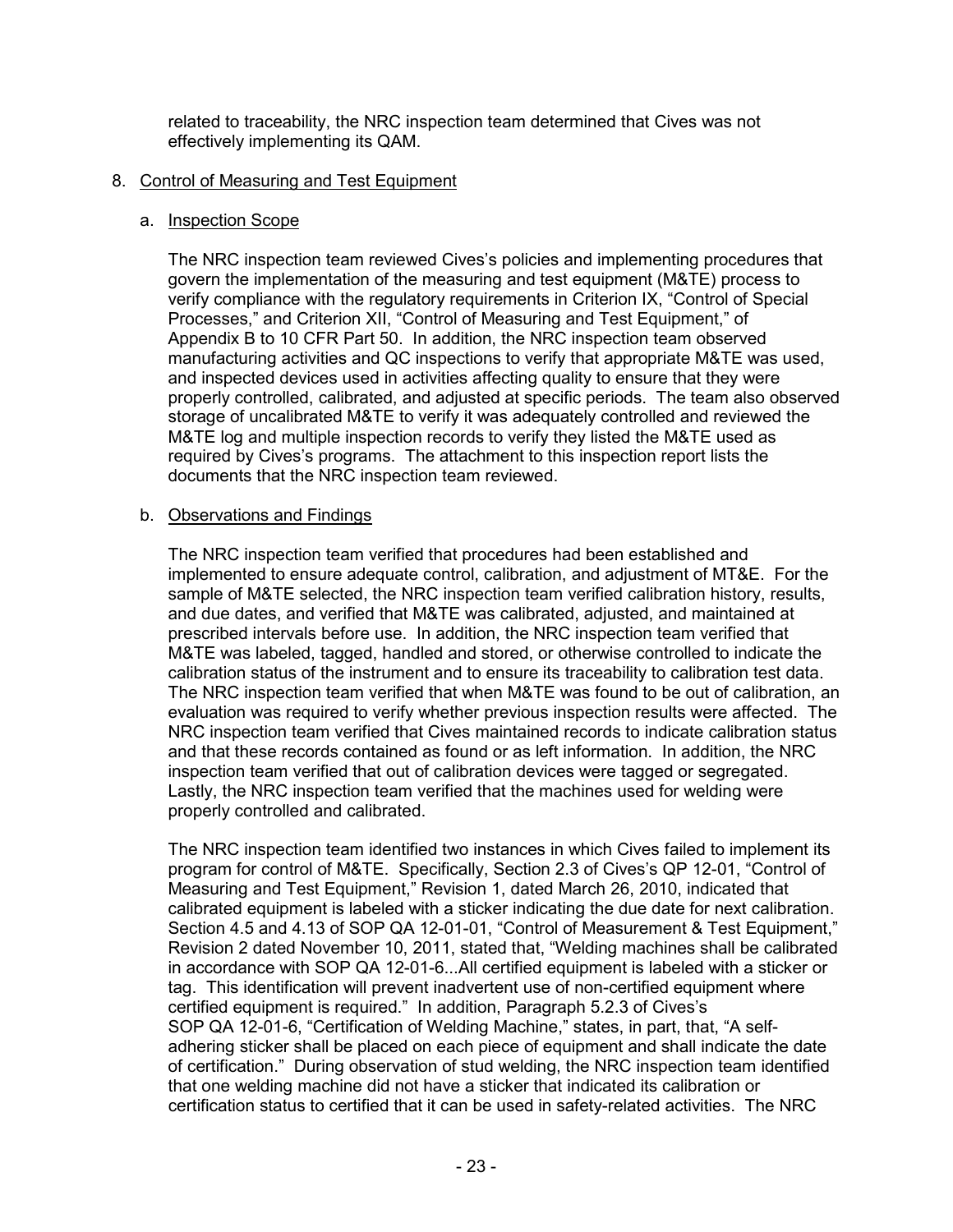inspection team then verified the status of the machine by reviewing the calibration records and verifying that the calibrating entity was on the Cives approved vendor list and had been appropriately audited for calibration activities, and that the calibration has not expired. The NRC inspection team identified this issue as an example of Nonconformance 99901419/2012-201-04. In addition, the NRC inspection team noted that the process implemented by Cives to calibrate stud welding machines is not documented under SOP QA 12-01-6. The NRC inspection team identified this issue as an example of Nonconformance 99901419/2012-201-04. Cives initiated CAR No. 070 to address the failure to use only welding machines with a current calibration sticker. In addition, the NRC inspection team noted that Cives's SOP QA 05-01-2, "Standard Welding," Revision 3, dated January 4, 2012, required the calibration of all welding machines to be performed in accordance with SOP QA 12-01-6. As part of the observation of tack welding, the NRC inspection team verified the status of the tack welding machine and noted that the machine did not contain any calibration sticker or supporting documentation that indicated that it was calibrated in accordance with SOP QA 05-01-2. The NRC inspection team identified this failure as an example of Nonconformance 99901419/2012-201-04. Cives initiated CAR No. 073 to address the failure to calibrate welding machines used for tack welding.

c. Conclusions

The NRC inspection team issued Nonconformance 99901419/2012-201-04 for Cives's failure to control and calibrate welding equipment. Specifically, Cives failed to calibrate welding machines for tack welding, to establish procedures for calibration of the stud welding machines in accordance with the requirements of its QA program, and to place a calibration sticker or tag to indicate calibration status of stud welding machines before they were used by Cives's welders in safety related applications. The NRC inspection team concluded that Cives was not implementing control of its M&TE program consistent with the regulatory requirements of Criterion IX, "Control of Special Processes," and Criterion XII, "Control of Measuring and Test Equipment," of Appendix B to 10 CFR Part 50. Based on the limited sample of documents reviewed and observation of ongoing inspection activities at the Cives facility, the NRC inspection team determined that Cives was not implementing its QAM.

# 9. Nonconforming Materials, Parts, or Components

a. Inspection Scope

The NRC inspection team reviewed policies, implementing procedures, and records that governed the control of nonconforming materials, parts, and components to verify compliance with Criterion XV, "Nonconforming Materials, Parts, or Components," of Appendix B to 10 CFR Part 50. To verify that Cives's implementation and control over these processes were adequate, the NRC inspection team reviewed the following items:

- Cives's procedures that govern corrective action and control and correction of nonconforming items
- the corrective action log, the nonconformance log, nonconformance reports (NCRs), and CARs
- NCR training logs
- quarterly NCR trend reports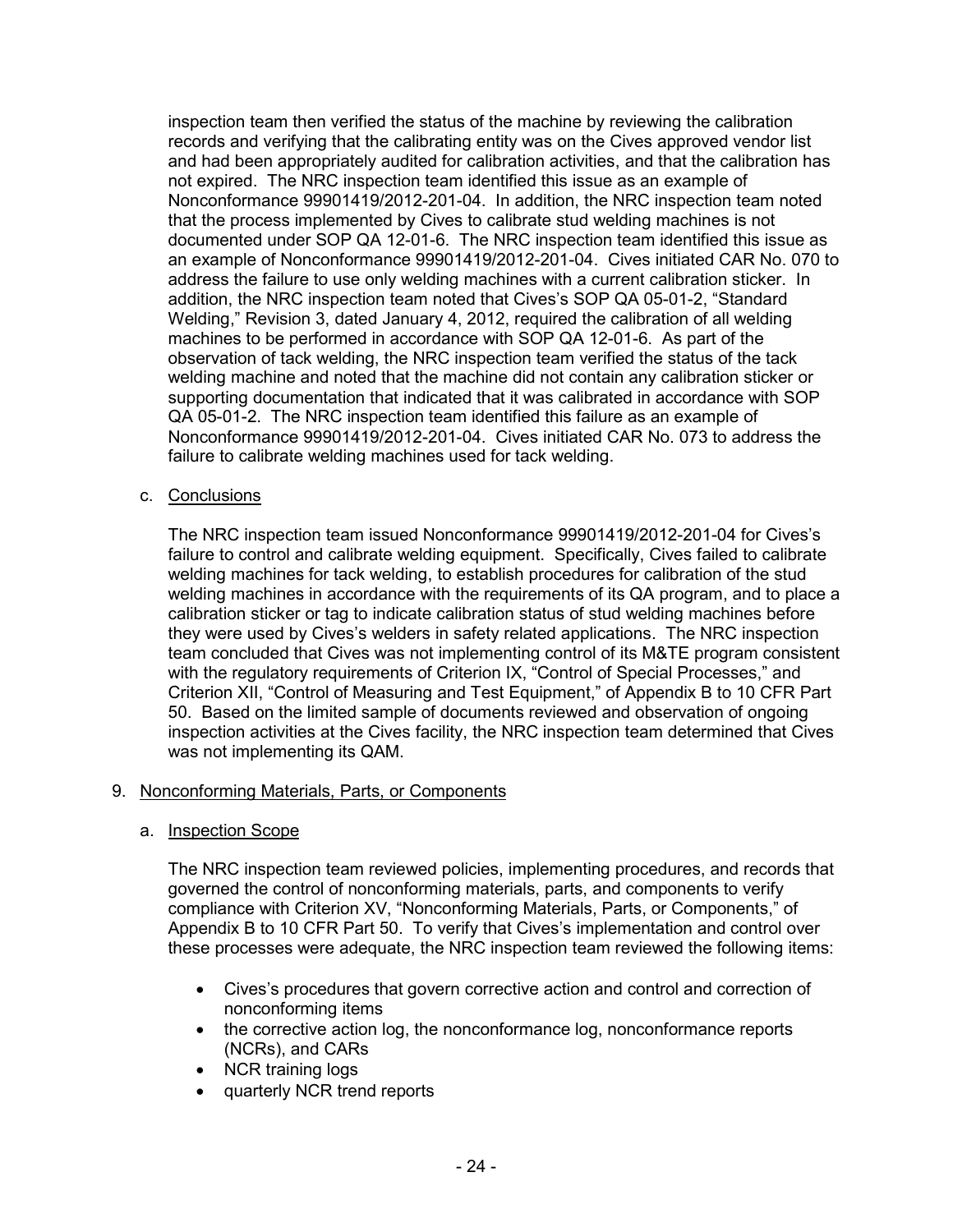The attachment to this inspection report lists the documents that the NRC inspection team reviewed.

### b. Observations and Findings

The NRC inspection team verified that Cives had programs in place to address nonconforming material, parts, or components. The NRC inspection team reviewed two quarterly reports and verified that Cives performed trend analysis of nonconformances. The NRC inspection team also verified that Cives conducted training with all shifts on applicable NCRs.

The NRC inspection team also observed that a Cives procedue connects the nonconforming material, parts, or components program and the 10 CFR Part 21 program.

The NRC inspection team reviewed numerous NCRs associated with the manufacture of embedments for Vogtle, Units 3 and 4, and V. C. Summer, Units 2 and 3. The NRC inspection team verified that Cives's procedures address the requirement that nonconforming material, parts, or components shall be segregated, and verified the implementation of this requirement. However, the NRC inspection team noted that the Cives's procedures do not specifically explain how segregation would be performed by Cives's staff on the shop floor and also noted that items segregated outdoors were not protected from environmental degradation. The NRC inspection team discussed this with Cives to understand how the staff segregated items in the shop. The NRC inspection team was given an explanation that Cives provided ropes with signs that were used to create a segregation area on the shop floor and that nonconforming items were placed inside these areas. Cives opened CAR No. 064 to address this issue.

### c. Conclusions

The NRC inspection team concluded that Cives is implementing its nonconforming material, parts, or components program in accordance with Criterion XV of Appendix B to 10 CFR Part 50. Based on the limited sample of documents reviewed, the NRC inspection team also determined that Cives is implementing its policies and procedures associated with its nonconforming material, parts, and components. No findings of significance were identified.

### 10. Corrective Actions

### a. Inspection Scope

The NRC inspection team reviewed policies, implementing procedures, and records that govern corrective actions to verify compliance with Criterion XVI, "Corrective Action," of Appendix B to 10 CFR Part 50. To verify that implementation and control over these processes was adequate, the NRC inspection team reviewed the following items:

- Cives's procedures that govern corrective action and nonconforming items
- the corrective action log, the NMR log, several NMRs, and several CARs
- CAR training logs
- external audit reports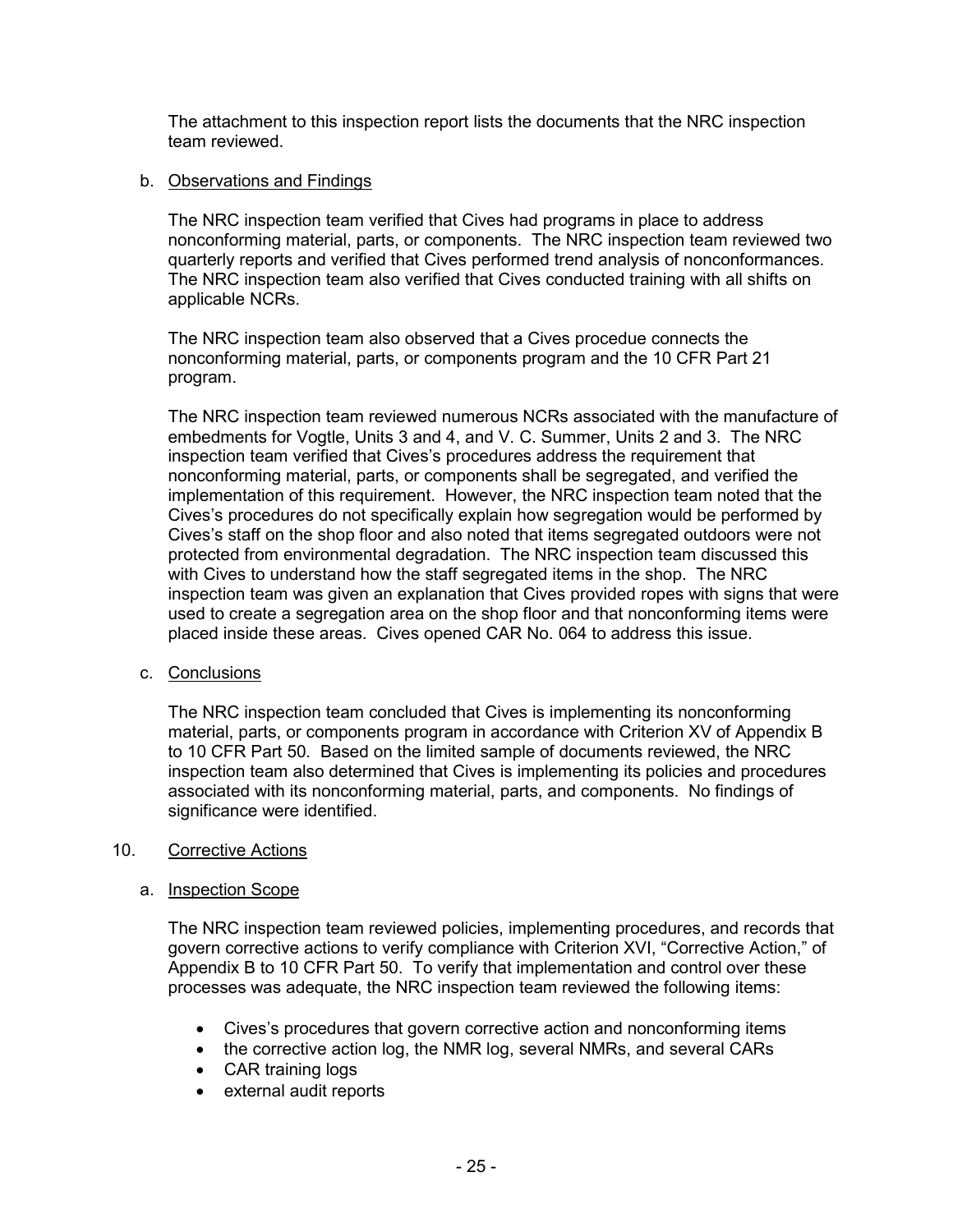The attachment to this inspection report lists the documents reviewed by the NRC inspection team.

# b. Observations and Findings

## b.1 Policies and Procedures

Section 5.16, "Corrective Action," of Cives QAM establishes requirements for procedures to identify conditions adverse to quality, to notify responsible management, to resolve, disposition, and to document these conditions.

Cives's QP 16-01, "Corrective and Preventive Action," Revision 1, dated February 1, 2010, describes how the requirements of the QAM are to be implemented. This procedure also provides a system and instructions that assign responsibilities for initiating, requesting, implementing, and checking the effectiveness of the corrective and preventive actions. This procedure applies to the correction and prevention of nonconformances related to materials, components, subassemblies, finished products, production process and the QA program.

# b.2 Implementation of the Corrective Action Program

QP 16-01 defines the process used by Cives to control identified corrective actions. The NRC inspection team noted that this procedure contained minimal guidance on how to identify conditions adverse to quality. All corrective and preventive actions in this procedure pertained to customers as well as personnel conducting in-process activities within Cives. The QP 16-01 guidance further stated that any individual in the organization can propose the initiation of a CAR but that the QA Manager or the General Manager must authorize all CARs. The request must be made in writing and must contain a description of the unsatisfactory condition that must be corrected or an explanation on how quality was affected. The procedure further stated that the following were examples of issues that should generate requests for corrective action:

- identification of an item's nonconformance, including returns from customers
- problem with a process or work operation
- a nonconformance identified during a third party audit or an internal audit
- filed performance problems identified by project managers
- customer complaints
- a nonconformance delivered by subcontractors
- identification of any items or conditions that deviate from specifications or from documented QA requirements

The NRC inspection team concluded that guidance for the corrective action program in QP 16-01 was focused on Cives's QA personnel and that they were mainly responsible for the identification of any need to initiate corrective actions. As with Cives's process for determining a need for a CAR, QP 16-01 makes the CAR process rely on the QA Manager's final decision for any initiation of formal corrective actions.

During the inspection, the NRC inspection team verified that Cives had programs in place to address corrective actions and verified there was a procedural connection between the corrective action and the 10 CFR Part 21 programs.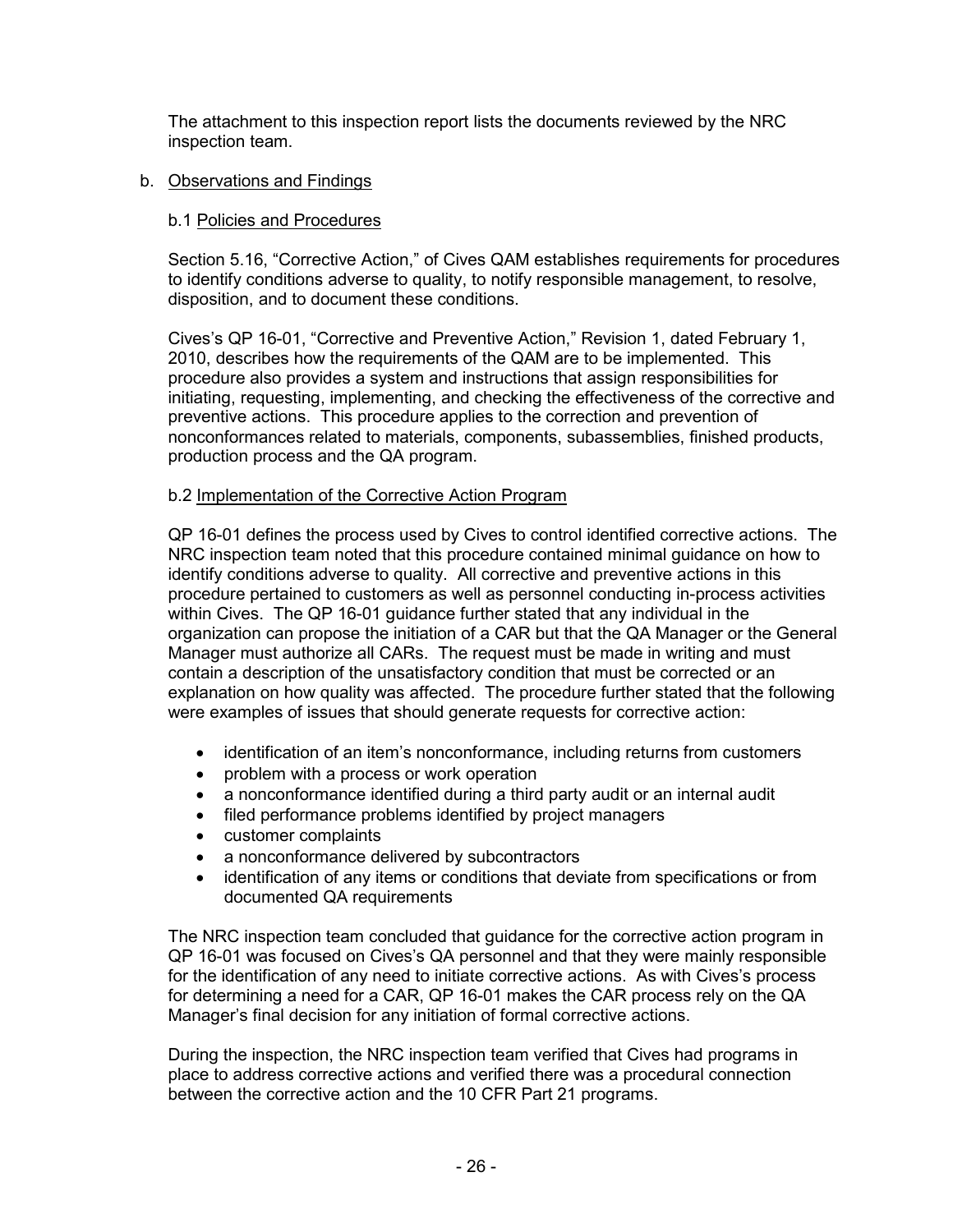The NRC inspection team verified a sample of 26 out of 59 CARs that had been generated as of December 10, 2012, that were associated with the manufacture of embedments for Vogtle Units 3 and 4 and V. C. Summer Units 2 and 3. The NRC inspection team reviewed those CARs to verify that they identified root causes, and established corrective actions and to verify the conduct of training.

The NRC inspection team identified recurring issues that were initially identified by Shaw Nuclear Service Inc. external audits (V2011-28 and V2012-22). These issued were processed, corrected and closed under Cives's corrective action program These recurring issues are indicative of failure to effectively implement the corrective action program. Specific examples include the following:

- On December 4, 2011, a Shaw Nuclear Service Inc. audit of Cives identified Observation V2011-28-06 which stated that, "Three of ten welding machines checked during the audit were missing calibration stickers or the welding machine number." Subsequently, Cives generated CAR No. 028 and reported in a letter dated November 18, 2011, that it had completed all corrective actions for Observation V2011-28-06 after closing CAR No. 028. During the inspection, the NRC inspection team identified an example similar to Observation V2011-28-06 in which Cives failed to indicate the calibration status of welding machines used for stud welding. Section 8, "Control of Measurement and Test Equipment," of this report addresses this finding.
- On December 4, 2011, a Shaw Nuclear Service Inc. audit of Cives identified Observation V2011-28-07 which addressed nonconforming material and stated that, "There was no designated quarantine area implemented in the material storage area or the shop." Subsequently, Cives generated CAR No. 029 and reported in a letter dated November 18, 2011, that all corrective actions were completed for Observation V2011-28-06 after closing CAR No. 029. During the inspection, the NRC inspection team identified that as of December 14, 2012, Cives's procedures do not adequately address how Cives's staff will perform segregation on the shop floor and also noted that outside segregation does not protect components from environmental degradation. Section 9, "Nonconforming Materials, Parts, or Components," of this report address this issue.
- On December 4, 2011, a Shaw Nuclear Service Inc. audit of Cives identified Observation V2011-28-09 which stated that, "There is no procedure (SOP or QP) in place at the facility to implement the Cives QAM requirements for computer testing," and identified Observation V2011-28-10 which stated that, "Cives QP 04-01, 'Procurement Document Control,' does not provide guidance to implement all requirements from [the] QAM." In a letter dated November 18, 2011, Cives reported that it had completed corrective actions for Observations V2011-28-09 and V2011-28-10. On July 21, 2012, another Shaw Nuclear Service Inc. audit of Cives identified Observation V2012-22-01 which stated that, "Procedures for the implementation of QA Program requirements do not all contain an appropriate level of detail to ensure consistent, compliant implementation." In a letter dated October 8, 2012, Cives reported that it had completed corrective actions for Observation V2012-22-01. During the inspection, the NRC inspection team identified several examples in which Cives failed to establish procedures or implement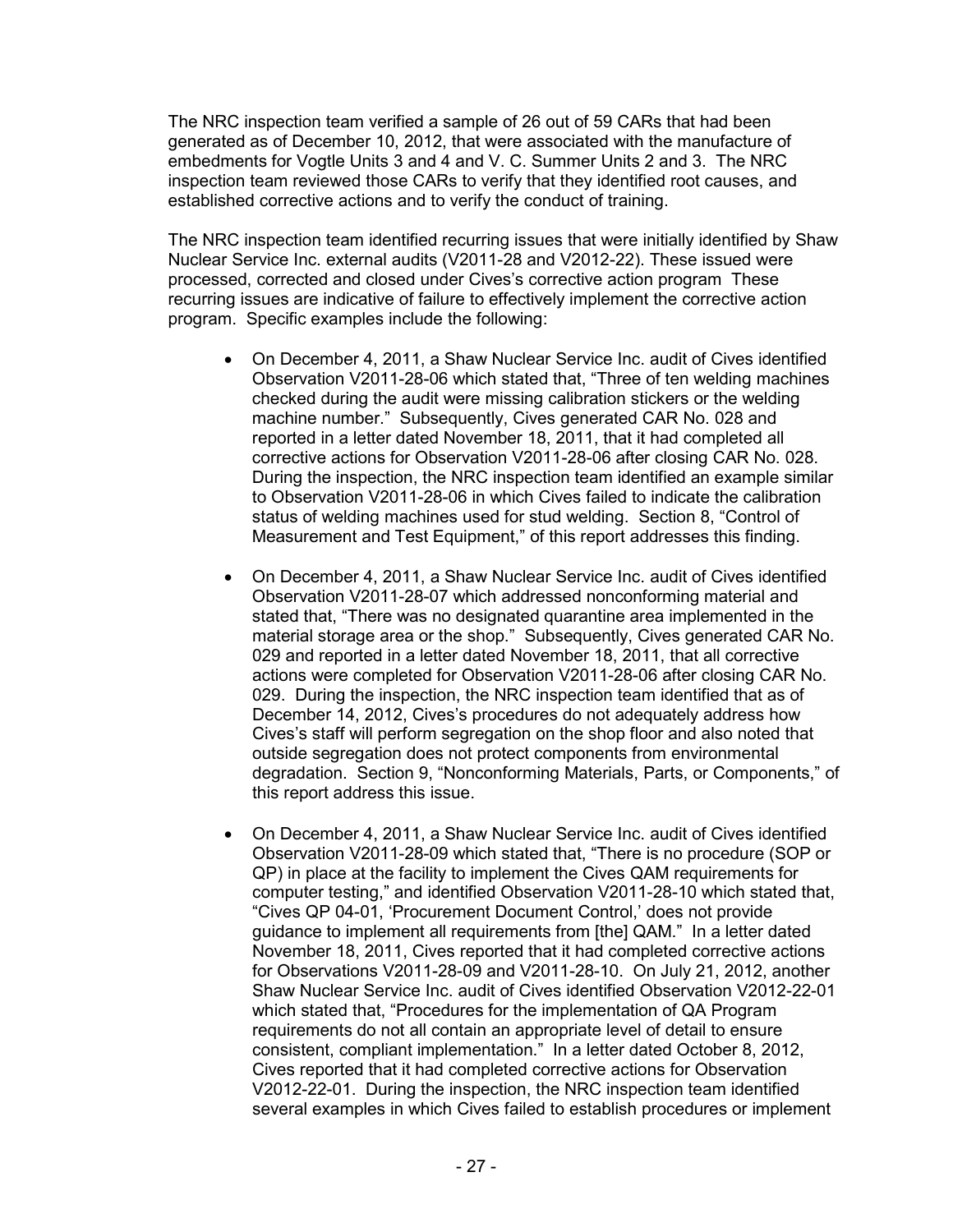the QA program requirements for activities affecting quality. Section 5, "Control of Special Processes," Section 6, "Inspection," Section 7, "Traceability," and Section 8, "Control of Measuring and Test Equipment," of this report address examples of this issue.

• On July 21, 2012, a Shaw Nuclear Service Inc. audit of Cives identified Observation V2012-22-04 which stated that, "Drawing 7 for Job 5260 (S0320000780) Revision C approved and dated March 26, 2012, was being used in the field (production). The drawing lists that Revision B was issued for re-approval on April 5, 2012. Initial review indicates there is a possible error in the recording of the Revision B date." In a letter dated October 8, 2012, Cives reported that it had completed corrective actions for Observation V2012-22-04. During the inspection, the NRC inspection team identified several examples in which Cives failed to ensure that the correct revisions of procedures were available at locations in which the prescribed activities were performed. Section 6, "Inspection," of this report address this issue.

### c. Conclusions

The NRC inspection team issued Nonconformance 99901419/2012-201-02 for Cives's failure to implement the regulatory requirements of Criterion XVI, "Corrective Action," of Appendix B to 10 CFR Part 50. Nonconformance 99901419/2012-201-02 cites Cives for failing to ensure that conditions adverse to quality, such as failures, malfunctions, deficiencies, deviations, defective material and equipment, and nonconformances were promptly identified with adequate corrective actions to preclude recurrence. The NRC inspection team identified deficiencies similar to those identified in two Shaw Nuclear Service Inc. audits conducted on December 4, 2011 and on July 21, 2012.

### 11. Entrance and Exit Meetings

On December 10, 2012, the NRC inspection team discussed the scope of the inspection with Mr. Greg Orff, General Manager of Cives Steel Company, Southern Division, and with Cives management and staff. On December 14, 2012, the NRC inspection team presented the inspection results and observations during an exit meeting with Mr. Orff, Cives staff, and representatives from Shaw Nuclear Service Inc. On January 24, 2013, a telephonic re-exit meeting has held with Mr. Greg Orff where the inspector lead presented the final results of the inspection. The attachment to this report lists the entrance and exit meeting attendees, as well as those individual interviewed by the NRC inspection team.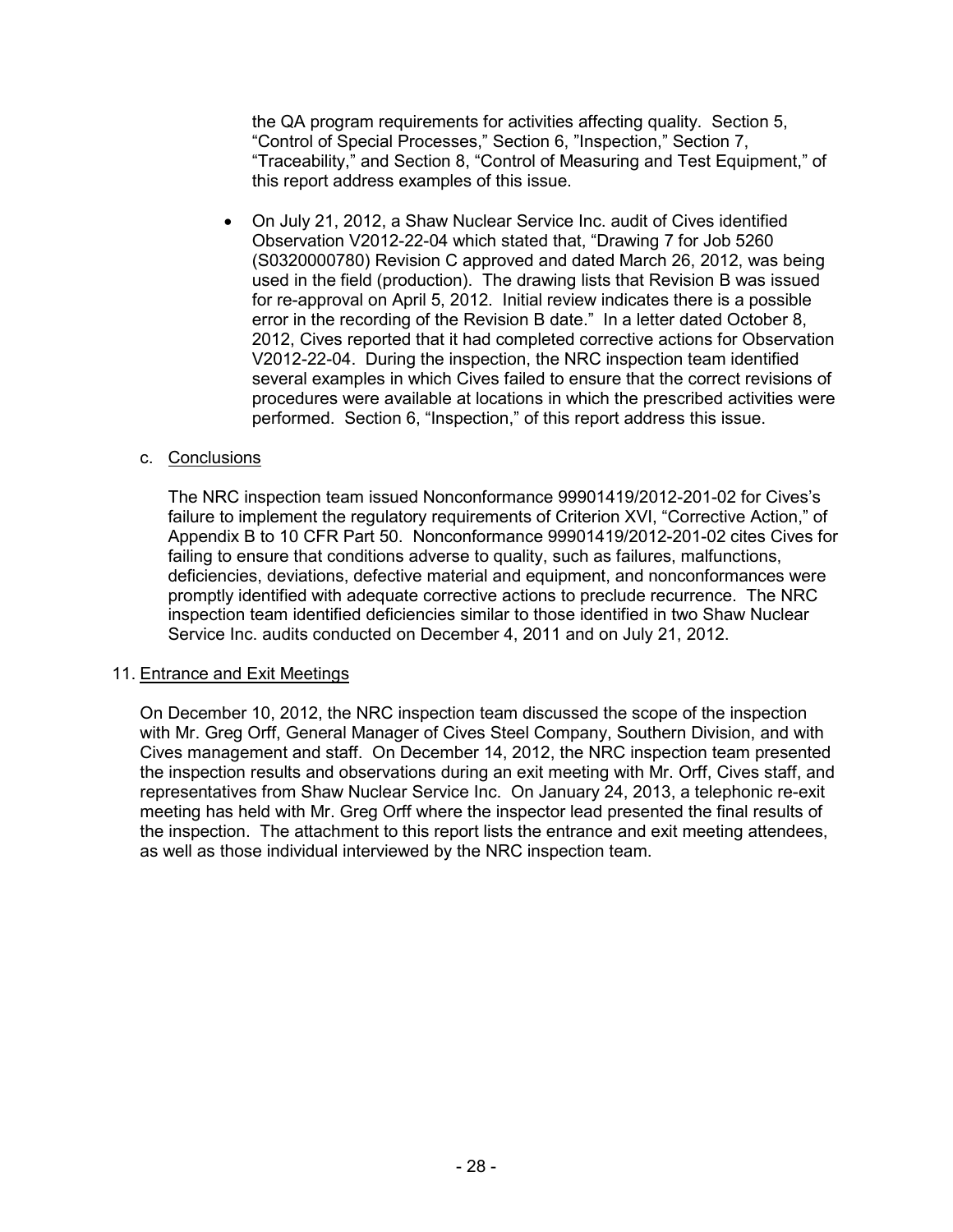# **ATTACHMENT**

# **1. ENTRANCE/EXIT MEETING ATTENDEES**

| <b>Name</b>              | <b>Title</b>                 | <b>Affiliation</b>  | <b>Entrance</b>         | <b>Exit</b>             | Interviewed                         |
|--------------------------|------------------------------|---------------------|-------------------------|-------------------------|-------------------------------------|
| Jonathan Ortega          | <b>Inspection Team Lead</b>  | <b>NRC</b>          | X                       | X                       |                                     |
| Samantha Crane           | Inspector                    | <b>NRC</b>          | X                       | $\times$                |                                     |
| <b>Brent Clarke</b>      | Inspector                    | <b>NRC</b>          | X                       | X                       |                                     |
| <b>Milton Valentin</b>   | Inspector                    | <b>NRC</b>          | $\overline{\mathsf{x}}$ | $\overline{\mathsf{x}}$ |                                     |
| David Harmon             | Inspector                    | <b>NRC</b>          | $\overline{\mathsf{x}}$ | $\overline{\mathsf{x}}$ |                                     |
| Alma Allen               | Inspector                    | <b>NRC</b>          | $\overline{\mathsf{x}}$ | $\overline{\mathsf{x}}$ |                                     |
| Greg Orff                | <b>General Manager</b>       | <b>Cives</b>        | $\overline{\mathsf{x}}$ | $\overline{\mathsf{x}}$ | X                                   |
| Lyn Busby                | Senior Project Manager       | <b>Cives</b>        | $\overline{\mathsf{x}}$ | $\overline{\mathsf{x}}$ | $\overline{\mathsf{x}}$             |
| <b>Kyle Delaney</b>      | QA Manager                   | <b>Cives</b>        | $\overline{\mathsf{x}}$ | $\overline{\mathsf{X}}$ | $\overline{\mathsf{x}}$             |
| Karl Hanson              | <b>Production Manager</b>    | <b>Cives</b>        | $\overline{\mathsf{x}}$ | $\overline{\mathsf{x}}$ | $\overline{\mathsf{x}}$             |
| Jamie Sherrod            | Project Manager              | <b>Cives</b>        | $\overline{\mathsf{x}}$ |                         | $\overline{\mathsf{x}}$             |
| <b>Robert Sellers</b>    | <b>Chief Draftsman</b>       | <b>Cives</b>        |                         |                         | $\overline{\mathsf{X}}$             |
| <b>Jack Prevatt</b>      | <b>Nuclear Shop</b>          | <b>Cives</b>        |                         |                         | $\overline{\mathsf{x}}$             |
|                          | Supervisor                   |                     |                         |                         |                                     |
| Harlon (Buddy)           | QC Inspector                 | <b>Cives</b>        |                         |                         | $\mathsf{X}$                        |
| Rogers                   |                              |                     |                         |                         |                                     |
| <b>Kaldrick Harrison</b> | Machinist                    | <b>Cives</b>        |                         |                         | $\frac{x}{x}$                       |
| Don Turner               | Machinist                    | <b>Cives</b>        |                         |                         |                                     |
| <b>Walter Maloy</b>      | Paint and Shipping           | <b>Cives</b>        |                         |                         | $\overline{\mathsf{X}}$             |
|                          | Supervisor                   |                     |                         |                         |                                     |
| Jerry Knifer             | Supervisor                   | <b>Cives</b>        |                         |                         | X                                   |
| Danny Wilkerson          | Welder                       | Cives               |                         |                         | $\overline{\mathsf{x}}$             |
| Robby Graham             | Welder                       | <b>Cives</b>        |                         |                         | $\overline{\mathsf{X}}$             |
| <b>Joshua Morris</b>     | Fitter                       | <b>Cives</b>        |                         |                         | $\overline{\mathsf{X}}$             |
| <b>Brandon Poston</b>    | Draftsman                    | <b>Cives</b>        |                         |                         | $\frac{\overline{X}}{\overline{X}}$ |
| James Stobaugh           | <b>Inspection Supervisor</b> | <b>Shaw Nuclear</b> |                         |                         |                                     |
|                          |                              | Service Inc.        |                         |                         |                                     |
| Anthony Chivisi          | Source Inspector             | <b>PSC</b>          |                         |                         | $\pmb{\times}$                      |
| <b>Tom Collins</b>       | Source Inspector             | <b>PSC</b>          |                         |                         | $\overline{\mathsf{x}}$             |
| Buck Blum (via           | Director of Inspection       | Shaw Nuclear        |                         | X                       |                                     |
| telephone)               |                              | Service Inc.        |                         |                         |                                     |

### **2. INSPECTION PROCEDURES USED**

Inspection Procedure (IP) 36100, "Inspection of 10 CFR Part 21 and Programs for Reporting Defects and Noncompliance," dated February 13, 2012

IP 43003, "Reactive Inspections of Nuclear Vendors," dated April 25, 2011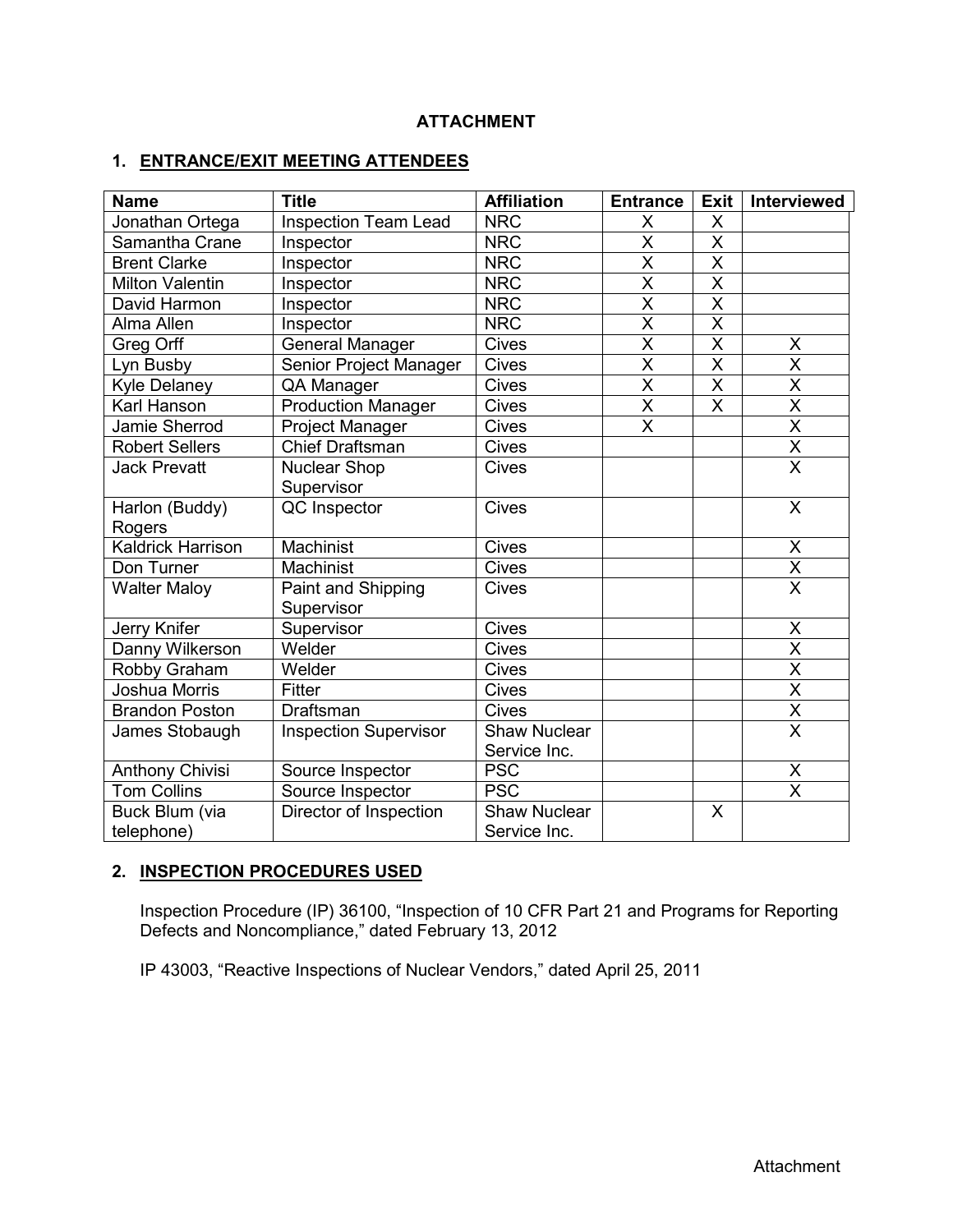# **3. LIST OF ITEMS OPENED, CLOSED, AND DISCUSSED**

The following items were found during this inspection:

| Item Number                                                                                                          | <b>Status</b>                        | Type                                                               | Description                                                                                              |
|----------------------------------------------------------------------------------------------------------------------|--------------------------------------|--------------------------------------------------------------------|----------------------------------------------------------------------------------------------------------|
| 99901419/2012-201-01<br>99901419/2012-201-02<br>99901419/2012-201-03<br>99901419/2012-201-04<br>99901419/2012-201-05 | Open<br>Open<br>Open<br>Open<br>Open | <b>NOV</b><br><b>NON</b><br><b>NON</b><br><b>NON</b><br><b>NON</b> | 10 CFR 21.21 & 10 CFR 21.51<br><b>Criterion XVI</b><br>Criterion X<br><b>Criterion IX</b><br>Criterion I |
|                                                                                                                      |                                      |                                                                    |                                                                                                          |
| 99901419/2012-201-06<br>99901419/2012-201-07                                                                         | Open<br>Open                         | <b>NON</b><br><b>NON</b>                                           | <b>Criterion V</b><br>Criterion II                                                                       |
| 99901419/2012-201-08                                                                                                 | Open                                 | <b>NON</b>                                                         | <b>Criterion VI</b>                                                                                      |

# **4. DOCUMENTS REVIEWED**

### **Specifications**

- APP-G1-SX-001, "AP1000 Painting of Shop Fabricated Steel," Revision 4, dated April 8, 2011
- APP-SS01-Z0-03, "Equipment: Embedded and Miscellaneous Steel, Westinghouse Safety Class C," Revision 3, dated March 3, 2011
- Supplement to VS2-SS01-Z0-003, "Design Specification for Embedded and Miscellaneous Steel, Westinghouse Safety Class C," Addendum 1, dated July 7, 2011

### Cives Steel Company Procedures

- "Cives Steel Company Quality Assurance Manual for the Fabrication of Structural Steel for Nuclear Facilities Meeting the Intent of NQA-1 and 10CFR50 Appendix B," Revision 2, dated May 16, 2011
- "Cives Steel Company Quality Assurance Manual for the Fabrication of Structural Steel for Nuclear Facilities Meeting the Intent of NQA-1 and 10 CFR 50 Appendix B," Revision 3, dated September 17, 2012
- QP 01-01, "Quality Planning," Revision 1, dated March 15, 2010
- QP 02-02, "Indoctrination and Training," Revision 1, dated February 1, 2010
- QP 10-01, "Receiving Inspection," Revision 1, dated March 26, 2010
- Form 10-01-1, "Receiving Checklist," Revision 1, dated March 26, 2010
- QP 10-02, "In-Process Inspection," Revision 0, dated July 22, 2009
- QP 10-03, "Final Inspection," Revision 0, dated July 22, 2009
- QP 12-01, "Control of Measuring and Test Equipment," Revision 1, dated March 26, 2010
- QP 14-01, "Inspection, Test, and Operating Status," Revision 0, dated July 22, 2009
- QP 15-01, "Control of Nonconforming Item," Revision 0, dated July 22, 2009
- QP 15-02, "Reporting of Defects and Noncompliance," Revision 2, dated September 19, 2012
- QP 16-01, "Corrective and Preventive Action," Revision 2, dated September 19, 2012
- QP 18-01, "Quality Audits," Revision 1, dated December 11, 2009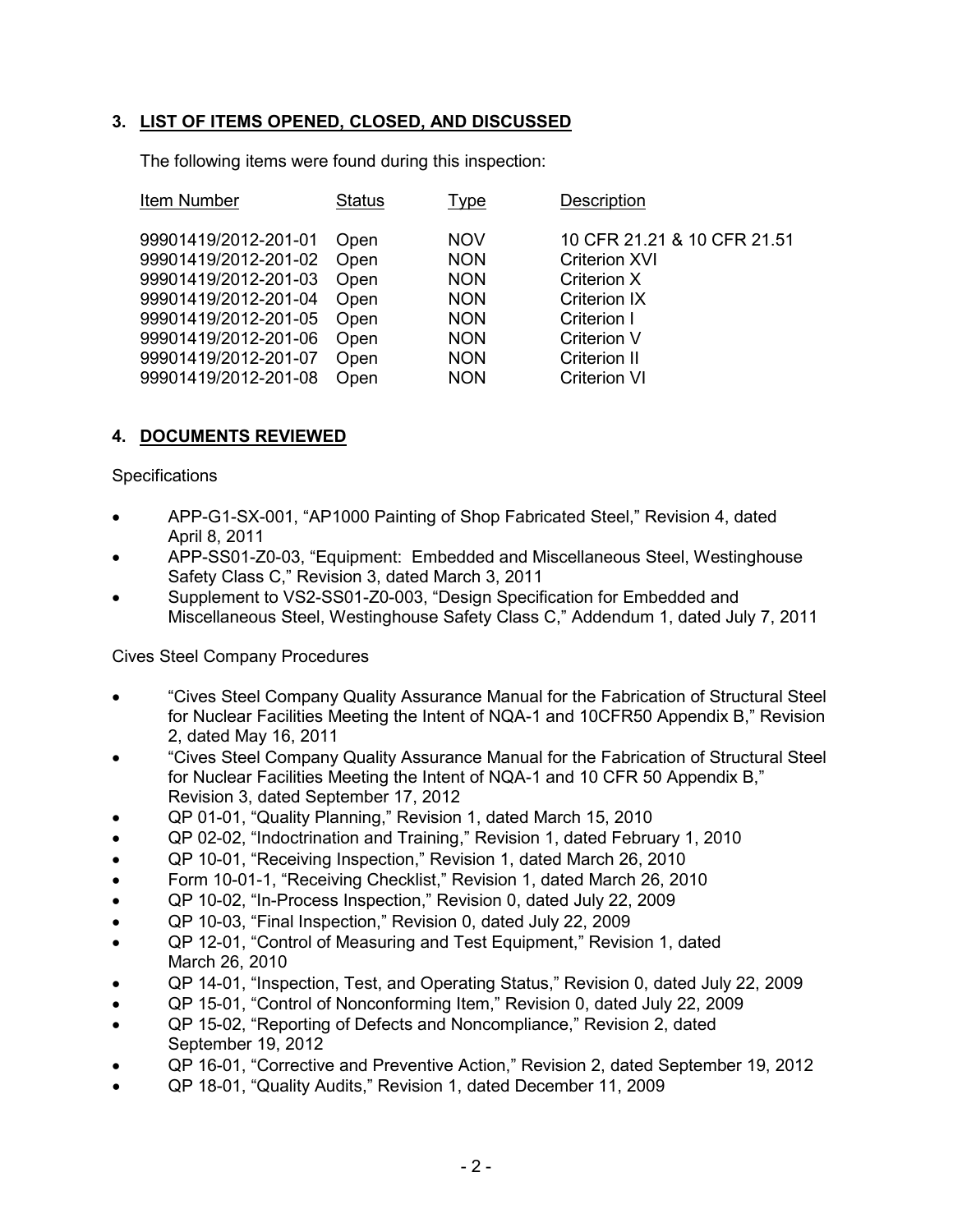- SOP QA 02-02-1, "Qualification & Certification of NDE Personnel," Revision 2, dated December 12, 2011
- SOP QA 02-02-2, "QC Inspector Training & Qualification," Revision 2, dated December 12, 2011
- SOP QA 02-02-3, "Welder Training," Revision 1, dated April 28, 2010
- SOP QA 02-02-4, "Qualification of Welding Personnel," Revision 1, dated June 3, 2010
- SOP QA 02-02-5, "Surface Preparation and Painting Training," Revision 1, dated April 28, 2010
- SOP QA 05-01-2, "Standard Welding," Revision 3, dated January 4, 2012
- SOP QA 05-01-3, "General Painting," Revision 1, dated April 28, 2010
- SOP QA 05-01-5, "Stud Welding," Revision 2, dated December 20, 2011
- S.O.P QA 06-01-2, "Control of Project Drawings," Revision 2, dated August 23, 2010
- S.O.P QA 06-01-3, "Detailing, Checking and Backchecking," Revision 1, dated June 2, 2010
- SOP QA 08-01-1, "Material Traceability," Revision 1, dated April 28, 2010
- SOP QA 08-01-2, "Bolt, Paint, & Welding Consumables Traceability," Revision 1, dated April 28, 2010
- SOP QA 08-01-3, "Storage and Control of Welding Consumables," Revision 1, dated April 28, 2010
- SOP QA 10-01-1, "Material Identification and Verification," Revision 2, dated November 10, 2011
- SOP QA 10-02-1, "In-Process Inspection," Revision 1, dated April 28, 2010
- SOP QA 10-03-1, 'Final Inspection," Revision 1, dated April 28, 2010
- SOP QA 10-03-2, "Visual Examination," Revision 1, dated April 28, 2010
- SOP QA 12-01-1, "Control of Measuring and Test Equipment," Revision 2, dated November 10, 2011
- SOP QA 12-01-2, "Certification of Tapes, Squares, and Weld Gauges," Revision 1, dated April 28, 2010
- SOP QA 12-01-5, "Certification of Temperature Indicating Instruments," Revision 1, dated April 28, 2010
- SOP QA 12-01-6, "Certification of Welding Machines," Revision 1, dated April 28, 2010
- SOP QA 12-01-7, "Certification of Paint Gauges," Revision 1, dated April 28, 2010
- SOP QA 15-01-1, "Revision Level 2—Nonconformance," dated September 19, 2012
- SOP QA 15-01-1, "Nonconformance," Revision 2, dated September 19, 2012

Drawings

- Drawing SV3-1211-CE-928 Revision 2
- Drawing SV3-1224-CE-933 Revision 0
- Drawing SV3-1224-CE-934 Revision 0
- Drawing SV3-1224-CE-963 Revision 1
- Drawing SV4-1212-CE-001 Revision 2
- Drawing SV4-1212-CE-001 Revision 2
- Drawing SV4-1212-CE-001 Revision 2
- Drawing SV4-1212-CE-001 Revision 2
- Drawing SV4-1212-CE-919 Revision 2
- Drawing SV4-1213-CE-937 Revision 3
- Drawing VS2-1221-CE-911 Revision 0
- 
- Drawing VS2-1211-CE-927 Revision 2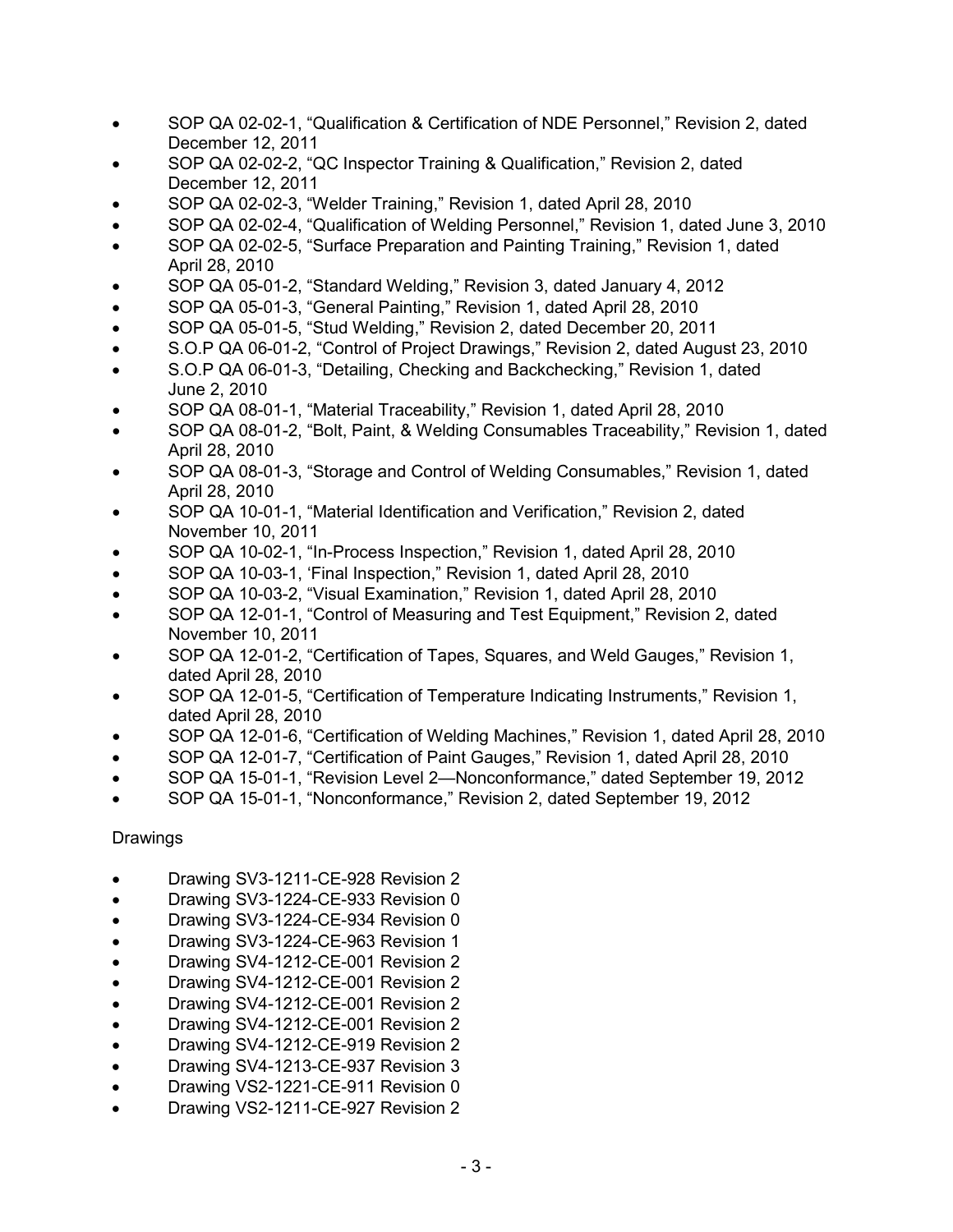- Job Number 5204, Drg. No. E1211, Revision 1, "Embed Locations Wall M (West Face)," dated February 1, 2012
- APP-1211-CEX-927, Revision 3–Construction Number VS2-1211-CEX-927-R2, dated March 28, 2012
- APP-CE01-CE-002, Revision 3–Construction Number VS2-CE01-CE-002-R2, dated January 7, 2012
- Job number 5204, Drg. No. 35, Revision E–DWA embed plate type DD2-H–Shop drawing A2-CS-X Type DD2-H, dated October 24, 2012
- APP-1215-CE-951, Revision 3–Construction Number VS2-1215-CE-951-R2, dated January 14, 2011
- Job number 5204, Drg. no. E1215-951, Revision 2, "Embed Locations Wall 2 (South Face)," dated March 29, 2012
- APP-1215-CEX-951, Revision 4–Construction Number VS2-1215-CEX-951-R3, dated July 13, 2011
- APP-CE01-CE-001, Revision 4–Construction Number VS2-CE01-CE-001-R3, dated January 13, 2012
- Shop drawing A2-CS-X Type A3 (Job number 5204, Drg. No. 1, Revision D)–Plate type A3, dated September 20, 2012
- APP-1212-CE-918, Revision 3–Construction Number SV4-1212-CE-918-R2, dated March 28, 2012
- "Embed Locations Wall J (West Face)" (Job number 5260, Drg. no. E1212-918, Revision 2), dated September 20, 2012
- APP-1212-CEX-918, Revision 3–Construction Number SV4-1212-CEX-918-R2, dated March 28, 2012
- APP-CE01-CE-002,Revision 3–Construction Number SV4-CE01-CE-002-R2, dated February 7, 2012
- Shop drawing A2-CS-X Type DNT (Job number 5260, Drg. No. 51, Revision C)–Plate type DTN, dated February 29, 2012
- APP-1212-CE-015, Revision 2–Construction Number VS2-1212-CE-015-R2, dated August 28, 2011
- Job number 5202, Drg. no. E1212-15, Revision 3 "Field Weld Stud Layout for Room 12111 Area 2," dated March 22, 2012
- Shop drawing (A1-CS-X) Nelson Field Welded Studs (Job number 5202, Drg. No. 305, Revision 1)–(BLANK Drawing), dated March 22, 2012
- Job number 5203, Drg. no. AB22, Revision 2, "Partial Anchor Setting Plan T1a-CS-X," dated October 30, 2012
- Shop drawing (T1A-CS-X) "Type DH1" (Job number 5203, Drg. No. 32, Revision E)– Type DH1, dated October 30, 2012

Engineering and Design Coordination Reports and Requests for Information

- E&DCR APP-CE50-GEF-875004, Revision 0, "DWA Embed Plate Type DJ1," dated October 29, 2012
- RFI 132177-022, Revision 0, "#8 DWA unavailable," dated April 4, 2012
- APP-CE01-GF-850111, "Cives RFI 132177-076 Method of Stud and DWA," dated November, 14, 2012
- Request for Information (RFI) APP-CE01-GF-850053, Cives RFI 132177-025 Plate Tolerances, dated July 30, 2012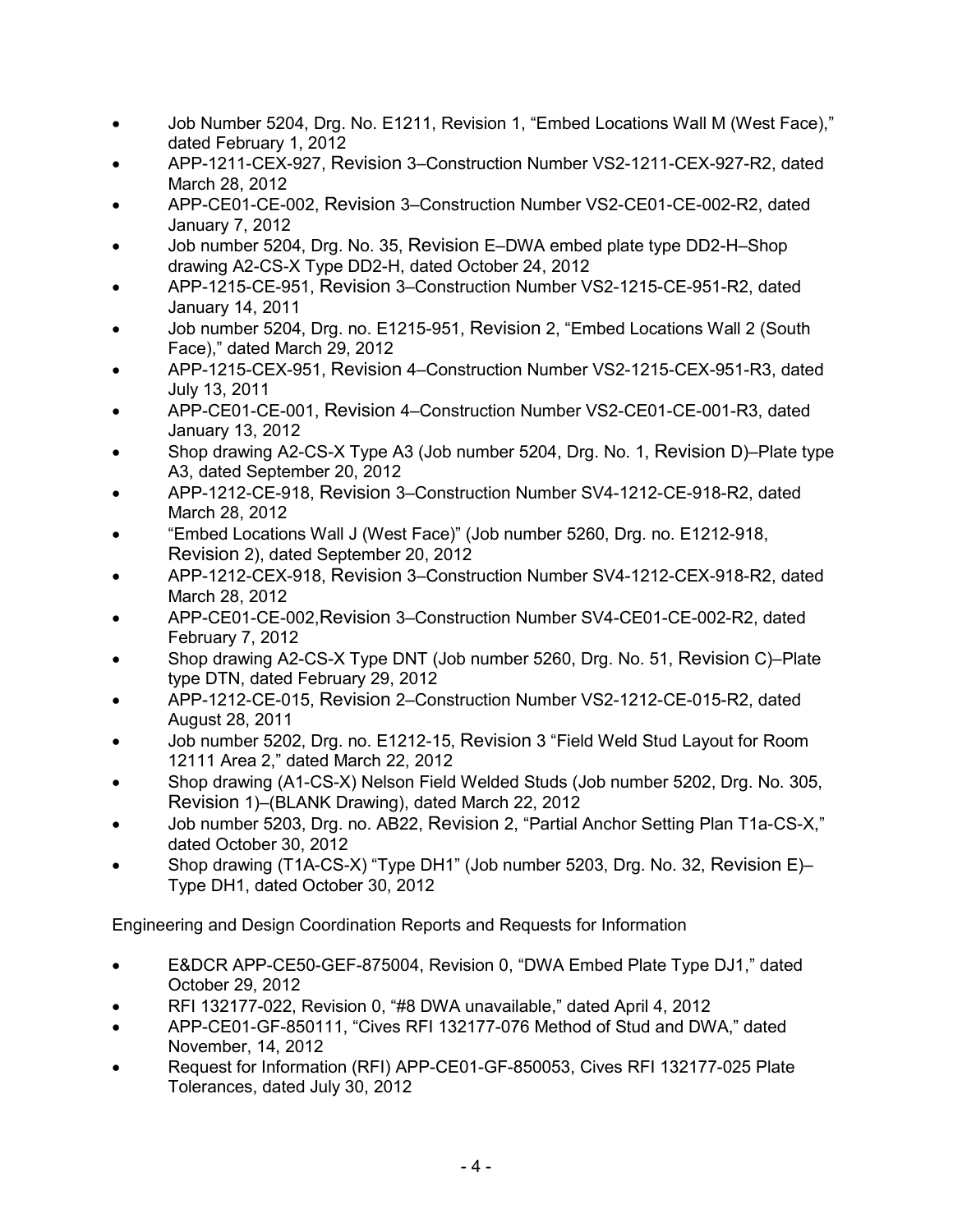Purchase Orders

- PO 132177-D220.00, "Shipping Ticket for Load #29," dated November 2, 2012
- PO 132177-D220.00, "Special Site Storage Requirements for Load #29," dated November 2, 2012
- PO B1676-5203, "Receiving Checklist," dated March 6, 2012
- PO B1677 3/4" A572 Heat number 1508157, "Receiving Checklist," dated April 10, 2012

## Material Test Reports

- Certified Test Report NSW 004-12-02-07606-1 for PO B1676-5203
- CSC018-12-03-11838-4 Heat# 1508157, "Certified Material Test Report," dated April 2, 2012
- Heat# 1508157, "Mill Test Report," dated November 28, 2011
- Heat# 20199220, "Certified Material Test Report," dated July16, 2012
- Heat# 20199220, "Certified Material Test Report," dated June12, 2012
- Heat# 20199220, "Mill Test Report," dated April 25, 2012
- NSW004-12-02-07606-1 Heat #1504849, "Certified Test Report," dated February 29, 2012
- CSC018-12-02-07290-1 Heat# 1504849, "Certified Test Report," dated February 27, 2012
- Heat# 1504849, "Mill Test Report," dated July 28, 2011
- CSC018-12-03-11838-4 Heat number 1508157, "Certified Material Test Report," dated April 2, 2012
- Heat number 1508157, "Mill Test Report," dated November 28, 2011
- PO B1676-5203 (8) (studs & ferrules) Heat number 20199220, "Receiving Checklist," dated July 30, 2012
- Heat number 20199220, "Certified Material Test Report," dated July16, 2012
- Heat number 20199220, "Certified Material Test Report," dated June 12, 2012
- Heat number 20199220, "Mill Test Report," dated April 25, 2012
- NSW004-12-02-07606-1 Heat number 1504849, "Certified Test Report," dated February 29, 2012
- CSC018-12-02-07290-1 Heat number 1504849, "Certified Test Report," dated February 27, 2012
- Heat number 1504849, "Mill Test Report," dated July 28, 2011

# Cives Logs and Records

- Inspection Fabrication Plan No. 5200-01 for Embeds, Items, and Anchor Bolts for POs 132175-CE01.01, 132176-CE01.01, 132177-D220.00, and 132178-CE01.01, Revision 1, dated December 14, 2011
- Measuring and Test Equipment Control Log," dated July 13, 2012
- "Surface preparation and Coating Inspection Record," dated December 12, 2012
- "Nelson Stud Welding Machine Certificate of Calibration," dated July 12, 2012
- 5206 12251-PW703, "Recorded Piece Status," dated December 5–12, 2012
- 5206 12251-PW703, "Detailed Inspection Report: PAINT," dated December 9, 2012
- PO B1677 3/4" A572 Heat# 1508157, "Receiving Checklist," dated April 10, 2012
- PO B1676-5203 (8) (studs & ferrules) Heat# 20199220, "Receiving Checklist," dated July 30, 2012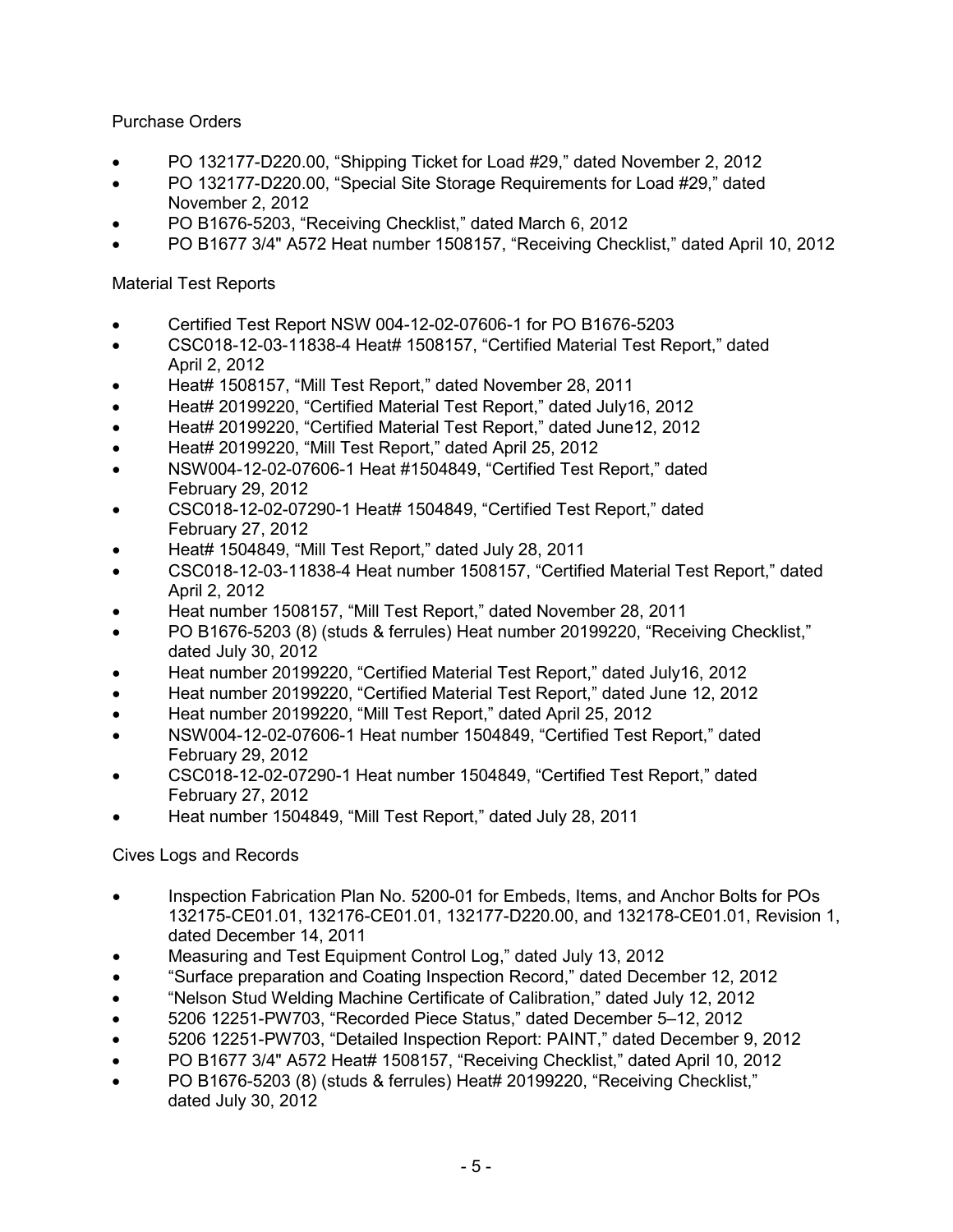- 5260 APP-12156-CE-PW504, "Detailed Inspection Report: PAINT," dated May 17, 2012
- 5260 APP-12156-CE-PW504, "Recorded Piece Status," dated April 12-December 11, 2012
- 5260 APP-12156-CE-PW504, "Detailed inspection Report: INSP," dated May 12, 2012
- PO B1676-5203 (2) (Studs and Ferrules) heat# 1504849, "Receiving Checklist," dated March 6, 2012
- PO 131677-2, "Receiving Checklist," dated March 8, 2012

10 CFR Part 21 Evaluations and Reports

- Cives Steel Company, Southern Division letter to Shaw Power, Nuclear Services, "10 CFR 21 Reporting," dated August 14, 2012
- Cives Steel Company, Southern Division letter to Shaw Power, Nuclear Services, "10 CFR 21 Reporting," dated September 6, 2012
- Shaw letter to U.S. Nuclear Regulatory Commission (NRC), "Interim 10 CFR Part 21 Report Regarding Embeds for AP1000 Project Vogtle Units 3 and 4," dated September 7, 2012
- Shaw letter to NRC, "Status Update for Interim 10 CFR Part 21 Report Regarding Embeds for AP1000Project Vogtle Units 3 and 4," dated November 5, 2012

Corrective Action Requests (CAR)

- CAR Log
- CAR No. 023, "Equip calibration status," dated November 16, 2011
- CAR No. 24, "AVL was not a controlled document," dated November 16, 2011
- CAR No. 25, "SOP QA 05-01-2 stated peening may be performed. WPS's said no peening," dated November 16, 2011
- CAR No. 026, "WPS book was missing from welding area and welders were unaware of procedures," dated November 16, 2011
- CAR No. 027, "Certification documentation was not available for all QC inspection personnel," dated November 16, 2011
- CAR No. 028, "Welding machine calibration sticker," November 16, 2011
- CAR No. 029, "Red reject tags and quarantine area," November 16, 2011
- CAR No. 030, "Suspect counterfeit item procedure," November 16, 2011
- CAR No. 031, "QP 04-01 procedure document control," November 16, 2011
- CAR No. 032, "Flow down requirements thru contract review," November 16, 2011
- CAR No. 033, "Incorporation of reporting NCR in Po's
- CAR No. 034, "Contract flow down to sub tier PO's," dated November 16, 2011
- CAR No. 035SODIA001-13 CAR close out," November 16, 2011
- CAR No. 037, "16 plates shipped with letters/numbers in the die stamp mark deemed illegible," dated July 27, 2012
- CAR No. 038, "143 plates shipped with studs that lacked 360 degree flash, repaired by fillet welds, and not test bent per AWS D1.1 Section 7.8.1," dated July 27, 2012
- CAR No. 039, "22 plates shipped which lacked 360 degree flash and not test bent per AWS D1.1 Section 7.8.1," dated July 27, 2012
- CAR No. 040, "13 embed plates shipped on load #1 fabricated at  $+1/4$  inch to  $+5/16$  inch over the specified length," dated July 27, 2012
- CAR No. 041, "4 embed plates shipped on load #1 at 1/4 inch over the tolerance as measured stud to stud," dated July 27, 2012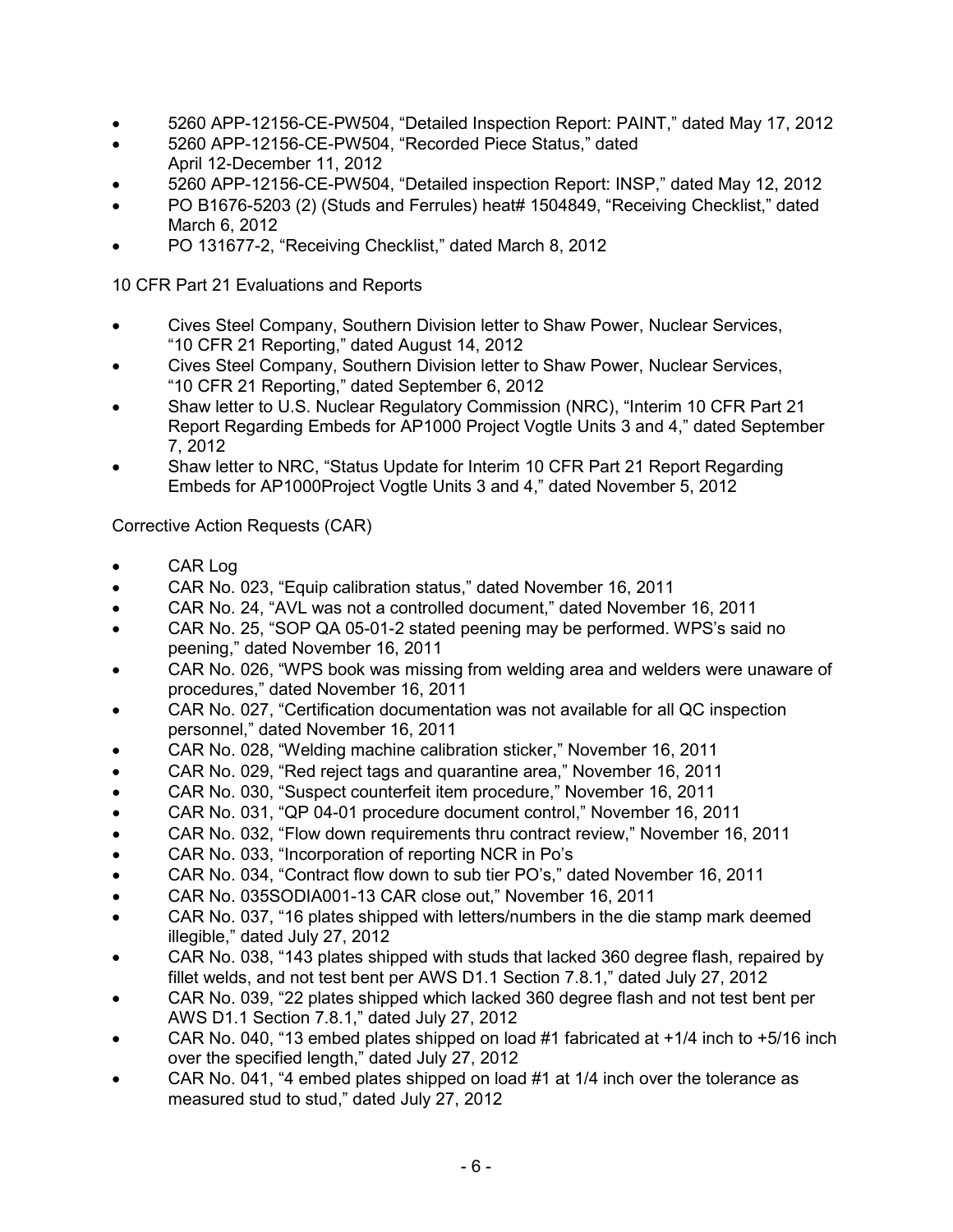- CAR No. 042, "The embed plates marked APP-12111-CE-PW463 and APP-12111-CE-PW809 as shown on the material list sent with the documentation package had incorrect sizes listed for the plates," dated July 27, 2012
- CAR No. 043, "6 plates were shipped to the Vogtle site with studs that lacked 360 degree flash and were repaired by fillet welds. The fillet welds applied by Cives were deemed insufficient by the customer's site inspection," dated July 27, 2012
- CAR No. 044, "1 plate was shipped to the Vogtle site with one stud having undercut of 1/16 inch deep created by a grinder which is a deviation from AWS D1.1 Table 6.1 (7.b) undercut tolerance of 1/32 inch," dated July 27, 2012
- CAR No. 045, "1 plate showed two studs bent 90 degrees on load #1 shipped to the Vogtle site and is unusable," dated July 27, 2012
- CAR No. 046, "Embed plates require a quantity of 8–3/4 inch by 8 inch shear studs. 4 plates were fabricated and shipped to the Vogtle site with only 6–3/4 inch by 8 inch studs," dated July 27, 2012
- CAR No. 047, "The Shaw Certificate of Compliance for load #1 to the Vogtle site references specification SV3-SS01-Z0-003 Revision 3. The revision level was written incorrectly and should have referenced Revision 2," dated July 27, 2012
- CAR No. 048, "Embed plates painted when humidity was above the maximum allowed," dated August 17, 2012
- CAR No. 049, "Embed with hard stamp incorrect," dated August 23, 2012
- CAR No. 050, "Paint overspray on studs," dated August 23, 2012
- CAR No. 051, "Embed under tolerance on length," dated August 23, 2012
- CAR No. 060, "Cives QAM was revised to Revision 3 on 9/17/12. Tier 2 QP04-01 Revision 3, QP 07-01 Revision 4, QP 15-01 Revision 1, QP15-02 Revision2 and QP 16- 01 Rev 2 were revised on 9/19/12. Although the training of these procedure revisions occurred on October 2, 2012, the controlled copies were not issued to the appropriate until December 11, 2012," dated December 13, 2012
- CAR No. 061, "Several NCRs it was incorrectly determined that signatures by the purchasing manager and shop superintendent (thereby documenting agreement) were not obtained to confirm agreement when the NCR did not effect that manager. This is not consistent with the SOP," dated December 13, 2012
- CAR No. 062, "Different color ribbons were attached to embed plates that were being reinspected to signify the status in the process. However, Cives SOP's do not include a procedure for the use of these ribbons or the meaning of the colors," dated December 13, 2012
- CAR No. 063, "Posting of 10 CFR Part 21 in the shop and office is not the latest version per Cives procedure SOP 15-02 Sect 1," dated December 13, 2012
- CAR No. 064, "Although the Cives Nuclear QA Manual states that non-conforming material will be placed in a clearly identified and designated hold area (5.15.3), the implementing procedure (QP 15.01 and SOP 15-01-1) do not define how this segregation will be performed," dated December 13, 2012
- CAR No. 065, "The record for welding machine calibration, while were on file available, were not included," dated December 13, 2012
- CAR No. 066, "Random in-process inspection as outlined in SOP 08-01-1, para 4.4.2 has not been completed and documented," dated December 13, 2012
- CAR No. 067, "There is no procedure for checking nor identification of the acceptance criteria for monitoring blast media and blast air for contaminants and cleanliness as required in SOP 05-01-3, para 9.4," dated December 14, 2012
- CAR No. 068, "SOP 12-01-6 does not specifically address the calibration of stud welding machines," dated December 14, 2012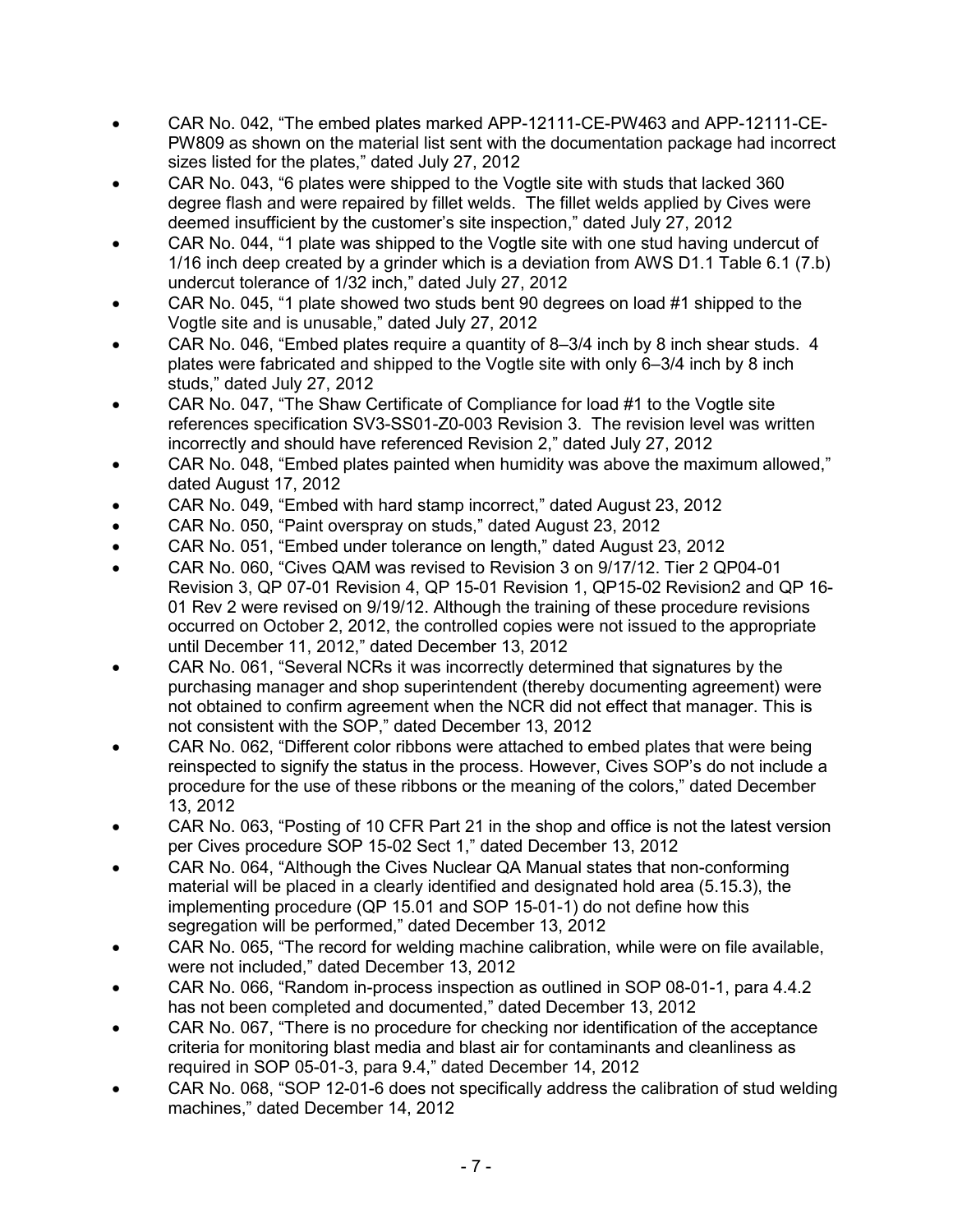- CAR No. 069, "SOP 10-03-1 states that welds shall be inspected to AWS d1.1. Project specification contains additional requirements that 1 out of each 100 studs shall be tested. There is no documented instruction that QC inspectors have been trained to this additional requirement. There is documented evidence that the inspection has been done," dated December 14, 2012
- CAR No. 070, "Stud welding machines did not have a self-adhering sticker indicating calibration per SOP 12-01-6, para 5.2.3. Documentation of certification was on file and available with Quality Assurance," dated December 14, 2012

Nonconformance Reports

- Cives Form 15-01-02, "Nonconformance Log"
- Cives Steel Company, Southern Division, "NQA-1 NCR Trend Report," dated October 12, 2012
- Cives Steel Company, Southern Division, "NQA-1 NCR Trend Report," dated November 17, 2012
- NCR No: 361-12, "Plates shipped to the job site on load 1 with illegible stamps," dated August 6, 2012
- NCR No: 615-12, "143 plates had studs with weld repairs that were not bent per AWS D1.1 for testing," dated August 6, 2012
- NCR No. 616-12, "22 plates had studs welded with a lack of 360 degree flash without the required 15 degree bend test," dated August 6, 2012
- NCR No. 617-12, "13 plates were fabricated over tolerance for length and shipped to the jobsite on load 1," dated August 6, 2012
- NCR No. 619-12, "4 plates were fabricated with stud locations over tolerance for center to center dimensions and shipped to the jobsite on load 1," dated August 6, 2012
- NCR No. 620-12, "2 plates had the wrong size listed on the material list included in the documentation package for load 1 shipped to the Vogtle site," dated August 6, 2012
- NCR No. 177, "After re-inspection of 66 plates they were found to have paint damage due to long term storage outside and handling," dated December 4, 2012
- NCR No. 184, "After re-inspection of 90 plates, they were found to be short," dated December 5, 2012

# **5. LIST OF ACRONYMS**

| <b>ASTM</b> | American Society for Testing Materials                       |
|-------------|--------------------------------------------------------------|
| <b>AWS</b>  | <b>American Welding Society</b>                              |
| <b>CAR</b>  | corrective action request                                    |
| <b>CFR</b>  | Code of Federal Regulations                                  |
| <b>CMVB</b> | <b>Construction Mechanical Vendor Branch</b>                 |
| <b>DCIP</b> | Division of Construction Inspection and Operational Programs |
| IP          | inspection procedure                                         |
| M&TE        | measuring and test equipment                                 |
| <b>NDE</b>  | nondestructive examination                                   |
| <b>NMR</b>  | nonconforming material report                                |
| <b>NON</b>  | notice of nonconformance                                     |
| <b>NRC</b>  | U.S. Nuclear Regulatory Commission                           |
| <b>NRO</b>  | <b>Office of New Reactors</b>                                |
| PO          | purchase order                                               |